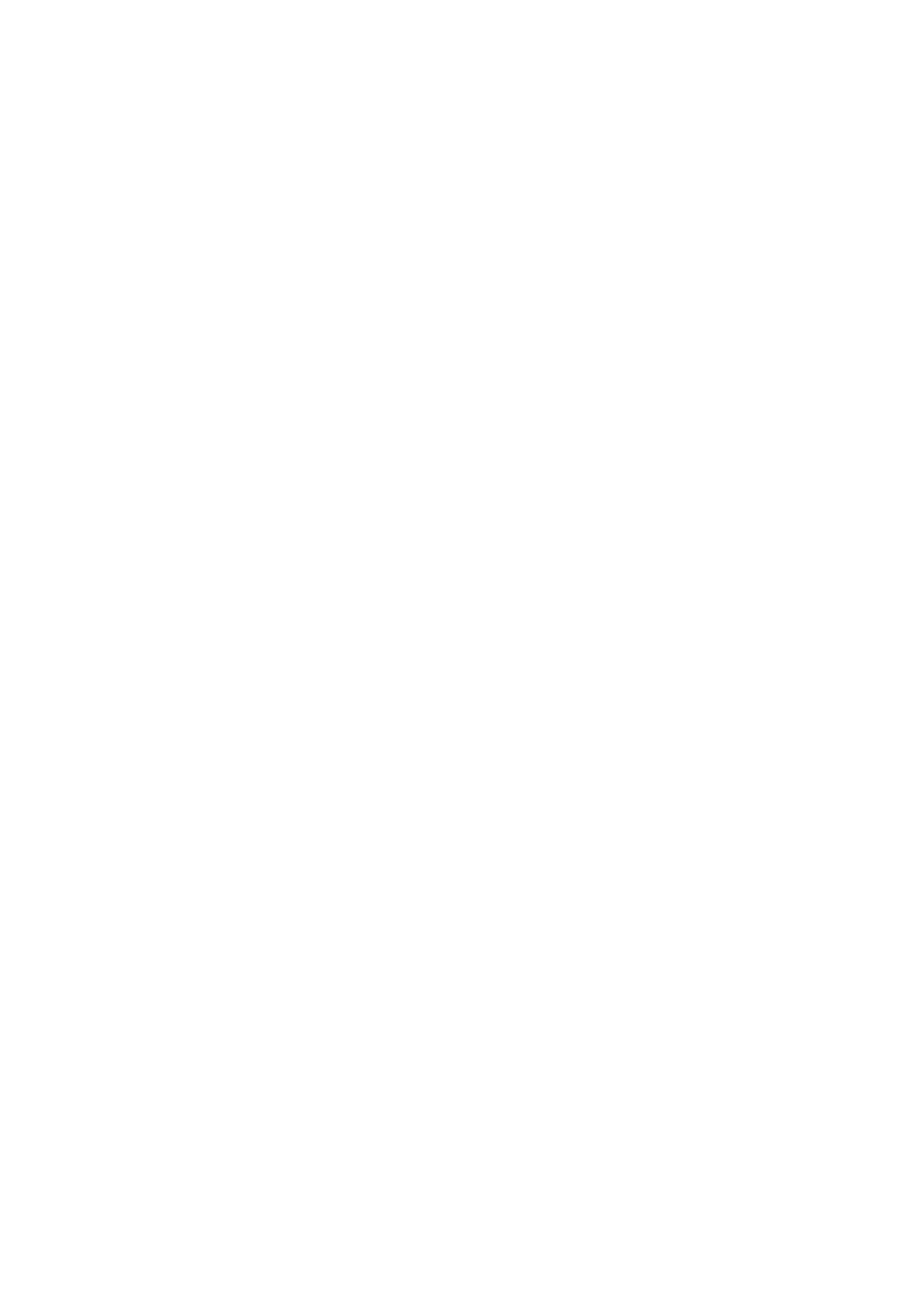### COORDINATING WORKING PARTY ON FISHERY STATISTICS

Report of the

### FIFTH MEETING OF THE AQUACULTURE SUBJECT GROUP AND THE TWENTY-SIXTH MEETING OF THE FISHERIES SUBJECT

Copenhagen, Denmark, 19–22 June 2017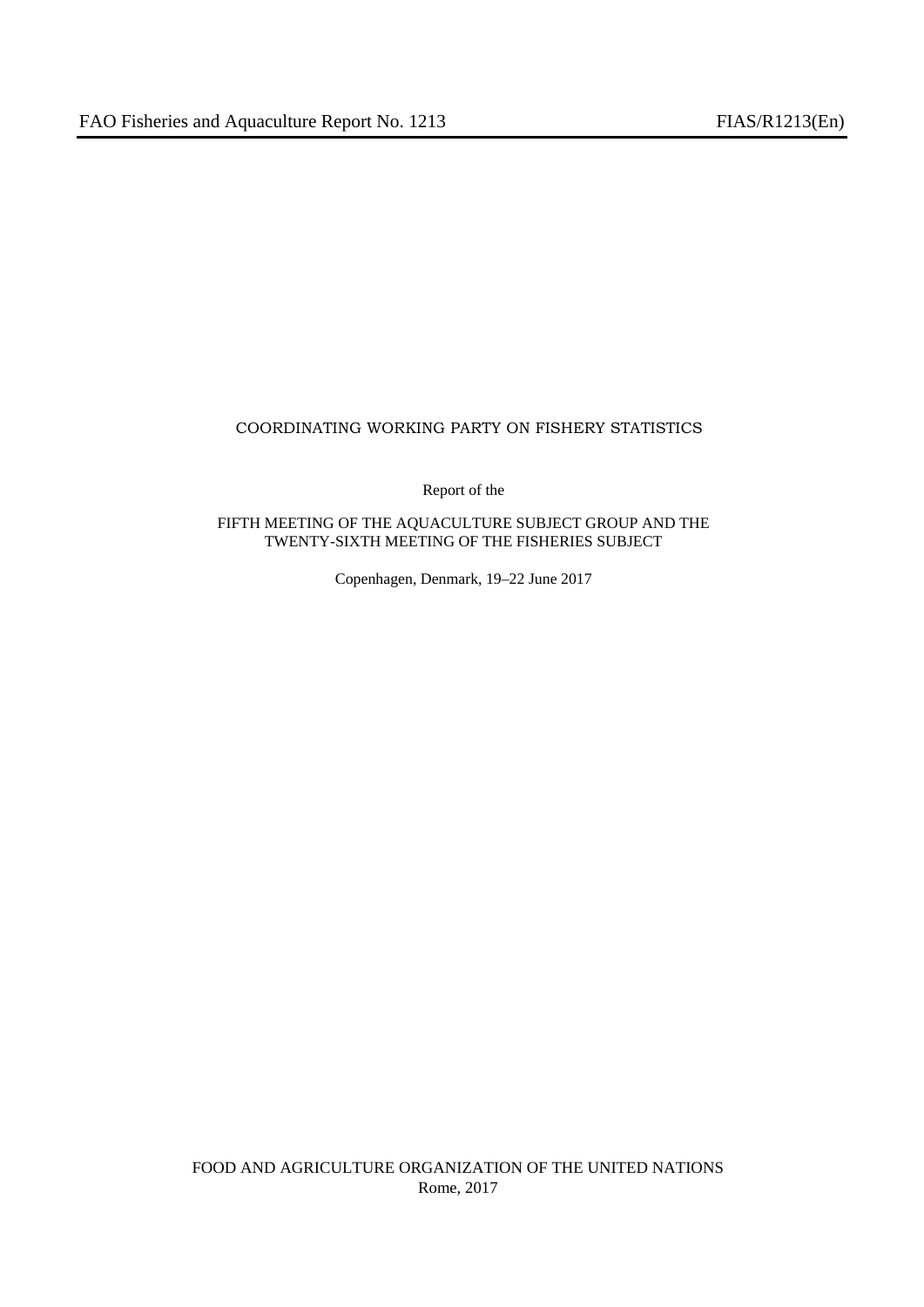The designations employed and the presentation of material in this information product do not imply the expression of any opinion whatsoever on the part of the Food and Agriculture Organization of the United Nations (FAO) concerning the legal or development status of any country, territory, city or area or of its authorities, or concerning the delimitation of its frontiers or boundaries. The mention of specific companies or products of manufacturers, whether or not these have been patented, does not imply that these have been endorsed or recommended by FAO in preference to others of a similar nature that are not mentioned.

The views expressed in this information product are those of the author(s) and do not necessarily reflect the views or policies of FAO.

ISBN 978-92-5-109926-1

© FAO, 2017

FAO encourages the use, reproduction and dissemination of material in this information product. Except where otherwise indicated, material may be copied, downloaded and printed for private study, research and teaching purposes, or for use in non-commercial products or services, provided that appropriate acknowledgement of FAO as the source and copyright holder is given and that FAO's endorsement of users' views, products or services is not implied in any way.

All requests for translation and adaptation rights, and for resale and other commercial use rights should be made via www.fao.org/contact-us/licence-request or addressed to copyright@fao.org.

FAO information products are available on the FAO website (www.fao.org/publications) and can be purchased through publications-sales@fao.org.

This publication has been printed using selected products and processes so as to ensure minimal environmental impact and to promote sustainable forest management.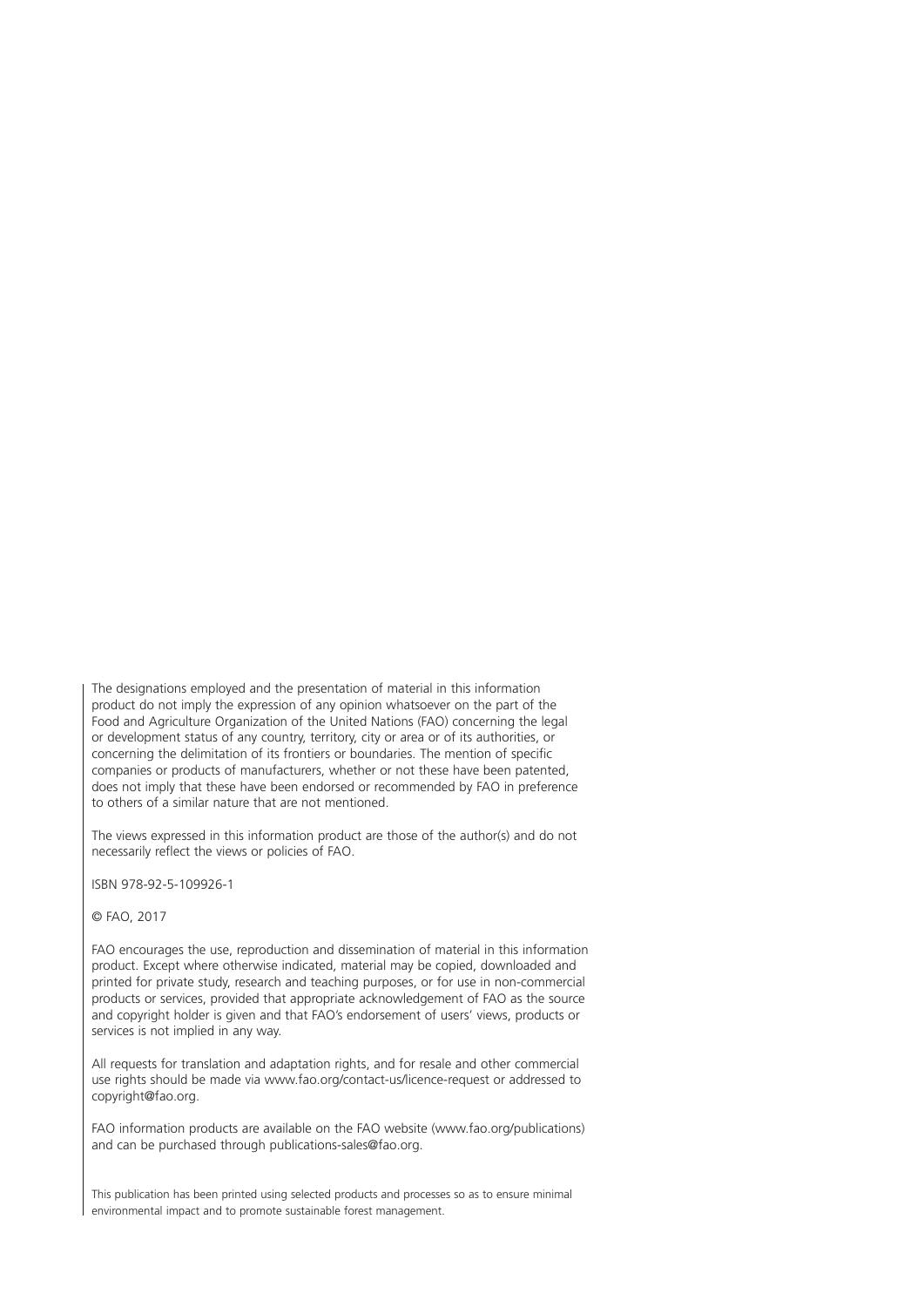### **PREPARATION OF THIS DOCUMENT**

This is the final version of the report of the Fifth Meeting of the Aquaculture Subject Group and the Twenty-Sixth Meeting of the Fisheries Subject of the Coordinating Working Party on Fishery Statistics, held in Copenhagen, Denmark, from 19 to 22 June 2017.

**FAO.** 2017.

*Report of the Fifth Meeting of the Aquaculture Subject Group and the Twenty-sixth Meeting of the Fisheries Subject, Copenhagen, Denmark, 19–22 June 2017.* FAO Fisheries and Aquaculture Report No. 1213. Rome, Italy.

### **ABSTRACT**

This document contains the report of the Fifth Meeting of the Aquaculture Subject Group and the Twenty-sixth meeting of the Fisheries Subject of CWP, held during the Intersessional Aquaculture and Fisheries Subject Group meeting of the Coordinating Working Party on Fishery Statistics (CWP-IS), which took place in Copenhagen, Denmark, from 19 to 22 June 2017. The work was organized between joint sessions to address issues of general interest, with the Subject Groups – Aquaculture (CWP-AS) and Fisheries (CWP-FS) –organized in concurrent sessions, to address matters related to the intersessional programme for each Subject Group. The meeting reviewed the progress made since the Twenty-fifth session of the CWP and agreed on actions for the second part of the intersessional period, prior to the upcoming Twenty-sixth session of the CWP to be held early in 2019. The main issues presented and discussed were the dissemination of the revised handbook on the CWP web page and the further enhancement of the socio-economic and GIS section of the handbook, the CWP ad hoc task group on "reference harmonization for capture fisheries and aquaculture statistics", and the progress made by the Task Force in establishing the standard aquaculture questionnaire.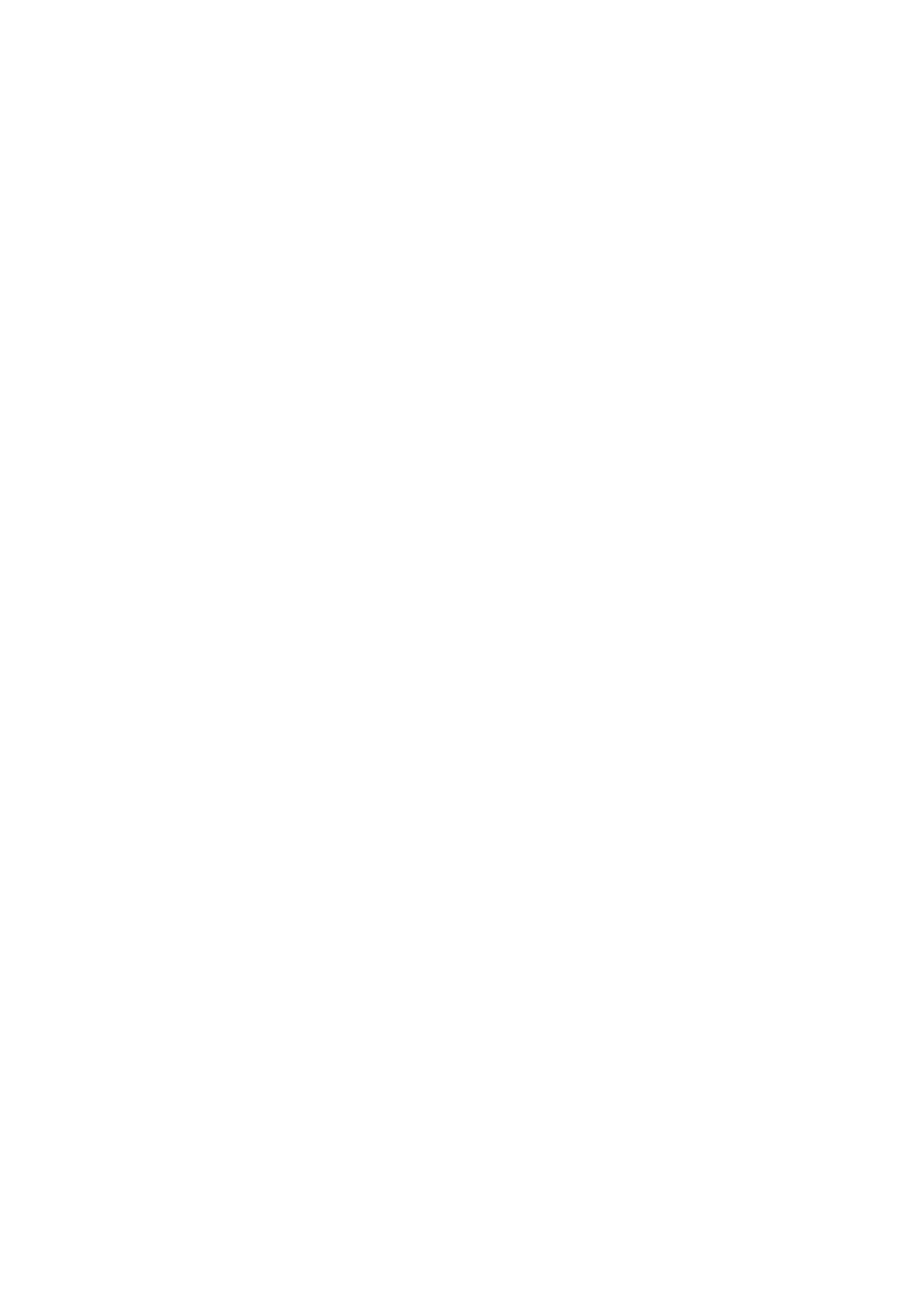# **CONTENTS**

| DISSEMINATION OF THE REVISED HANDBOOK ON THE CWP WEB PAGE2                                                                      |
|---------------------------------------------------------------------------------------------------------------------------------|
| FURTHER ENHANCEMENT OF THE SOCIO-ECONOMIC SECTION OF THE                                                                        |
| CWP AD-HOC TASK GROUP ON "REFERENCE HARMONIZATION FOR CAPTURE                                                                   |
| REVIEW OF PROGRESS ON FURTHER STREAMLINING OF THE REPORTING OF<br>NATIONAL STATISTICS AND REVIEW OF ACTIVITIES BY PARTICIPATING |
| CWP AD-HOC TASK GROUP ON "REFERENCE HARMONIZATION FOR                                                                           |
| PROGRESS FROM THE TASK FORCE OF ESTABLISHING THE STANDARD                                                                       |
| REVIEW PROGRESS FROM THE TASK GROUP FOR REVIEWING AND<br>DEVELOPING A PROPOSED REVISION OF THE ISSCAAP GROUPINGS 11             |
| THE AQUACULTURE SECTION IN THE REVISED HANDBOOK: CONTENT<br>AGREEMENT AND FURTHER DIRECTIONS TO THE WORK, INCLUDING             |
| FURTHER ELABORATION OF GIS DATA AND GEOSPATIAL PRESENTATION                                                                     |
| THE STATUS OF THE REVISION OF INTERNATIONAL STANDARD<br>STATISTICAL CLASSIFICATION OF FISHING VESSELS (ISSCFV) 13               |
| FOOD FOR THOUGHTS: GLOBAL AND REGIONAL FISHERIES NOMINAL<br>CATCH STATISTICS AND THEIR USE IN SUPPORT TO SDG 14 14              |
| REVISION OF THE INTERNATIONAL STANDARD STATISTICAL                                                                              |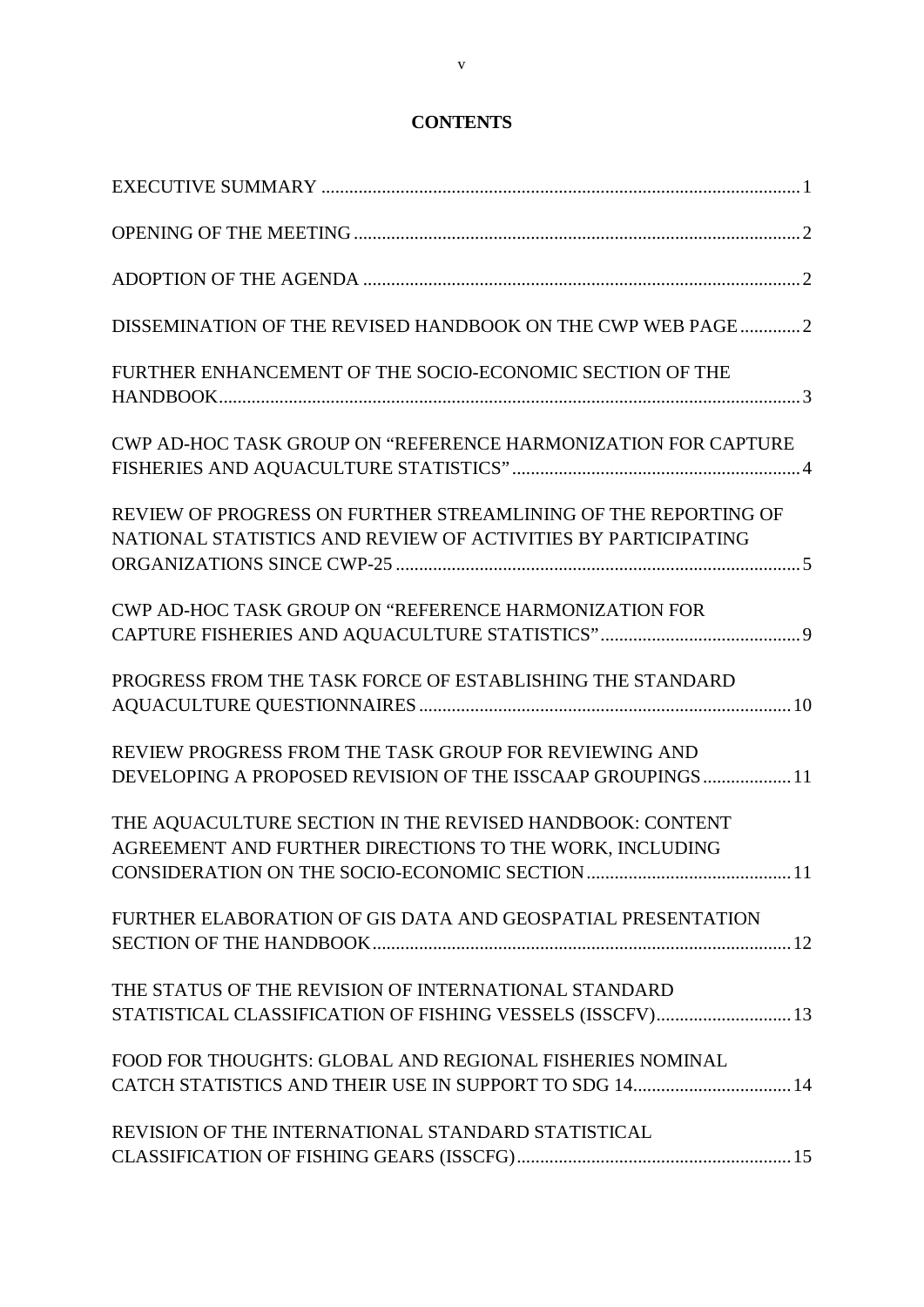| PROPOSED STANDARDS FOR UNIQUE IDENTIFIERS OF STOCKS AND FISHERIES |
|-------------------------------------------------------------------|
| (GLOBAL RECORD OF STOCKS AND FISHERIES, BLUEBRIDGE PROJECT)  15   |
|                                                                   |
|                                                                   |
| LIAISON WITH GLOBAL RECORD AND HOW THEIR WORK ON DEVELOPING       |
| POLICIES AND STANDARDS DEVELOPS AND MATURES. STATUS OF            |
| UN-CEFACT STANDARD ADOPTION. UPDATE REGARDING DEVELOPMENT OF      |
| STANDARDS ON THE GLOBAL RECORD OF FISHING VESSELS17               |
|                                                                   |
| THE FAO RDA (RESEARCH DATA ALLIANCE) WORKING GROUP AS PART        |
|                                                                   |
|                                                                   |
|                                                                   |
|                                                                   |
|                                                                   |
|                                                                   |
|                                                                   |
|                                                                   |

# **APPENDICES**

|    | 3. CCAMLR revision of the boundary between Subareas 58.6 and 58.7                   |  |
|----|-------------------------------------------------------------------------------------|--|
|    |                                                                                     |  |
| 4. |                                                                                     |  |
| 5. | Reference harmonization for capture fisheries and aquaculture statistics: Direction |  |
|    |                                                                                     |  |
|    |                                                                                     |  |
|    |                                                                                     |  |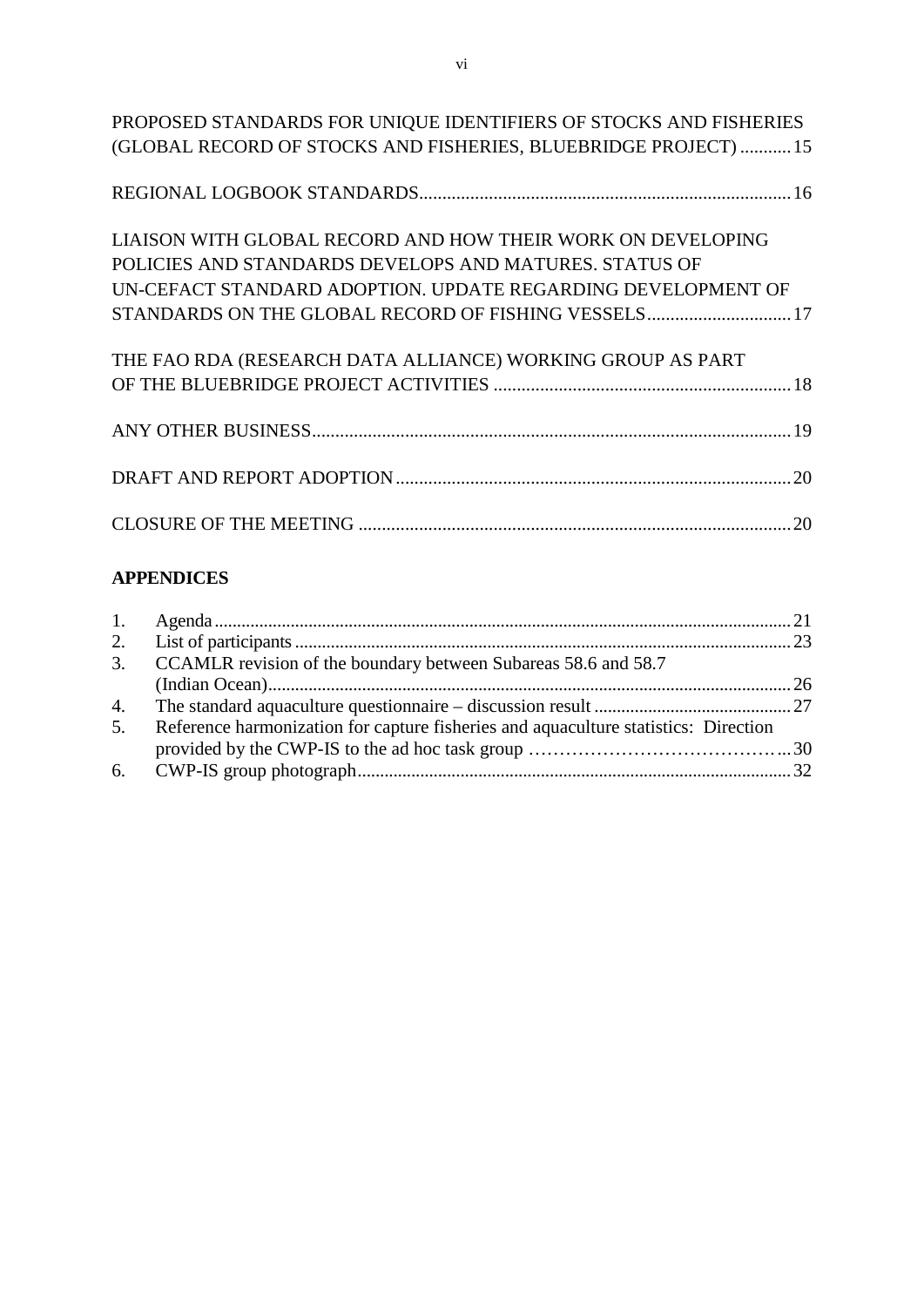### <span id="page-8-0"></span>**EXECUTIVE SUMMARY**

1. The Intersessional Aquaculture and Fisheries Subject Group Meetings of the Coordinating Working Party on Fishery Statistics (CWP-IS) met in Denmark, Copenhagen from 19 to 22 June 2017 to hold the 5th Meeting of the Aquaculture Subject Group and the 26th Meeting of the Fisheries Subject of CWP. The meeting was attended by eleven CWP participating organizations and two organizations as observers, with two additional organizations partly attending remotely (participants in Appendix 2). The agenda was organized between joint sessions to address issues of general interest, with the Subject Groups – Aquaculture (CWP-AS) and Fisheries (CWP-FS) – taking place in concurrent sessions, to address matters related with the intersessional programme for each Subject Group.

2. During the joint sessions the groups discussed the dissemination of the revised handbook on the CWP web page, the further enhancement of the socio-economic section of the handbook and the CWP ad hoc task group on "reference harmonization for capture fisheries and aquaculture statistics". Agreements were reached about the general organization of the CWP handbook contents and the website navigation, and regarding the need for a fast-track procedure to agree on minor issues to ensure the timely release of web version of the handbook contents. For the economic section, the groups decided that the contents should be split into core variables and additional variables, the latter to be moved to a specific section of the handbook and linked to particular policy objectives. The core economic variables should be further enhanced however, and the final draft section must be presented to the 26th CWP Session. With respect to the work of the task group on reference harmonization, the group provided feedback on the structural elements and conceptual schemes from an overall perspective, towards the validation of the SDSD and related reference metadata, as well as the need to broaden the scope/data domain SDSD by compiling essential dimensions/concepts for data collection widely employed by the CWP parties. Instructions for the work to be developed during the remaining intersessional period were given and are included in Appendix 4 of the report. Finally, the CWP participant organizations presented the progress on further streamlining of the reporting of national statistics and a review of activities by participating organizations since CWP-25; group discussion then helped to identify potential data sharing agreements between Eurostat, FAO and OECD and activities to streamline statistical activities. Agreement has been reached about the importance of developing a best practice document based on the current CWP organizations' experience of data sharing agreements; this work is to be steered by FAO in close collaboration with the other organizations.

3. The Aquaculture Subject Group CWP-AS discussed: 1) the progress made by the Task Force in establishing standard aquaculture questionnaires; 2) the proposed revision of the ISSCAAP groupings; and 3) the contents of the aquaculture section of the CWP Handbook. Significant achievements have been reached by the CWP-AS. Regarding the standard questionnaire, agreement has been reached on the setting of minimum required data, medium-level required data and detailed data for "final aquaculture production by intended use", aquaculture hatchery and nursery production, and seed input for use in aquaculture by source of supply. For the ISCCAAP classification – and based on the preliminary needs assessment – a draft proposal has been prepared which included the creation of new ISSCAAP Groups and the revision of the names of several currently existing Groups. The CWP-AS recommended holding further technical consultation with experts and data users regarding the revisions. Finally, the group concluded that the current draft of the aquaculture statistics handbook is overly extensive, at nine chapters; revisions should therefore be made and a revised version put forward for discussion at the CWP session.

4. The main issues discussed by the Fisheries Subject Group CWP-FS were related to the further enhancement of the GIS task group, the International Standard Statistical Classification of Fishing Vessels (ISSCFV) and the role of Global and Regional fisheries nominal catch statistics in support of Sustainable Development Goal 14. Conclusions on the way forward for the GIS Task group and the work to be developed by the Reference Harmonization Task Group during the second part of the intersessional period have been recommended by the CWP-FS.

5. Finally, the groups agreed on the need to identify a venue for the upcoming 26th Session of the CWP. The secretariat will ensure the need to proceed with Members consultation in relation to the venue and the date is launched in due time.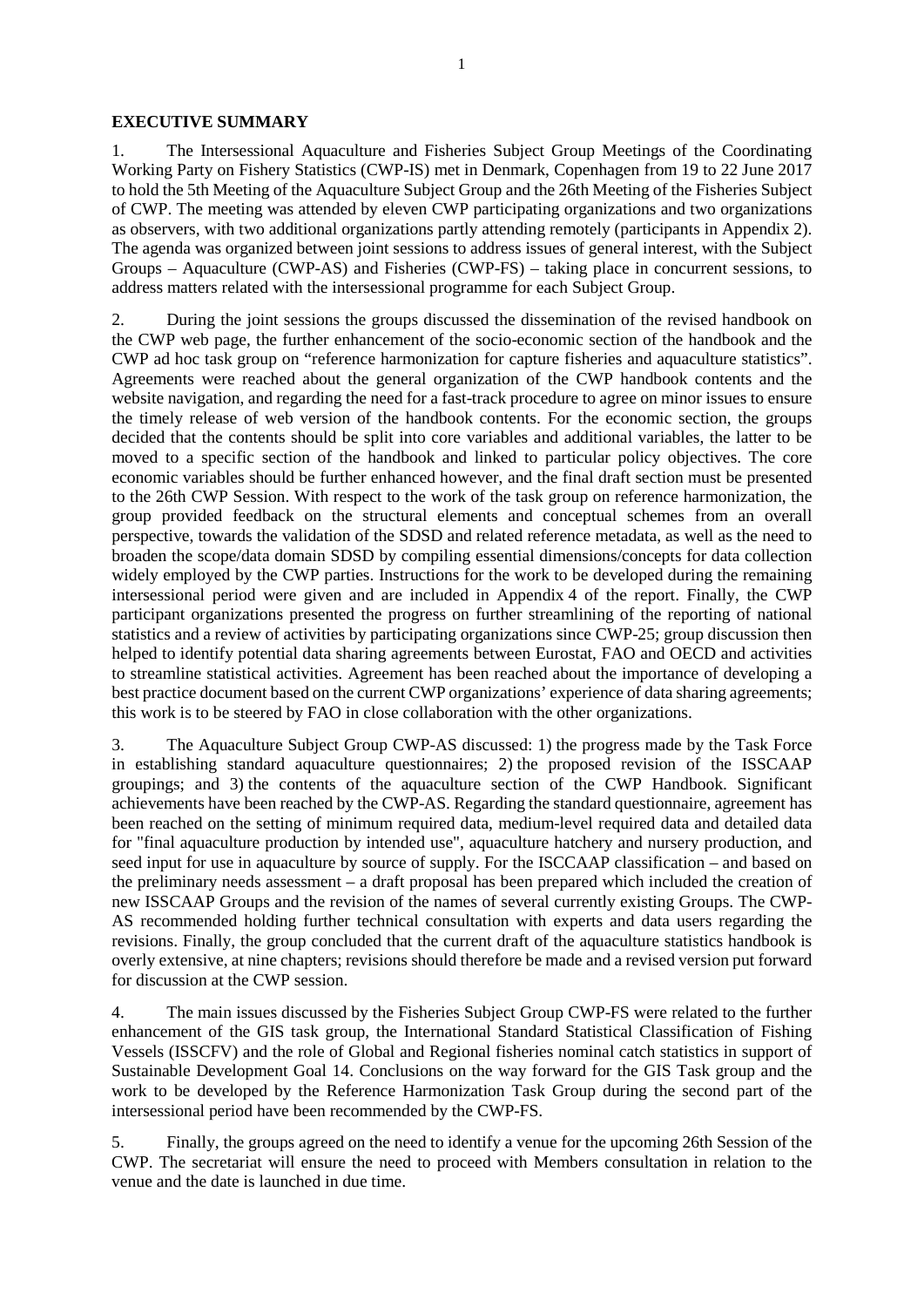### <span id="page-9-0"></span>**OPENING OF THE MEETING**

## **(Agenda point 1)**

6. The Intersessional Aquaculture and Fisheries Subject Group Meetings of the Coordinating Working Party on Fishery Statistics (CWP-IS) were held from 19 to 22 June 2017 in Copenhagen, Denmark. The 5th Meeting of the Aquaculture Subject Group and the 26th Meeting of the Fisheries Subject were held in conjunction for the first time, as recommended by the 25th Session of CWP. This meeting format allowed for common sessions between the subject groups to discuss matters of common interest to both. The agenda was therefore organized to hold joint sessions, in which all the participants could come together, and two parallel sessions to secure the Aquaculture and Fisheries Subject Groups.

7. The meeting was attended by eleven CWP participating organizations (CCAMLR, Eurostat, FAO, GFCM, IATTC, ICES, NAFO, NACA, OECD, SEAFO and SEAFDEC) and two observer organizations (WECAFC and SWIOFC). In addition, two organizations partly attended remotely (IOTC and ICCAT) alongside additional FAO experts. The list of participants is in Appendix 2 of this report.

8. The joint session was chaired by Friderike Oehler, Eurostat, who was also chair of the Aquaculture Subject Group. The Fisheries Subject Group was chaired by Anna Osypchuk, ICES. The chairs of the subject groups are the coordinators of the subject groups appointed during the 25th Session of CWP (Rome, 2016).

# <span id="page-9-1"></span>**ADOPTION OF THE AGENDA**

### **(Agenda point 2)**

- 9. The draft agenda was approved with the following two changes:
	- Points 4 and 8, "Review of activities by participating organizations since CWP-25", originally meant to be discussed separately in each subgroup, were raised to the joint session and discussed together with point 3.4 of the agenda.
	- Points 5 and 9.1, "CWP ad hoc task group on Reference harmonization for capture fisheries and aquaculture statistics", initially planned for separate discussion in each subject group, were discussed at the joint session at the beginning of the second day of the meeting.
- 10. The adopted agenda appears in Appendix 1 of this report.

## <span id="page-9-2"></span>**DISSEMINATION OF THE REVISED HANDBOOK ON THE CWP WEB PAGE (Agenda point 3.1)**

11. The CWP Handbook has undergone a major revision, following a process that began in 2009. The process of revision was initially introduced and discussed at the 23rd Session of CWP (Hobart, Australia, 22–26 February 2010). The 24th Session of the CWP (Rome, 5–8 February 2013) acknowledged the progress of the work done during the intersessional period, agreed on a structure for the revised handbook and set a work plan for the finalization of the revision.

12. At the 25th Session the meeting accepted the concept and high-level structuring for the new proposed web version of the handbook. Subsequently, FAO developed a proposal for a new IT framework to support the dissemination of the CWP Handbook, with enhanced capacity of dynamic searching and an improved interface. The work presented to the CWP intersessional meeting is the result of the agreements reached over the relevant CWP sessions. Further detail and explanation is provided in the Meeting document (meeting document [CWP-IS/2017/Inf.1\)](http://www.fao.org/fi/static-media/MeetingDocuments/cwp/cwp_IS_2017/inf1e.pdf).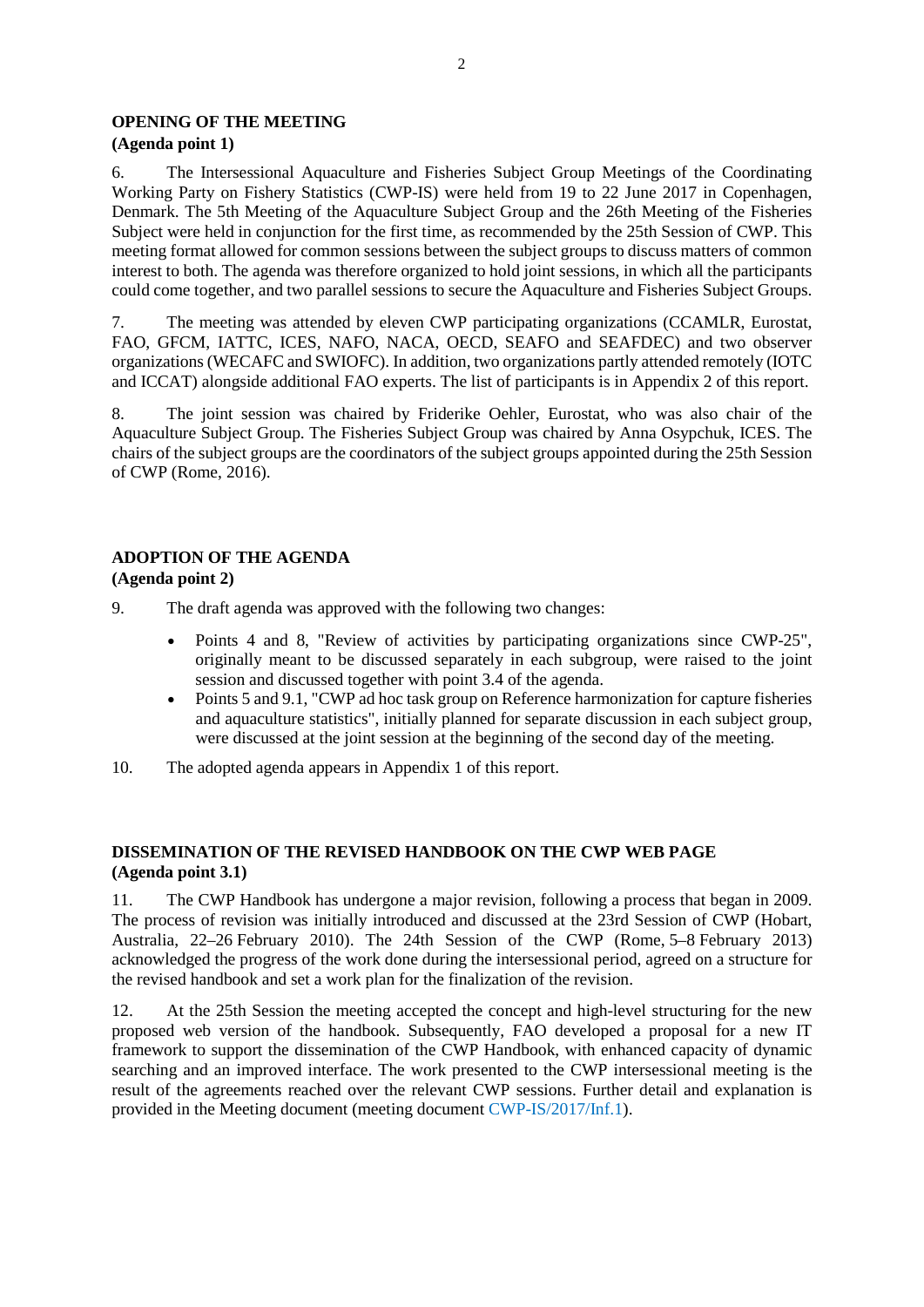### **Feedback**

13. The CWP-IS urged that the publication of the complete sections of the website for the CWP handbook proceed, with additional sections or amendments added later.

- 14. Group agreements and actions required:
	- Create an additional, "general search" category, in addition to the four main existing ones. This would enable the user to visualize and explore all the contents without first navigating through one of the four main categories.
	- The icons of the four categories on the main page of the website should point to the handbook search webpage and retrieve the generic search for each category;
	- include the possibility of searching the glossary by alphabetic order;
	- replace the designation "Glossary" by "Concepts";
	- organize the format of the search results either by including hashtags, or further refine the colouring code so that the meaning of the colours becomes intuitive.
	- With regard to the contents of the website, it was agreed that CWP parties should send their comments to improve and validate the contents and structure by the end of July 2017. The CWP secretariat will take charge of the minor modifications required to edit the website and publish it.
	- Include a notification banner at the top of any page on the website, where the content might need further development.
	- Regarding the inclusion or not of the processing industry in the handbook a subject for which the past versions of the handbook do not provide clear guidelines – the group suggested that a study should be conducted to assess how much this inclusion would require in terms of handbook updating. This study should not hinder the swift publication of the handbook, however.
	- In general, the groups agreed to a fast-track procedure to ensure a timely release of the handbook's contents. Minor changes may be agreed on through written consultation, but, this should not apply to major changes. New handbook contents deriving from major revisions must always be evaluated in the CWP sessions.

### <span id="page-10-0"></span>**FURTHER ENHANCEMENT OF THE SOCIO-ECONOMIC SECTION OF THE HANDBOOK (Agenda point 3.2)**

15. Ms Cristina Ribeiro introduced the CWP-IS group to the work plan for the enhancement of the socio-economic sections of the CWP Handbook and explained the process undergone gone so far (see meeting document [CWP-IS/2017/Inf.2\)](http://www.fao.org/fi/static-media/MeetingDocuments/cwp/cwp_IS_2017/inf2e.pdf).

16. During the 24th Session of the CWP (5–8 February 2013, Rome) a work plan for the finalization of the handbook revisions was established. Amongst other elements, this plan included further enhancements of the current sections along with the completion of the socio-economic section, as those revisions were not deemed satisfactory. Specifically, the CWP 24th Session identified the following needs in relation to the socio-economic section:

- the section on socio-economic statistics required quite substantive review and enhancement;
- Section K: Fishers should be redrafted to include aquaculture as a category under the title of "employment";
- The group assigned to the socio-economic section agreed to focus this round of revisions on defining broadly accepted, basic concepts;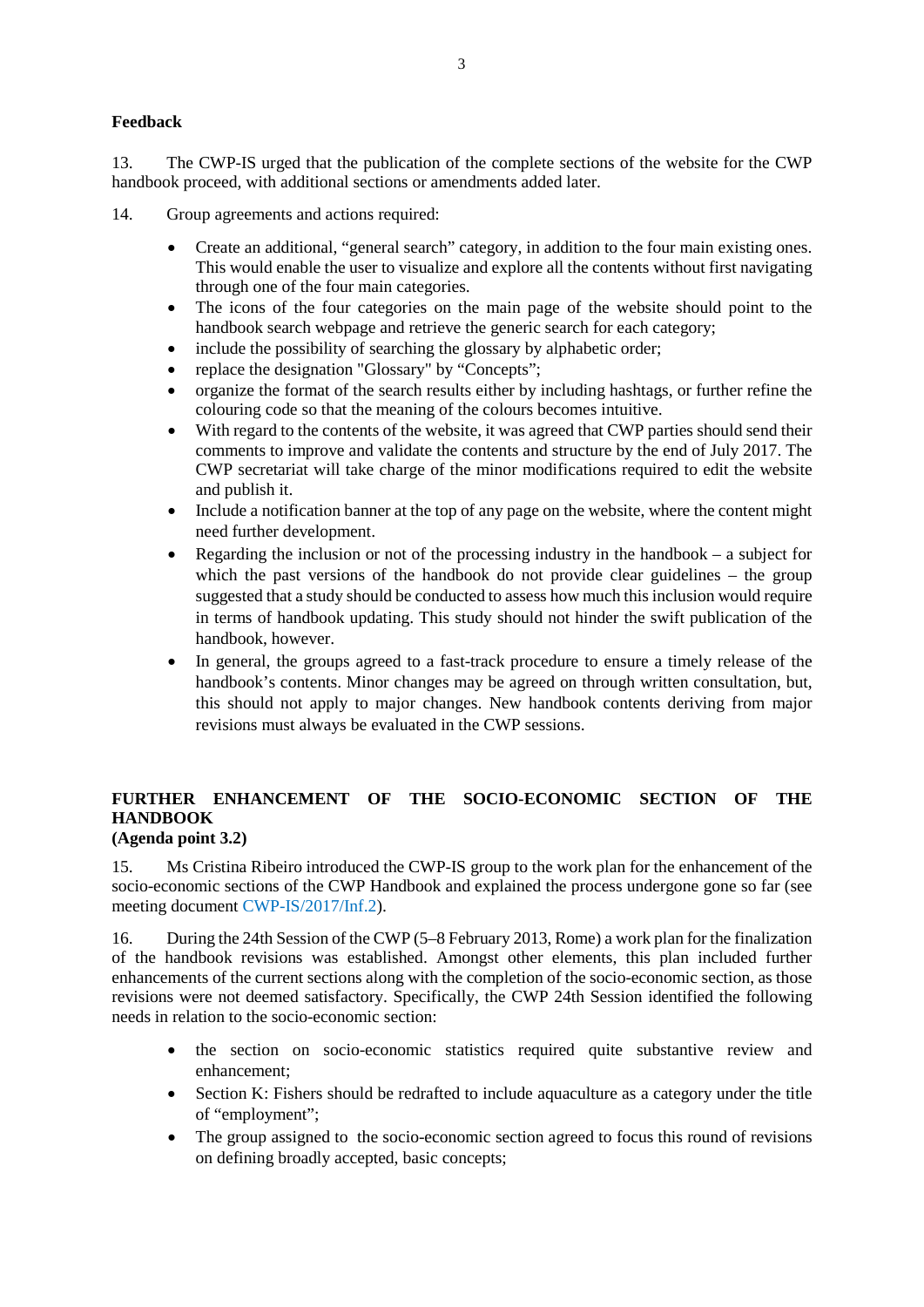- Further work was required and it was agreed that the group would continue to elaborate the socio-economic statistics section in the intersessional period.
- The main aim was to provide more pragmatic guidance on how to apply the basic concepts relevant to socio-economic data in the context of fisheries and aquaculture.

17. Between CWP Sessions 24 and 25 no progress was made with the contents of the socioeconomic section. The 25th session (23–26 February 2016, Rome) agreed that, among the different tasks to be performed during the intersessional period, the first priority should be those related to the CWP handbook. The group also encouraged the involvement of other organizations already collecting socio-economic data, such as SPC, SEAFDEC and GFCM, to reflect the standard practices in their respective regions (see meeting document [CWP-IS/2017/Inf.2\)](http://www.fao.org/fi/static-media/MeetingDocuments/cwp/cwp_IS_2017/inf2e.pdf).

18. Subsequently, a task group to work on the further refinement of the socio-economic section was created. The first draft of the revised socio-economic section of the handbook has been presented to the group and feedback requested (see meeting document [CWP-IS/2017/1\)](http://www.fao.org/fi/static-media/MeetingDocuments/cwp/cwp_IS_2017/1e.docx).

### **Feedback**

19. After a discussion around the purpose of the handbook – whether it was only to give guidance to support the CWP questionnaires, or whether a broader scope was required in terms of the handbook contents extending what is requested in the questionnaires – the CWP-IS discussed core variables and reflected on the reality of data availability. Finally, it was decided that the contents should be split into core variables and additional variables, which may be linked to particular policy objectives. The core economic variables necessary to make an economic assessment are "Income" and "Cost of production". However, at the moment, only "Production value" is available for aquaculture and data on the "Production value" from capture fisheries are not collected or consistently available.

20. Group agreements and actions:

- The group agreed that the core variables would be restricted to production value and employment for the social variable. The other variables required for a complete economic (and more in-depth social) evaluation would be moved to a section for a 'detailed questionnaire'.
- The group also proposed that a section on the website should be dedicated to detailing the policy requirements for socio-economic assessments. This section would include, and link to, a collection of potential methodologies, variables etc., developed by the CWP Members, which would host all of the non-core variables.
- It was agreed that FAO would prepare the next version of the socio-economic section of the handbook, reflecting the proposed reduced requirements for minimum data, and will circulate among CWP members for feedback.
- A final consolidated draft ought to be presented to the next CWP intersessional meeting: first to be discussed, then submitted to the following session for endorsement.

### <span id="page-11-0"></span>**CWP AD HOC TASK GROUP ON "REFERENCE HARMONIZATION FOR CAPTURE FISHERIES AND AQUACULTURE STATISTICS" (Agenda point 3.3)**

<span id="page-11-1"></span>21. The chairs of the two CWP task groups created in the 25th session introduced their mandates and working arrangements and plans. The detailed discussion took place under points 5, 9.1 and 9.2 of the agenda.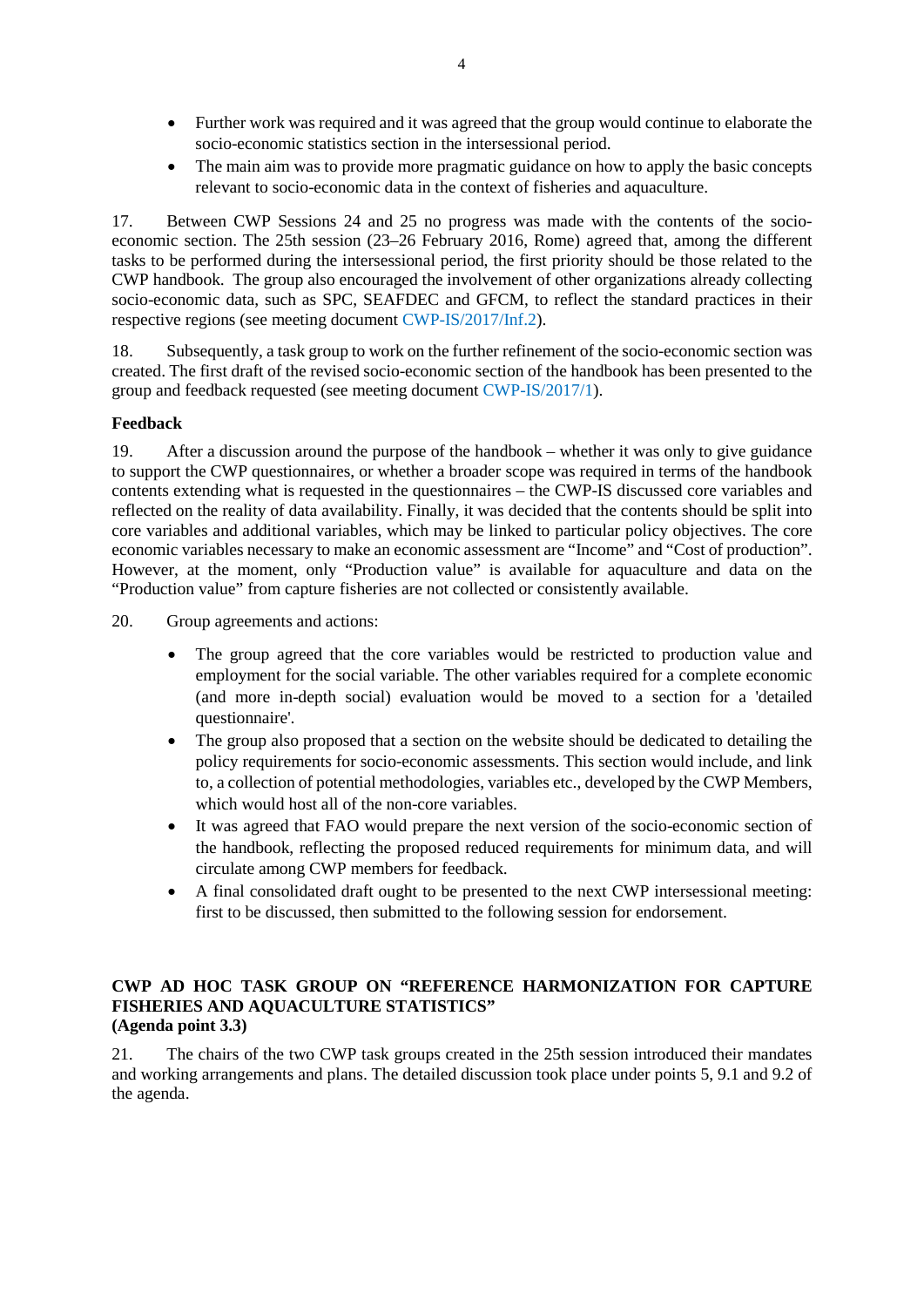### **REVIEW OF PROGRESS ON FURTHER STREAMLINING OF THE REPORTING OF NATIONAL STATISTICS AND REVIEW OF ACTIVITIES BY PARTICIPATING ORGANIZATIONS SINCE CWP-25 (Agenda points 4)**

### *CCAMLR*

22. Since 2007, the CCAMLR Secretariat has used fishery haul-by-haul data to generate Members' STATLANT questionnaires (preliminary STATLANT data). The preliminary STATLANT data are sent to Members for validation, and subsequently published in the CCAMLR Statistical Bulletin. In 2017, the format of the preliminary STATLANT data was revised to facilitate Members' validation of these data. Data from the CCAMLR Catch Documentation Scheme are also aggregated by the Secretariat to generate the trade statistics (landings and exports) of toothfish (*Dissostichus eleginoides* and *D. mawsoni*) published in the Statistical Bulletin. Information published in the Statistical Bulletin is available in various formats (refer to [https://www.ccamlr.org/en/data/statistical-bulletin\)](https://www.ccamlr.org/en/data/statistical-bulletin):

- MS Access database:
- fishery webpages for toothfish (*D. eleginoides* and *D. mawsoni*), icefish (*Champsocephalus gunnar*i) and krill (*Euphausia superba*);
- data files (.csv format) with metadata;
- selected tables from the Statistical Bulletin in pdf.

23. CCAMLR has revised the boundary between Subareas 58.6 and 58.7 (Indian Ocean) so that the boundary between the French and South African EEZs is in the high seas at 44°E longitude (CCAMLR-XXXV, paragraph 12.4). The revised subarea boundaries are as follows:

- 58.6: the waters bounded by a line commencing at 45°S 44°E; thence due east to 60°E longitude; thence due south to 50°S latitude; thence due west to 44°E longitude; thence due north to the starting point;
- 58.7; the waters bounded by a line commencing at  $45^{\circ}S$  30°E; thence due east to  $44^{\circ}E$ longitude; thence due south to 50°S latitude; thence due west to 30°E longitude; thence due north to the starting point.

24. The revised boundaries were agreed in October 2016 and have been applied retrospectively to the entire time series of the STATLANT data and trade statistics published in the CCAMLR Statistical Bulletin. The shapefile and metadata are available from the CCAMLR GI[S https://gis.ccamlr.org/home.](https://gis.ccamlr.org/home) A map of the revised subareas can be find in Appendix 3 of this report.

### *EUROSTAT*

25. The Fisheries Team at Eurostat has been greatly reduced over the last two years with new colleagues only joining the team in April 2017. Activities therefore focused on Eurostat's core business of data collection and dissemination. Besides publishing recent data, the quality of catch, landings and aquaculture data was improved through multiple data revisions, additional validation checks and improved guidelines for data collection. Progress was also made in terms of the release date of the final national and EU fisheries data. In addition, the quality reports for aquaculture statistics were aligned with the European Statistical System's standard for quality reports. Quality reports for the reference year 2015 have been received by all European Economic Area (EEA) Member States except Bulgaria, Italy and Poland, and will be published on Eurostat's dissemination database by the end of 2017. Eurostat has drafted an evaluation report on aquaculture statistics for the European Parliament and the European Council which will be published, once approved, beginning of 2018. An evaluation report on landings statistics was adopted by the European Parliament and the Council, and published in May 2016. Further to this, Eurostat has started work on a modernization project aiming at a revision of the current legislation for catch, landings and aquaculture data collection in order to streamline and simplify the European Fisheries Statistics. This work will require the input of other stakeholders in this field, who will be contacted as the project evolves.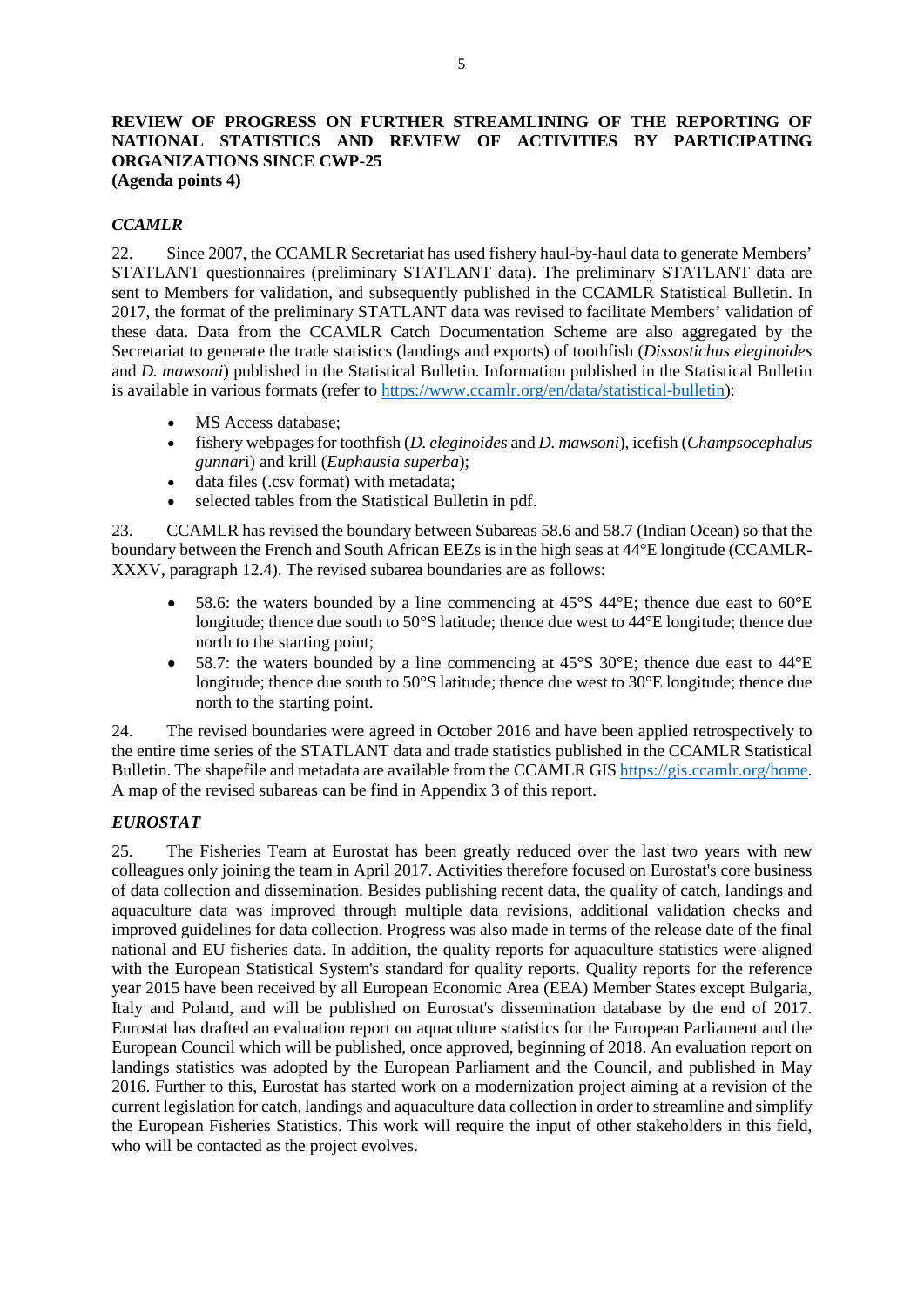## *FAO*

26. FAO presented its report (see meeting document [CWP-IS/2017/Inf.3\)](http://www.fao.org/fi/static-media/MeetingDocuments/cwp/cwp_IS_2017/inf3e.pdf) of ongoing activities which include, beyond the activities presented during this meeting agenda:

- ongoing maintenance of its global statistics database, innovative developments in the iMarine Tuna Atlas, as well as Global Fishing Watch research collaboration for producing fishing activity/effort based on AIS data source;
- methodologies and tools:
	- a. enhancement of FishStatJ, finalization of the new OpenArtfish software package,
	- b. development of Scalable Software Framework for integrated fishery statistics and management information system,
	- c. deployment of a FAO corporate Master Data Management system (eBX5) which will operationalize the outputs of the Reference harmonization group,
	- d. the involvement in a corporate FAO Quality Assurance framework development,
	- e. adoption of SDMX as a corporate FAO statistics dissemination format.

### *GFCM*

27. During the intersessional period, GFCM worked on the finalization of the Data Collection Reference Framework (DCRF), the first comprehensive GFCM framework for the collection and submission of fisheries data on fishing fleet, catch, incidental catch of vulnerable species, fishing effort, socio-economics and biological information in the GFCM area (Mediterranean and Black Sea). In defining the DCRF, GFCM paid particular attention to CWP and the adherence to international standards. More specifically, for countries, fishing gears and species the codifications used were ISOalpha3 code, ISSCFG and ASFIS respectively. With reference to the GFCM fleet segments, although vessel groups mostly followed the ISSCFV standard, length classes were also considered – as has been done in the past – in order to better address the GFCM needs. Finally, in the field of aquaculture data collection, the GFCM pay attention to the use of standard codifications, particularly those used by other relevant international organizations such as FAO and Eurostat, although the detailed data collection of the GFCM requires specific codes for some of its data fields (e.g. "method of culture", "farming structure", "type of product"). Starting from the end of 2017, the GFCM aquaculture production statistics will be made available to the public for online consultation, in accordance with Resolution GFCM/35/2011/2 on data confidentiality policy and procedures.

### *ICES*

28. Since CWP-25 in 2016 in Rome, ICES has supported work by the ad hoc task groups on Reference harmonization for capture fisheries and aquaculture statistics, and on enhancement of the GIS section of the handbook.

29. Area changes, presented by ICES at CWP-25, were further implemented in ICES coding, referencing and documentation. Maps were developed for use within and outside of ICES. FAO was supported with additional information to update the area descriptions which it manages.

30. Fisheries data collected by ICES in this period covered the usual harvesting of data on annual nominal catches collected by EUROSTAT and FAO for area 27, as well as processing of the STATLANT27A submissions. The final product of this data collection is the annually updated dataset on nominal catches per species, country and area reference in the FAO area 27. In addition, to cover ICES advisory process, data calls were issued to ICES Member Countries for detailed information on target species for data types like landings, discards, biological sample and effort data, as well as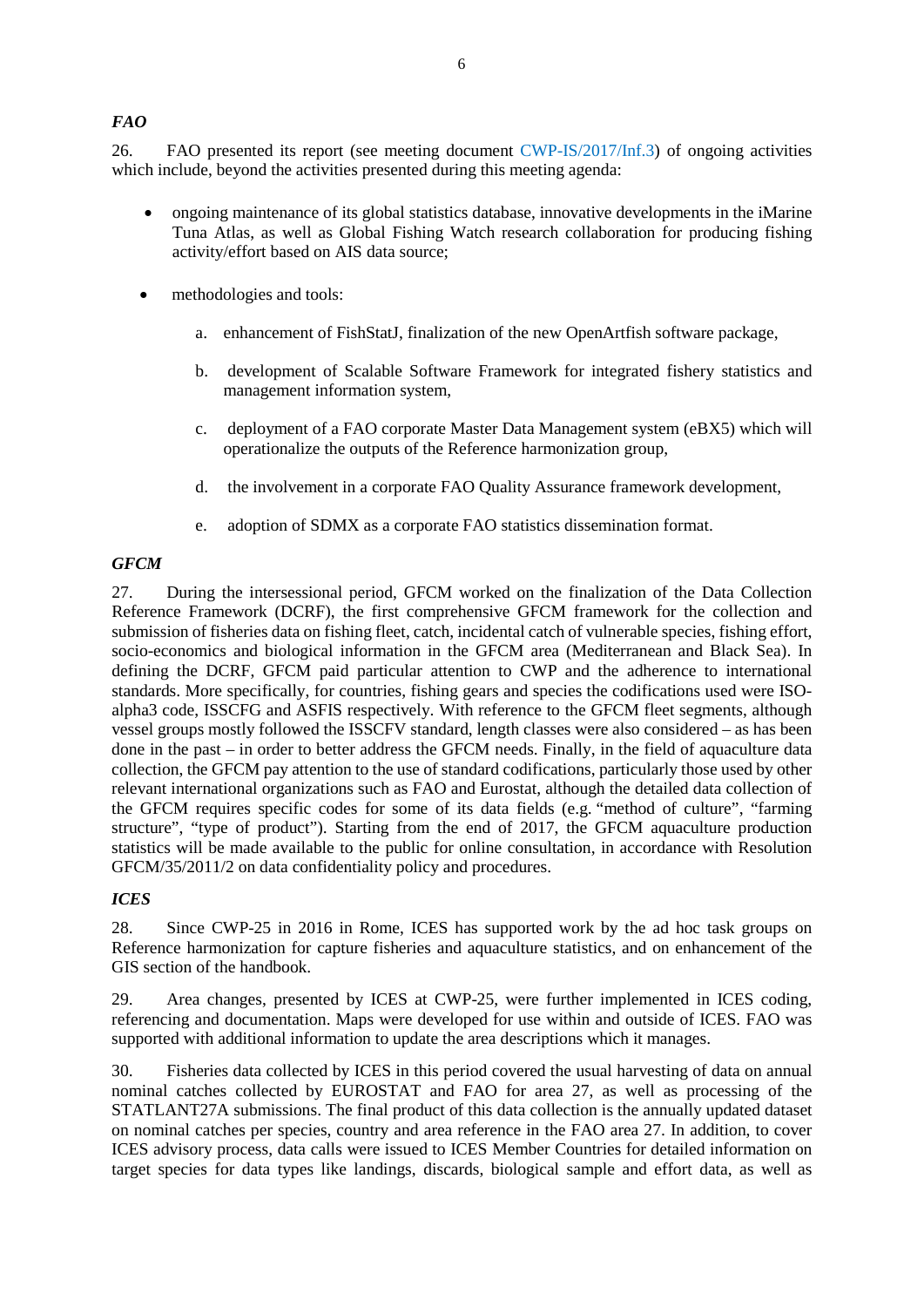VMS/log-book data. The data submissions are used in the work of ICES Expert Groups, and results are published in group reports, supported by the entries to the Stock Assessment Database.

## *NAFO*

31. In 2016, the Catch Data Advisory Group (CDAG) of the Joint Fisheries Commission-Scientific Council Working Group on Catch Reporting conducted a review of the various NAFO fisheries and catch data sources and developed the Catch Estimation Strategy. Catch estimates in the NAFO Regulatory Area are used by the Scientific Council in its fish stock assessment work. The strategy is based mainly on the use of Port Inspection data. They are considered accurate as they are verified by an inspector during fish landings.

32. Daily catch reports, [1](#page-14-0) in addition to haul-by-haul data, [2](#page-14-1) are considered primary sources in catch estimation because of their completeness. It has been noted, however, that these are more prone to error/and or misreporting than the entries on nominal catch information from the Port Inspection Reports. Through the Catch Estimation Strategy, the nominal catch information (product form  $\times$ conversion factor) from port inspection reports is now used as a verification tool when evaluating the veracity of the primary data sources. Catch estimates are made on a fishing trip basis.[3](#page-14-2)

33. The Scientific Council made us of catch estimates calculated using this approach for the first time in 2017, estimating catch for three priority stocks of Greenland halibut, cod and redfish in the NAFO Regulatory Area. This approach will be eventually used for all stocks that are managed by NAFO.

# *OECD*

34. The OECD data collection of fisheries and aquaculture statistics was suspended in 2016 and restarted in March 2017. This allowed for the revision of the OECD statistical collection process, with the objectives of reducing the workload, harmonising reporting formats, adopting international standards and improving coordination with international organizations. All questionnaires have been completely redesigned using a more user-friendly template that also includes methodological definitions, instructions on how they should be compiled, and a metadata spreadsheet; the data on landings, inland fisheries and aquaculture production are now collected by species, and not by the OECD group of species as was the case previously. The data call was launched in March 2017 and the data are currently being processed.

## *SEAFDEC*

35. The compilation of fishery statistic in Southeast Asia has been conducted regularly by SEAFDEC since 1978, however the need to strengthen and improve the countries' national fishery statistics has been continually highlighted. SEAFDEC therefore considered it necessary to improve the reporting of fishery statistics by ASEAN Member States. Since 2008 SEAFDEC, in collaboration with FAO, has recognized the substantial overlaps in data items collated by both organizations. The Streamlining of Reporting system, which used questionnaires shared by SEAFDEC and FAO, was developed with the aim of reducing the burden of work while meeting the requirements of both organizations. Based on the integrated questionnaires, the submission of quality data has been better and faster.

<span id="page-14-0"></span><sup>&</sup>lt;sup>1</sup> Article 28.6.c of the NAFO Conversation and Enforcement Measures (NCEM) stipulates: every fishing vessel shall transmit electronically the quantity of catch retained and quantity discarded by species for the day, by Division, including nil catch returns, sent daily before 12:00 UTC. The daily catch report of the fishing vessel is identified as "CAT" in the NAFO Vessel Monitoring System.

<span id="page-14-1"></span><sup>&</sup>lt;sup>2</sup> Article 28.8.b of the NCEM stipulates the recording and submission requirements of catches on a haul by haul (or tow or set) basis, or logbook information, of each fishing vessel.

<span id="page-14-2"></span><sup>&</sup>lt;sup>3</sup> Per Article 1.7 of the NAFO Conservation and Enforcement Measures, "fishing trip" for a fishing vessel includes the time from its entry into until its departure from the Regulatory Area and continues until all catch on board from the regulatory Area has been landed or transhipped.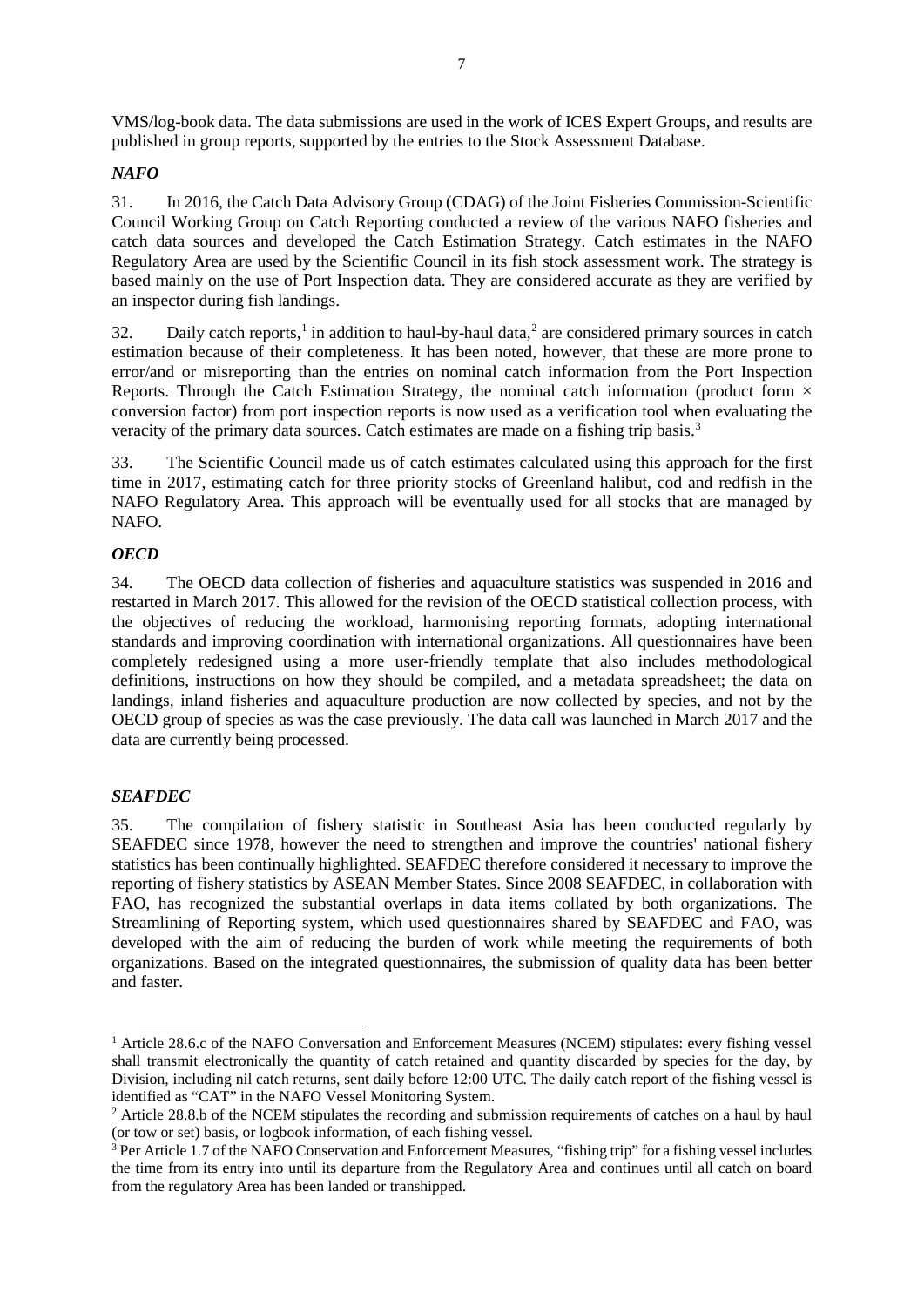36. To continue improving the reporting of statistics in Southeast Asia, SEAFDEC will organize the Regional Technical Consultation on Fishery Statistics and Information in Southeast Asia on 15–18 August 2017, Bangkok, Thailand. This consultation will aim to update the progress and areas of difficulty with statistical reporting, as well as providing a forum for discussion of the means to improve reporting of fishery statistics in the Southeast Asian region. In this context, SEAFDEC also invites FAO to attend this consultation in order to provide technical support and present the new global framework related to fishery statistics.

## *SEAFO*

37. SEAFO continues to refine and improve its reporting requirements for scientific and fisheries management purposes. The SEAFO Scientific Committee recently developed gear-specific reporting templates for the submission of fishing logbook data. [4](#page-15-0) The fishing logbook data serves to augment and allow for the cross-verification of VMS catch reporting, port inspection, as well as scientific observer catch reporting already in place within SEAFO. Subsequently, the Commission included the compulsory requirement for vessels to submit fishing logbook data (tow-by-tow/set-by-set) to the Secretariat within 30 days following a trip in the SEAFO Convention Area.<sup>[5](#page-15-1)</sup>

38. The SEAFO Commission agreed to increase the detail for reporting of retained and discarded catches. The catches were previously reported in tonnes, vessels are now expected to report catches in kilograms for catch-on-entry (COE), 5-Day catch, and catch-on-exit (COX) reports.<sup>[6](#page-15-2)</sup> The increased detail is intended to allow for a more precise data collection of VME taxa bycatch and discards information.

## *WECAFC (Observer)*

39. Fisheries data collection in the WECAFC region has been described as generally weak throughout the region, contributing to the lack of management. Recently, initiatives have been created through the WECAFC-FIRMS "Partnership" (WECAFC14, 2014) to strengthen the basic fisheries information. Specific initiatives include developing FIRMS inventories for several important shared resource groups, defining minimum data requirements for a regional pilot database (e.g. through developing inventories and fact sheets), developing a draft data collection framework, and developing consensus for regional data-sharing policies. The project(s) chief aims include: 1) defining minimum data needs that feed into management and stock status determinations, prioritizing shared resources initially (flying fish, conch, lobster, recreational billfish, shrimp and Groundfish) and including the development of logbooks for data collection of relevant catch, CPUE, biological data and socioeconomic information; and 2) follow agreed principles relating to fisheries standards for collecting and reporting statistics.

## *SWIOFC (Observer)*

40. The SWIOFC participant (observer) did not feel in a position to report on SWIOFC progress regarding fishery statistics. Fisheries data collection at the SWIOFC is still at an early stage, but progress is being made and meeting reports of the SWIOFC Fishery Statistics working group should be consulted for accurate reference.<sup>[7](#page-15-3)</sup> The SWIOFC participant was primarily invited to the FIRMS SC10 meeting held back-to-back with this one, and welcomed the opportunity to attend the CWP-IS meeting and interact with the CWP, in light of the added value it represents for the activities currently being carried out.

<span id="page-15-0"></span> <sup>4</sup> SEAFO Scientific Committee (2015). Fishing Logbook Forms. Retrieved from [www.seafo.org/Management/Reporting-Forms](http://www.seafo.org/Management/Reporting-Forms) [Accessed 09 September 2017].

<span id="page-15-1"></span><sup>&</sup>lt;sup>5</sup> SEAFO Commission (Dec, 2016), System of Observation, Inspection, Compliance and Enforcement, Art. 10.2. Retrieved from [www.seafo.org/Documents/SEAFO-System](http://www.seafo.org/Documents/SEAFO-System) [Accessed 09 September 2017].

<span id="page-15-2"></span><sup>6</sup> SEAFO Commission (Dec, 2016), System of Observation, Inspection, Compliance and Enforcement, Art. 11. Retrieved from [www.seafo.org/Documents/SEAFO-System](http://www.seafo.org/Documents/SEAFO-System) [Accessed 09 September 2017]

<span id="page-15-3"></span><sup>7</sup> SWIOFC held a Fishery Statistics Working Party in mid-2016 and another is planned in the week following this CWP meeting.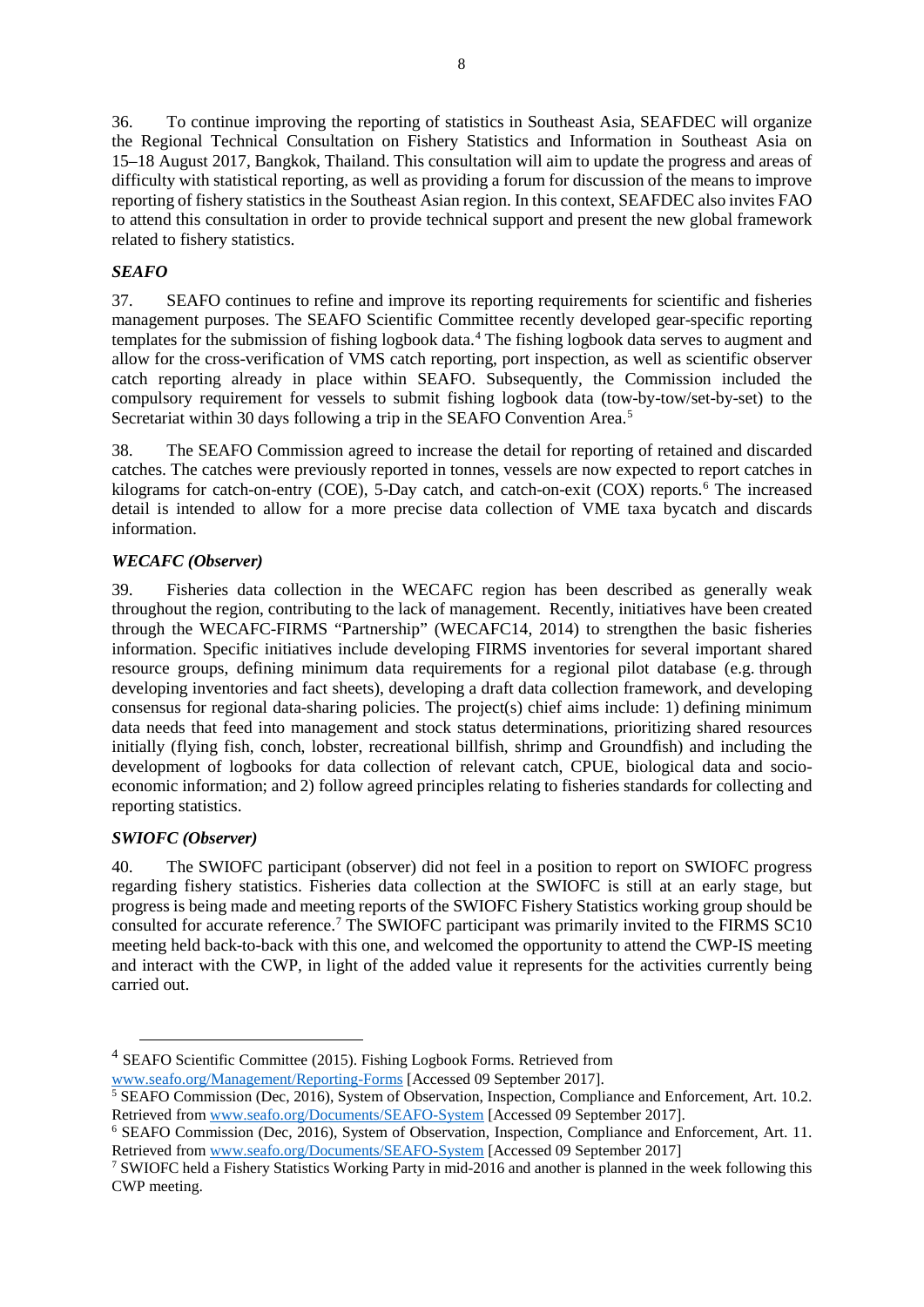- 41. Group agreements and actions required:
	- Group discussion for the possible revision of Statlant 21B. NAFO and Eurostat have agreed to work closely on this revision.
	- The group discussion allowed the identification of further room to streamline data sharing agreements between Eurostat, FAO and OECD. The three organizations have agreed to explore this possibility and report back to the next CWP session.
	- Lastly, in order to give more visibility and provide general guidance on how collaborative arrangements can be reached, the group agreed to develop a best practice document based on the current experience. FAO was tasked to lead the development of this document with inputs from the CWP Members.

### <span id="page-16-0"></span>**CWP AD HOC TASK GROUP ON "REFERENCE HARMONIZATION FOR CAPTURE FISHERIES AND AQUACULTURE STATISTICS" (Agenda point 5)**

42. Mr Aymen Charef presented the progress and the activities of the ad hoc task group on reference harmonization for capture fisheries and aquaculture statistics that was established during the CWP 25th Session held at FAO headquarters (Rome, 2016); the presentation is available at [CWP-IS/2017/Pr.4.](http://www.fao.org/fi/static-media/MeetingDocuments/cwp/cwp_IS_2017/Pr4e.pdf) The meeting document [CWP-IS/2017/2](http://www.fao.org/fi/static-media/MeetingDocuments/cwp/cwp_IS_2017/2e.pdf) provides details of the terminology used and summarizes the outcomes of discussion with CWP parties since the ad hoc TG kick-off on 23 March 2017.

43. The overall aim of the work was to put forward a set of concepts presented in a global Standard for Data Structure Definition (SDSD), or simply global DSD (name still to be further discussed and decided), one which accommodates the data and metadata used across the CWP parties to improve the data dissemination and provide an important service to any user across fisheries data sources. Twelve CWP parties contributed to an inventory with their metadata, data code lists and structure to produce the SDSD proposal.

44. The SDSD proposal was composed of structural elements (concepts and dimensions) that represent the minimum data requirements, but it was also flexible enough to enable the inclusion of modular elements to cover different data domains and cater to the needs of CWP parties at the regional level. The data domain represented the type of data collection and the objectives for which the SDSD was formulated (e.g. capture for economic purpose).

45. The concepts used in the proposed SDSD refer to CWP concepts, based on CWP standard classifications systems; they also encompass hierarchies (sub-classifications) at the lower level of granularity. Each dimension was linked to a list of codes (code list) used within the classification system.

46. Besides the SDSD proposal, the development of a unified and collaborative CWP registry was suggested in order to host the SDSD's reference data catalogue and the specific regional reference classifications used by the CWP parties, including when they cannot be mapped with CWP classifications. The CWP registry would be the index of data and metadata hosted in the CWP repository, and two alternatives of CWP repository were presented. Formats of information exchange were also presented and the choice criteria explained.

47. With regard to repository maintenance, the role of maintaining the mapping between regional code lists with CWP standards (which would not be a frequent requirement) should rest with the CWP party. In the event of any change in the mapping code lists, updates should be made available to the CWP repository for broader dissemination.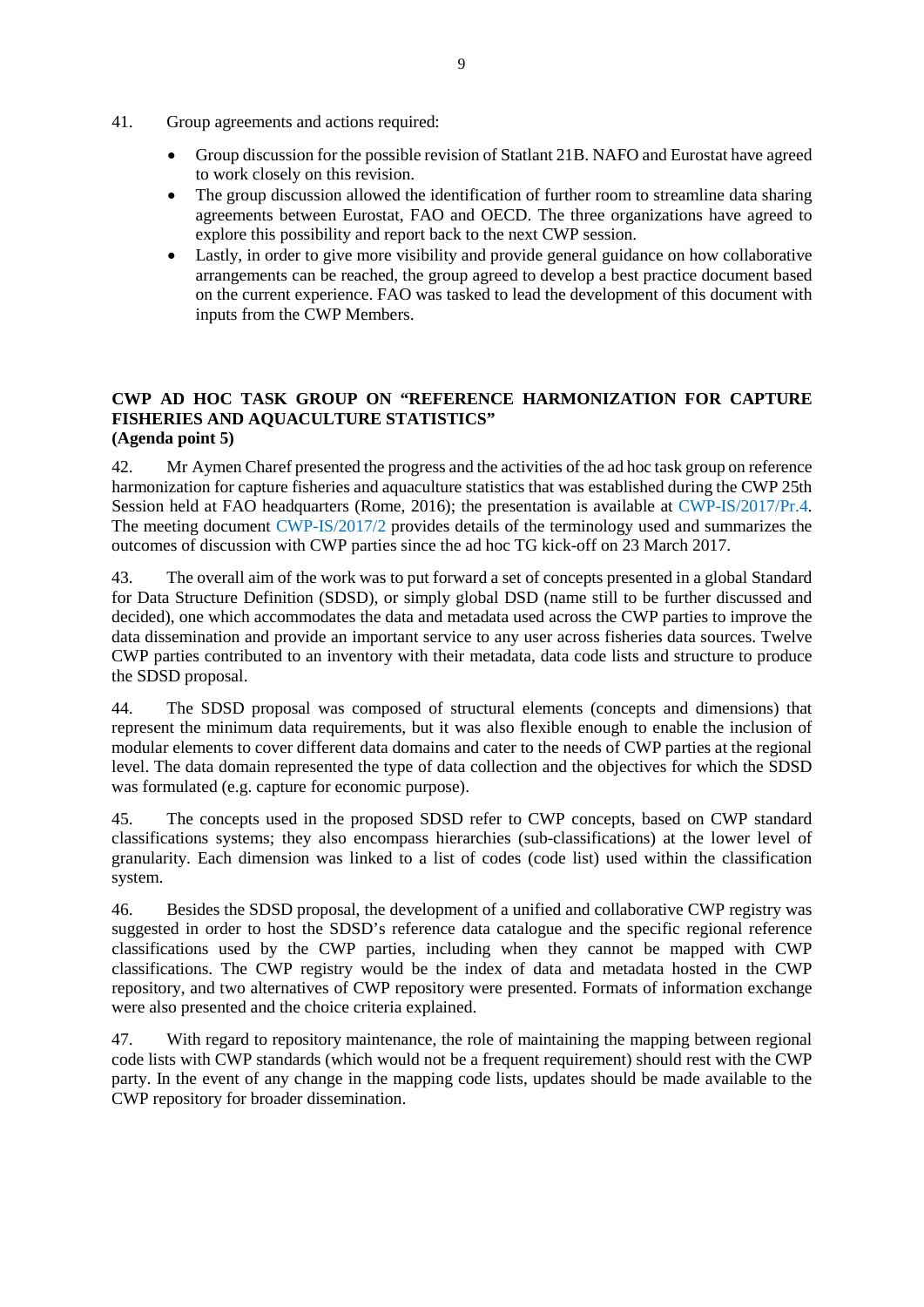# **Feedback**

48. There was general support from participants for the ongoing work on reference harmonization. The group provided feedback on the structural elements and conceptual schemes in relation to the validation of the SDSD and related reference metadata. Directions provided by the group are presented in the Appendix 5.

49. While the draft SDSD presented at the meeting gave shape to the minimum requirements on the structure of datasets for dissemination, the feedback led to a call for an increased focus on the minimum data requirements used in the data collection process.

50. Group agreements and actions required:

- To broaden the scope/data domain of SDSD by compiling the essential dimensions/concepts broadly used by the CWP parties for data collection.
- To use the catch defined in the CWP Annex B1 together with landings, catch and effort – as building blocks, instead of spread between the data domain and the primary measure/observation structures.
- To further elaborate the SDSD that could accommodate other domains of data collection (e.g. logbooks) to address the requirements of CWP Members.
- CWP Members that participate in the task group will provide feedback on the document and presentation within one month, following the end of the meeting. This should not prevent other CWP Members providing feedback and joining the task group if they wish to.
- FAO will revise the document accordingly within two months of receiving the feedback.
- The group recommended that FAO proceed with CWP registry development, to be accessed through the CWP website.
- Eurostat advised that care should be taken to avoid duplication with the existing global SDMX registry.

### <span id="page-17-0"></span>**PROGRESS FROM THE TASK FORCE ESTABLISHING THE STANDARD AQUACULTURE QUESTIONNAIRES (Agenda point 6.1)**

51. Inaccurate and missing definitions in the draft standard aquaculture statistics questionnaires were reviewed by the Aquaculture Subject Group (CWP-AS). Notable progress was achieved by the CWP-AS in the establishment of minimum required data, medium-level required data and detailed data for "final aquaculture production by intended use", aquaculture hatchery and nursery production, and seed input for use in aquaculture by source of supply.

- Without going into details of farming systems and culture methods for aquaculture production data collection, CWP-AS agreed that a cross reference to the relevant section in the aquaculture statistics handbook should be created.
- In view of the latest advances and innovations in aquaculture production technology, CWP-AS recommended a technical consultation involving selected countries with diverse aquaculture farming systems, in order to capture new farming systems for inclusion in the handbook corresponding to the standard questionnaires.
- <span id="page-17-1"></span>• The standard questionnaires as revised by CWP-AS and the agreed definitions are included as Appendix 4.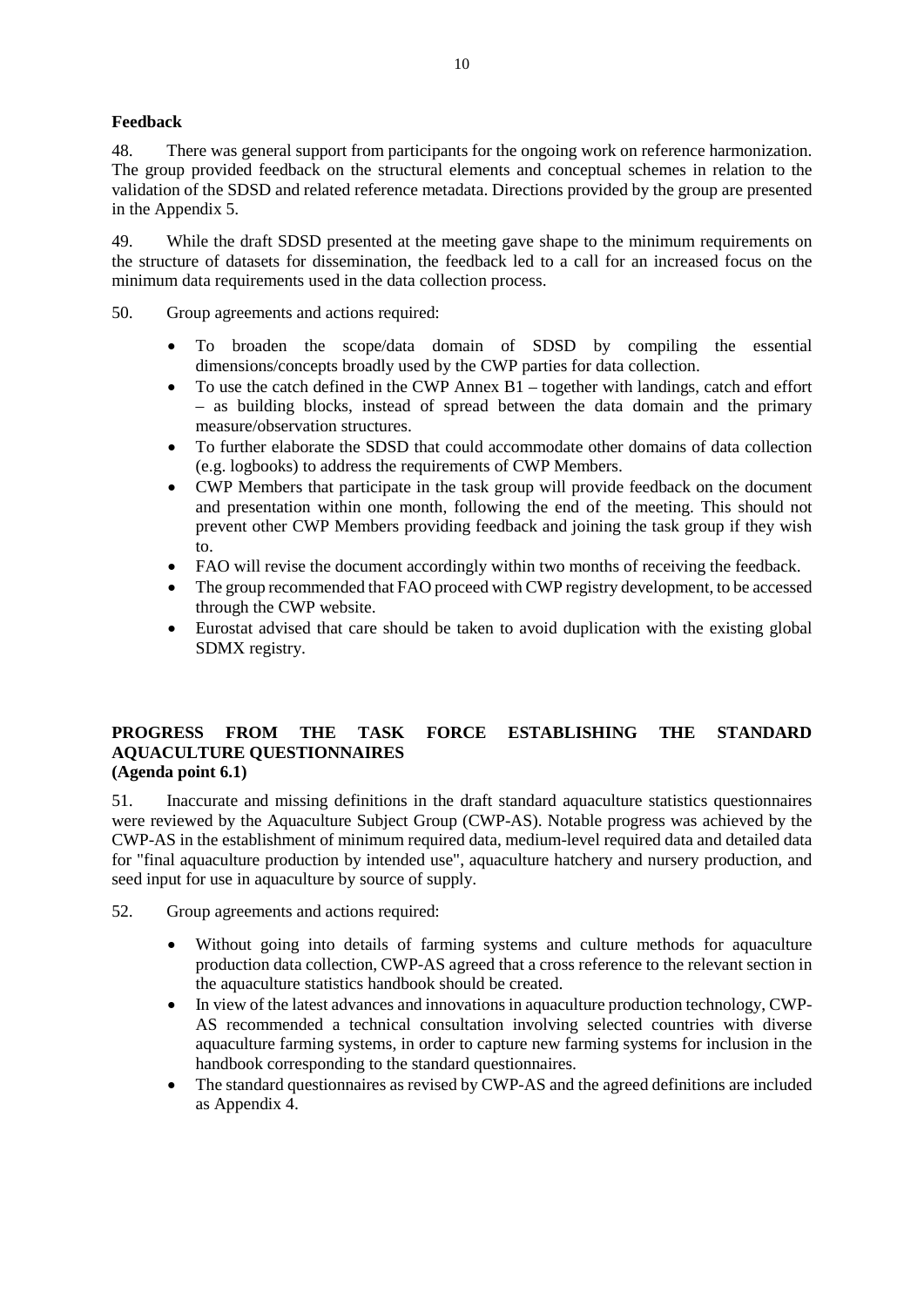### **REVIEW PROGRESS FROM THE TASK GROUP FOR REVIEWING AND DEVELOPING A PROPOSED REVISION OF THE ISSCAAP GROUPINGS (Agenda point 6.2)**

53. The required assessment for update/revision, and the proposed draft of ISSCAAP classification prepared by FAO from the aquaculture perspective was tabled and reviewed by CWP-AS (meeting documen[t CWP-IS/2017/4\)](http://www.fao.org/fi/static-media/MeetingDocuments/cwp/cwp_IS_2017/4e.pdf). CWP-AS appreciated the rationale for the revision of the current ISSCAAP classification to better suit the analytical use of aquaculture data with the desirable level of detail.

54. Based on the preliminary needs assessment, the draft proposal includes: (1) the creation of new ISSCAAP groups under six divisions, and (2) the revision of names of several currently existing groups. Out of the nine divisions in current use, no revision of groups was proposed for Division 3 (marine fishes), Division 5 (molluscs) and Division 6 (aquatic mammals).

- 55. Group agreements and actions required:
	- While the proposed revisions were generally agreed upon, CWP-AS recommended holding further technical consultation with experts and data users with regarding the revisions. In particular, the proposed restructuring of Division 9 (aquatic plants) need to be checked by experts, including aquaculturists as well as algae taxonomy experts. In this regard, opportunities presented by the EU meeting in October, as well as the Asia meetings, were identified.
	- The fisheries subject group will also address this point and provide inputs regarding the requested revisions from the aquaculture subject group. These inputs are intended for the intersessional meeting.
	- As the custodian of the ISCAAP and ASFIS classifications, FAO will take the lead on this discussion and invite the active participation and involvement of other CWP Members.

### <span id="page-18-0"></span>**THE AQUACULTURE SECTION IN THE REVISED HANDBOOK: CONTENT AGREEMENT AND FURTHER DIRECTIONS FOR THE WORK, INCLUDING CONSIDERATION OF THE SOCIO-ECONOMIC SECTION (Agenda point 7)**

56. The CWP-AS members discussed the draft of the aquaculture statistics handbook and generally agreed that the content of the current draft, at 9 chapters long, is overly broad, resulting in a lack of clear focus on aquaculture statistics (meeting document, [CWP-IS/2017/5\)](http://www.fao.org/fi/static-media/MeetingDocuments/cwp/cwp_IS_2017/5e.pdf).

57. Some subjects are closely related to aquaculture production, but less relevant or irrelevant to aquaculture statistics, and content of this kind needs to be removed. As such, the CWP-AS unanimously agreed that the intensity of aquaculture production operations needed to be excluded because of the lack of a widely accepted definition of the three categories of intensity – namely, extensive, semi-intensive and intensive farming systems – as well as not being relevant for the production statistics.

58. A revised version of the handbook has been put forward with a new, six-chapter structure. The socio-economic data on aquaculture, particularly employment, should be dealt with in the socioeconomic section, and the aquaculture handbook should maintain a cross-referenced link to this section.

- Develop the proposal further during the intersession, moving towards an advanced draft for presentation at CWP26.
- <span id="page-18-1"></span>• Eurostat will take the lead and ensure progress, including through video conferences, starting with the proposed structure.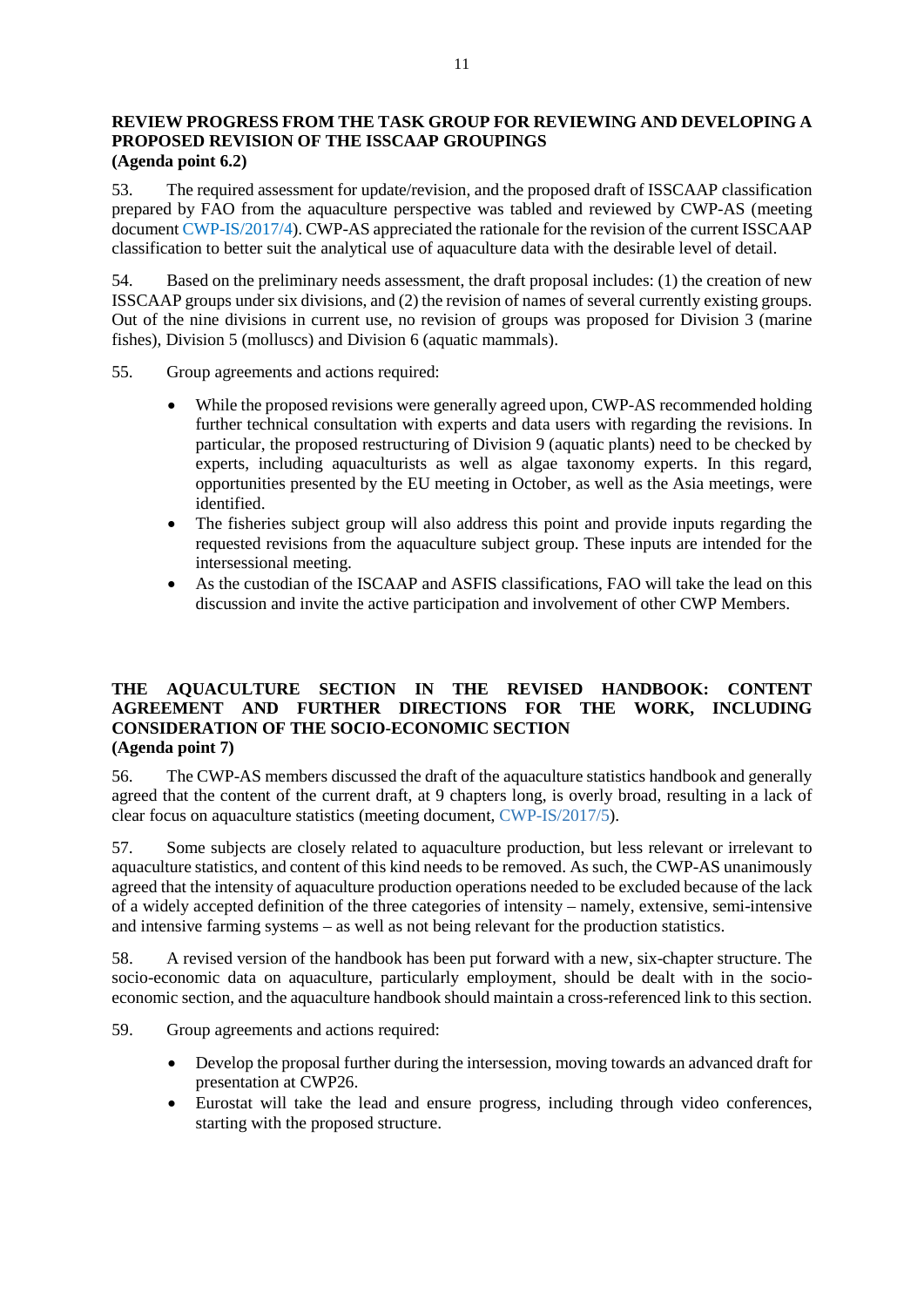### **FURTHER ELABORATION OF GIS DATA AND GEOSPATIAL PRESENTATION SECTION OF THE HANDBOOK (Agenda point 8.1)**

60. Mr Emmanuel Blondel presented the activities, progress and proposed recommendation proposals of the CWP ad hoc task group on GIS (meeting document [CWP-IS/2017/6](http://www.fao.org/fi/static-media/MeetingDocuments/cwp/cwp_IS_2017/6e.pdf) and presentation [CWP-IS/2017/Pr.7\)](http://www.fao.org/fi/static-media/MeetingDocuments/cwp/cwp_IS_2017/Pr7e.pdf).

61. Some background information was presented together with the main objective of designing GIS sections for a CWP handbook, and the three main areas covered by this work, namely: 1) spatial gridded systems for fishery data reporting; 2) strengthening promotion and implementation of geographic information standards and best practices; and 3) establish a list of GIS datasets and layers relevant to fishery.

62. The outputs of a GIS data survey performed among CWP members were presented in order to infer tentative recommendation for the three working areas. These proposed recommendations included key definitions, the adoption of standards and guidelines, and suggestions on how to design a GIS section for the CWP handbook and feed in a CWP glossary of basic definitions.

63. For gridded systems, the presentation highlighted the limited implementation of the currently adopted CWP areal grid system, and suggested encouraging its adoption by RFMOs where possible. To strengthen the promotion and implementation of geographic information standards, the suggested recommendation was to adopt internationally recognized, well-established and widely used standards such as ISO/TC211 and OGC progressively, particularly with regard to formats and data access  $\&$ discovery services in support of fishery data harmonization and interoperability.

64. Finally, it was suggested that a catalogue of geo-referenced data be developed, with a primary focus on geographic reference datasets based on the abovementioned standards, as well as to strengthen collaboration between CWP and the Research Data Alliance (RDA) Fishery Data Interoperability (FDI) working group. A tentative structure of the GIS section for the CWP handbook was presented.

65. The group discussed the relevance of including the "projection coordinate system" and the description of hexagonal cells as an existing grid type

- The group recommended that GIS catalogues should not be included in the handbook but rather be available from a dedicated 'best practices' area of the CWP webpage.
- Notwithstanding the above, and considering that the CWP handbook includes references to 'Classifications and Metadata standards', further discussions will be required to agree on how to refer to Metadata standards for data exchange (OGC and ISO) in the CWP handbook.
- The group noted that so far the work has focused on the tuna RFMOs. Therefore, there is a need for more feedback from other international organizations to broaden the scope of the work done to date. ICES and GFCM, the latter already involved, agreed to provide additional feedback to the task group. Other CWP Members are also encouraged to join the task group.
- <span id="page-19-0"></span>The group has agreed to allow one month for the gathering of feedback so that the task group can then develop the remaining work during the second part of the intersessional period, and base these developments on a broader set of feedback and interactions with CWP members.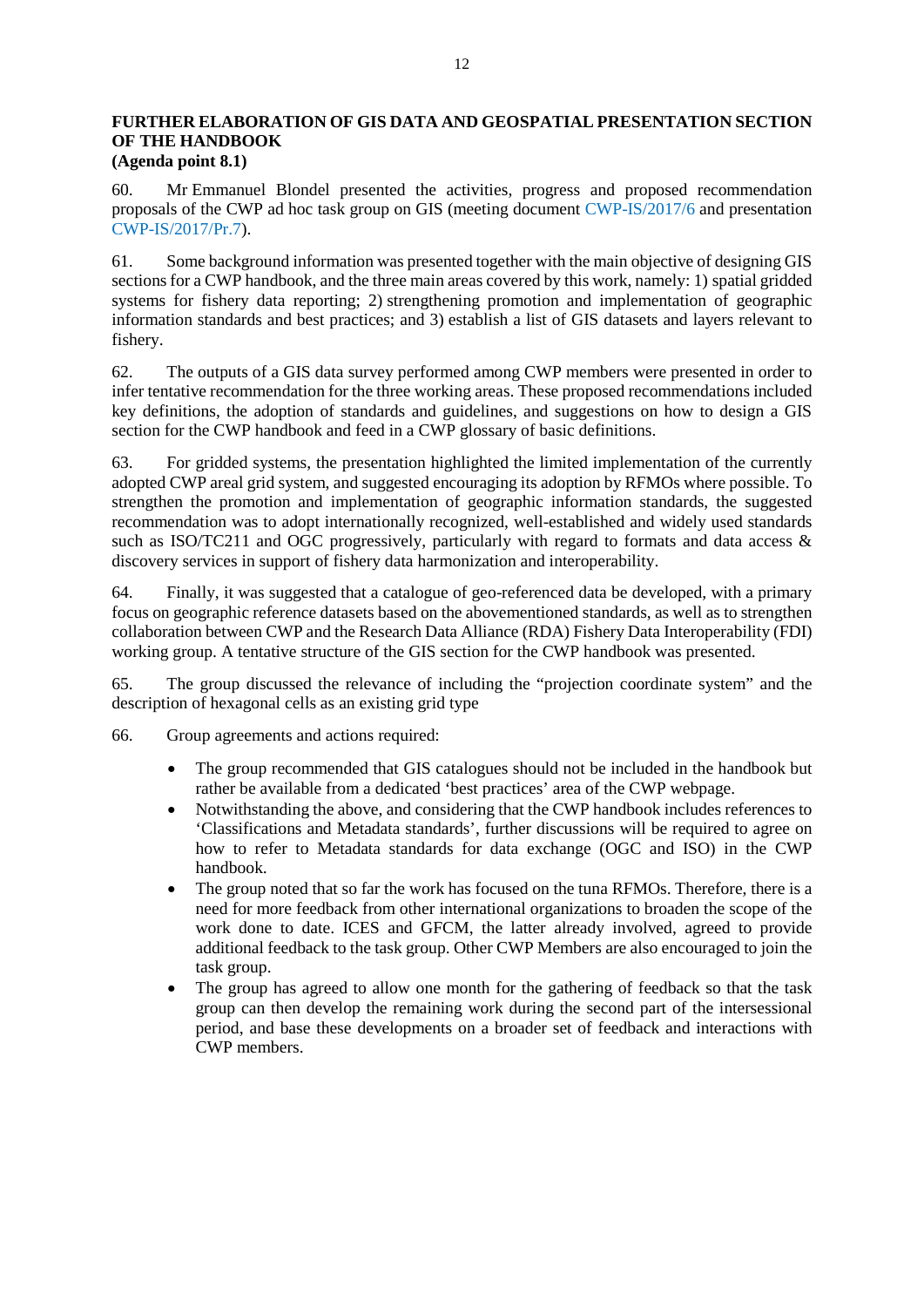### **THE STATUS OF THE REVISION OF THE INTERNATIONAL STANDARD STATISTICAL CLASSIFICATION OF FISHING VESSELS (ISSCFV) (Agenda point 9)**

67. The presentation on the revised ISSCFV by vessel types (2005) delivered by Ms Jennifer Gee (meeting document [CWP-IS/2017/7\)](http://www.fao.org/fi/static-media/MeetingDocuments/cwp/cwp_IS_2017/7e.pdf) summarised the history of the revision process and the endorsement of the revised classification by CWP-21 in 2005. Following on from this, the subsequent proposed steps from CWP-21 were: the release of the new classification in the "CWP handbook of fishery statistical standards" and a parallel revision and reprint of the FAO Fisheries Technical Paper 267 "Definition and Classification of fishery vessel types".

68. Currently, the latter two steps have not been implemented; during the 24th CWP Session it was suggested that the revised ISSCFV vessel type list undergo further refinement. A summary of how the revised ISSCFV by vessel types are currently used was provided, based on the experience of various FAO projects and databases. The CWP was informed of the use of the ISSCFV by vessel types (1984) in the Global Record database, the Fishing Vessel Finder and the High Seas Vessels Authorization Record, in addition to the development of worldwide standards for national-level, semantic identifier development work. Opinions and examples of usage were requested from CWP members, and the possibility of a group survey, to be conducted in the next intersessional period, was mentioned.

69. Eurostat had requested feedback on several points:

- Requests for additional codes to be added, in the event of a revision: 1) that a code for "bait" boat" be developed in addition to LP; 2) allow for the differentiation of Purse Seiners; and 3) Include a category for auxiliary support vessels.
- The need for a vessel category for trap setters.

### **Feedback**

70. CWP participants remarked that other CWP members use the current code list for external reporting, but then have more detailed and organization-specific codes mapped with the ISSCFV for their regional use. Trap setters are already included (as 06.0.0 TRAP SETTERS WO) with further distinction between pots and traps available under the full ISSCFV by vessel type classification.

71. CWP members were also invited to provide feedback to the Pew/IHS Markit group on their work developing an expanded listing for vessel types. The general comment provided was that fishing technique, target species and vessel type should not be mixed. Further comment was reserved for the time being.

72. The final point raised was whether to propose a further revision of the ISSCFV by vessel types, or to simply proceed with the last two final steps proposed in the CWP-21 document, i.e. 1) the release of the new classification in the "CWP Handbook of fishery statistical standards", and 2) a parallel revision and reprint of the FAO Fisheries Technical Paper 267 "Definition and Classification of fishery vessel types". Progress on the website update would facilitate these updates.

- A mapping table comparing the 1984 and the 2005 versions of the ISSCFV by Vessel Types full code listings will be circulated. Feedback from CWP members will be requested via email.
- <span id="page-20-0"></span>• The group agreed that the 2005 classification be published as soon as possible following consultation with the Members if no major problems were highlighted. In the event that major problems arise, the 2005 revision can be brought forward to the session by a single member, and further discussed.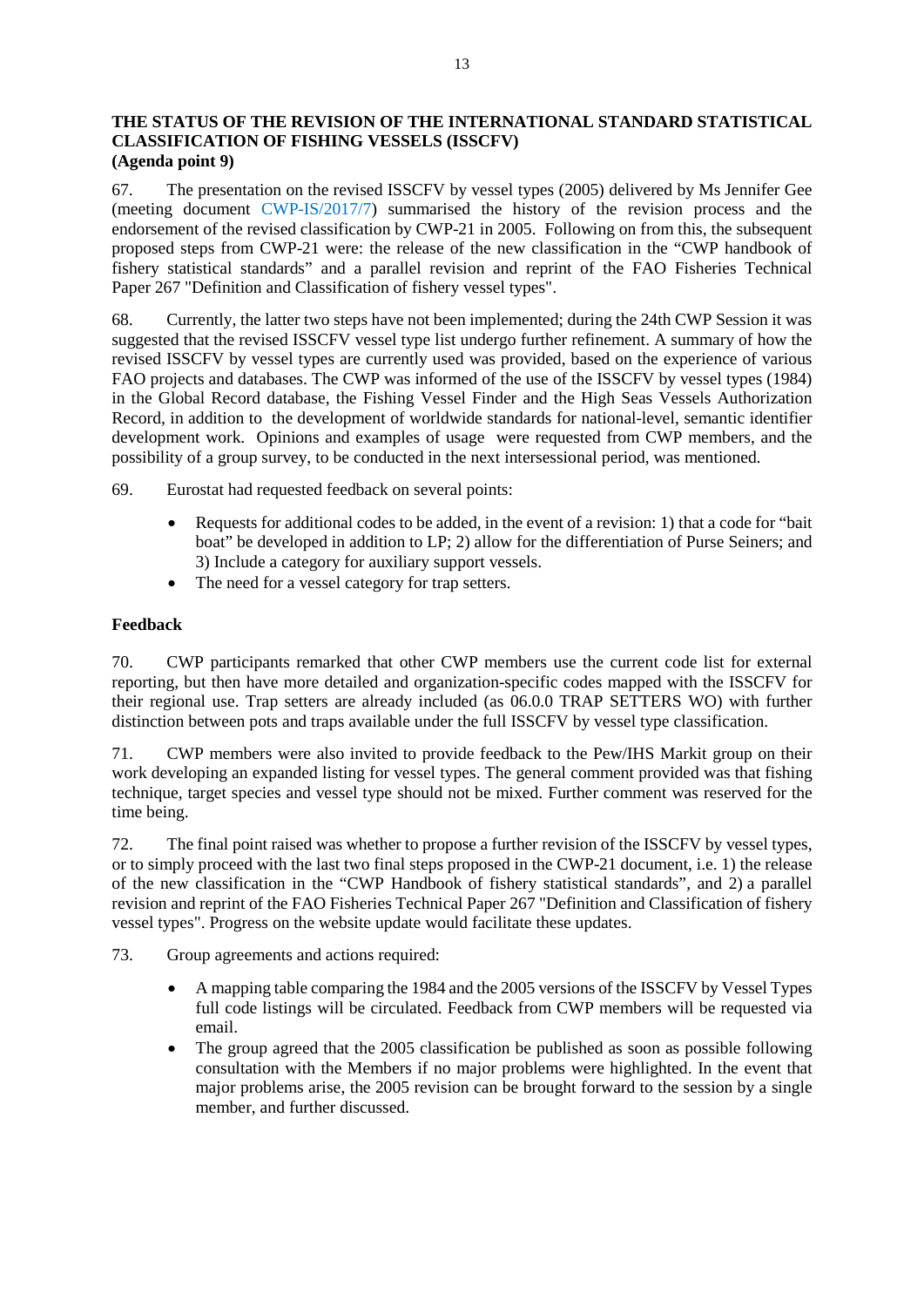### **FOOD FOR THOUGHT: GLOBAL AND REGIONAL FISHERIES' NOMINAL CATCH STATISTICS AND THEIR USE IN SUPPORT OF SDG 14 (Agenda point 10)**

74. The presentation on capture statistics and their use in support of SDG 14 was presented by Ms Cristina Ribeiro (presentation a[t CWP-IS/2017/8\)](http://www.fao.org/fi/static-media/MeetingDocuments/cwp/cwp_IS_2017/10e.pdf). The presentation was intended to raise awareness and enable a discussion on the relevance of the capture statistics in light of the most important drivers to the FAO global capture statistics, which may justify the need to revisit and potentially rethink how the overall framework of capture statistics is being dealt with globally and regionally. These main drivers are:

- The 2015 Agenda on the Sustainable Development Goals (SDG), and in particular Goal 14. SDG 14 goes beyond conservation to focus on the people and coastal communities, providing a particular focus on small-scale fisheries, and the fisheries and populations reliant on this subsector. This goal makes achieving food security and ending malnutrition a global priority;
- The role of FAO as a Custodian UN agency of four out of ten of the SDG 14 indicators;
- As a custodian FAO has also to facilitate the process, provide technical support, and build capacity (e.g. by supporting the required statistics which help the country in progress towards the target). Regarding the issue of ensuring that national data are comparable and aggregated at the subregional, regional and global levels, we need to understand that this directly concerns the indicators and how they are compiled.
- The implementation of a Quality Assurance framework (QAF) for the FAO statistics. In the FAO QAF quality is defined as the degree to which statistical outputs fulfil requirements; but the statistics also adhere to the following quality dimensions: relevance; accuracy and reliability; timeliness and punctuality; coherence; accessibility and clarity.

### **Feedback**

75. FAO indicated that it is important to demonstrate to the global community that fishery statistics datasets produced by international organizations aim for the highest quality. This is where initiatives such as adopting a Quality Assurance framework and publishing quality scoring levels would be relevant to CWP agencies. Moreover, reducing discrepancies and aiming for consistency among published global and regional datasets will benefit from collaboration between CWP agencies for streamlining data workflow. The present meeting's action point to elaborate best practices on streamlining statistical data workflow will be instrumental to achieving these objectives.

76. Furthermore, CWP's work on Reference harmonization will contribute to such streamlining by promoting the use of international classifications, improving mapping capacities, and making explicit to all users the mapping rules which apply among classifications used in different datasets.

77. Regarding small-scale fisheries, a number of RFBs do collect statistics distinguishing smallscale from large-scale fisheries. All of the following will contribute to SDG effort here: efforts on streamlining data workflow, further development of definitions on fishers, employment categories and inclusion of gender, guidelines for collecting statistics on engagement or participation of people through agriculture or population census, and finally an effort to define what subsistence, small-scale commercial and large-scale fisheries and aquaculture are at the global level.

78. The inclusion of recreational vessels could be considered as part of ISSCFV. Finally, while CWP should strongly encourage RFBs who have not yet done so to revise their statistical geographic divisions to enable distinguishing catch within and outside EEZs, new methodologies based on vessels' transmitted data (VMS, AIS) raise the credible prospect of estimating the geographic distribution of fishing effort and catch statistics.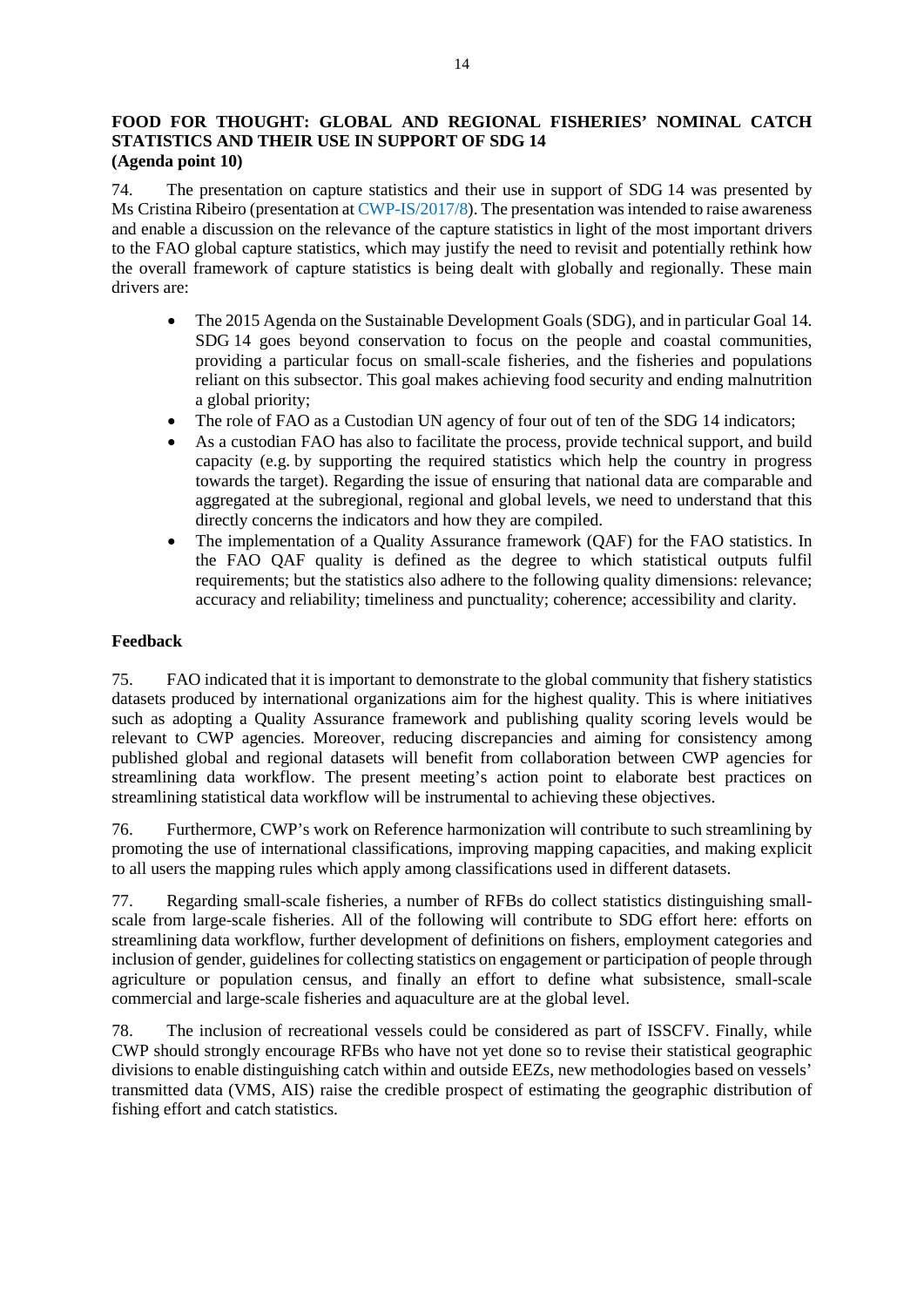- 79. Group agreements and actions required:
	- The group agreed that the STATLANT data collection could benefit from a review to determine the extent to which capture statistics, as globally collected, respond to the current societal needs. The group also noted that no formal plan for the periodical revision of the CWP-endorsed questionnaires is in place.
	- To support possible future discussion, the secretariat will circulate a template to gather inputs from the agencies. The results of this questionnaire should be presented at the intersessional meeting that precedes the 26th CWP session.
	- This subject should be further discussed at the next CWP intersessional meeting.

### <span id="page-22-0"></span>**REVISION OF THE INTERNATIONAL STANDARD STATISTICAL CLASSIFICATION OF FISHING GEARS (ISSCFG) (Agenda point 11.1)**

80. The 2010 revision of the ISSCFG – ISSCFG Rev.1 – was endorsed by the CWP in writing in 2016, following the 25th Session of the CWP. Members have been informed of the revision to the fishing gear section of the CWP Handbook. In order to address this revision ICES agreed to raise the matter of support being offered to FAO for the work of updating the relevant section of the handbook. Additionally, the group was informed of the work FAO is developing to update the fishing gears manual so as to reflect the revised classification.

81. Finally, and in response to the questions put to the group by Eurostat, the group has agreed to include a reference regarding the deletion of the following codes in an appendix to the handbook: HMX – Harvesting machines (not specified), and RG - RECREATIONAL FISHING GEAR. This is in order to avoid any uncertainty around the changes implemented between versions. It should be noted that recreational gears were a reflection of fishing practice, not a gear type, and this was the motivation for removing this particular classification.

82. Furthermore, to ensure a wide implementation of the endorsed ISSCFG Rev. 1 the Secretariat has requested that CWP members support the dissemination of the revised classification. FAO, in its role as the CWP Secretariat, will also take actions to promote the revised classification.

### <span id="page-22-1"></span>**PROPOSED STANDARDS FOR UNIQUE IDENTIFIERS OF STOCKS AND FISHERIES (GLOBAL RECORD OF STOCKS AND FISHERIES, BLUEBRIDGE PROJECT) (Agenda point 11.2)**

83. Mr Aureliano Gentile delivered a presentation on the Global Record of Stocks and Fisheries (GRSF) (presentation at [CWP-IS/2017/Pr.4\)](http://www.fao.org/fi/static-media/MeetingDocuments/cwp/cwp_IS_2017/Pr4e.pdf). The GRSF activity is a part of the BlueBRIDGE project funded under the EU Horizon 2020 Programme.

84. The GRSF aims to provide an innovative environment supporting the collaborative production and maintenance of a comprehensive and transparent inventory of stocks and fisheries records. This work will boost regional and global stocks, fisheries status and trend monitoring, as well as supporting responsible consumer practices. A global record of stocks and fisheries does not yet exist and the current effort aims to create a critical mass of information with widespread coverage from three major sources; this should position it as a key instrument of global fish stocks status, monitoring and traceability. The three database sources used are: Fisheries and Resource Monitoring System (FIRMS), the RAM Legacy Stock Assessment Database and FishSource.

85. The main technical challenge in the setting up of the GRSF is the harmonization of the different existing standards (international, regional and national) from different data sources, with the aim to build unique identifiers for stocks and fisheries. To address this, the presentation focused on a proposed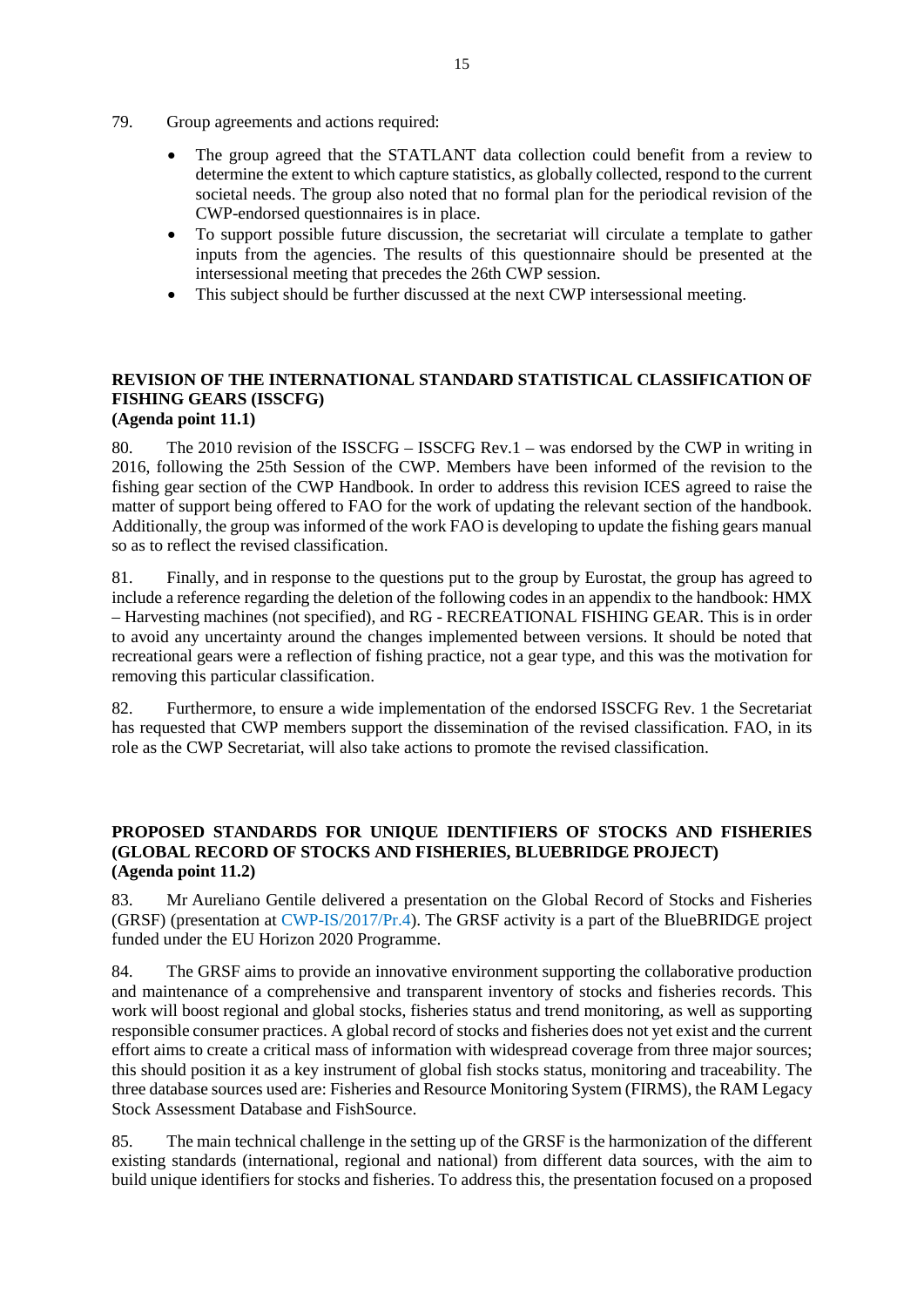global standard for Unique Identifiers of stocks and fisheries, which was developed to distinguish/aggregate stocks and fisheries records extracted from the three source databases. Two type of identifiers were conceived: the Universally Unique Identifier (UUID), a machine-readable code for the unique identification of GRSF records; and the GRSF Semantic Identifier, a human-readable code and label for the GRSF records metadata. A GRSF "Short Title" with specific naming conventions further describes the stocks and fisheries.

86. The UUID aims to respond to the required global IT standards: it is made of two URL components, the resolver, and the UUID *per se*. The Semantic Identifier is made of codes and labels designed to uniquely identify stocks and fisheries through specific information, as components of such types of identifiers. <Species> + <Assessment Area(s)> are the two key pieces of information needed to identify a stock; for fishery the following information is required:  $\langle$ Species> +  $\langle$ Fishing Area(s)> +  $\langle$ Jurisdiction area(s)> +  $\langle$ Management Entity(ies)> +  $\langle$ Geartype> +  $\langle$ Flag State>.

87. Unique stocks or fisheries are therefore validated against the above fields. It should be noted that fishery records are identified from the point of view of fishing activity (1 species, 1 gear, 1 flag state). In terms of geographical information, this could raise some issues, in the event of inadequate geospatial codes which are unable to identify the proper assessment/fishing areas as a result of a lack of proper granularity.

88. Each field is based on global standards (e.g. ASFIS, WoRMS, ISSCFG, ISO3 country), but "local" standards can be adopted if they are maintained. Full details on standards can be found in Annex 3, of the "Recommendations by the EAB TWG2 on GRSF".<sup>[8](#page-23-1)</sup>

## **Feedback**

89. The group noted the proposed global standard for Unique Identifiers of stocks and fisheries, and supported the use of the existing CWP definitions and standards in the project. No requests were made by this project to revise any CWP definitions or standards.

# <span id="page-23-0"></span>**REGIONAL LOGBOOK STANDARDS**

## **(Agenda point 12.3)**

90. The Western Central Atlantic Fisheries Commission (WECAFC) Modular Approach to Logbook was presented by Mrs Nancie Cummings (NOAA) and Mr Yann Laurent (FAO) (presentation at [CWP-IS/2017/Pr.3\)](http://www.fao.org/fi/static-media/MeetingDocuments/cwp/cwp_IS_2017/Pr3e.pdf).

91. This approach was developed to address the WECAFC Member Countries' need to implement paper logbook or reporting systems when this provision featured in regulation or in Fisheries Management Plans (FMP). This approach aims to provide guidelines to create a logbook depending on its target (fisheries monitoring, collection of data for stock assessment, FAD, etc.). The role of logbooks in Monitoring, Control and Surveillance (MCS) was not considered in this first version.

92. The development of the modular approach included the review of: FMPs for Conch, lobster and flying fish; existing national logbooks in the region; regional logbooks for FAD, ICCAT recommendations, as well as material from outside the region (West Africa log sheet, IOTC recommendations and Contracting Parties' logbooks, etc.).

93. Common patterns were identified across these different reporting systems, commonalities for all logbooks and for logbook for the same type of fisheries (longlines, purse seiners etc.) and specific information for other types of fisheries (recreational fisheries). A gradation in the complexity (from

<span id="page-23-1"></span> <sup>8</sup> Available at [http://www.fao.org/fi/static-media/MeetingDocuments/BlueBRIDGE/EAB-TWG2-GRSF/EAB-](http://www.fao.org/fi/static-media/MeetingDocuments/BlueBRIDGE/EAB-TWG2-GRSF/EAB-TWG2-GRSF_REPORT.pdf)[TWG2-GRSF\\_REPORT.pdf](http://www.fao.org/fi/static-media/MeetingDocuments/BlueBRIDGE/EAB-TWG2-GRSF/EAB-TWG2-GRSF_REPORT.pdf)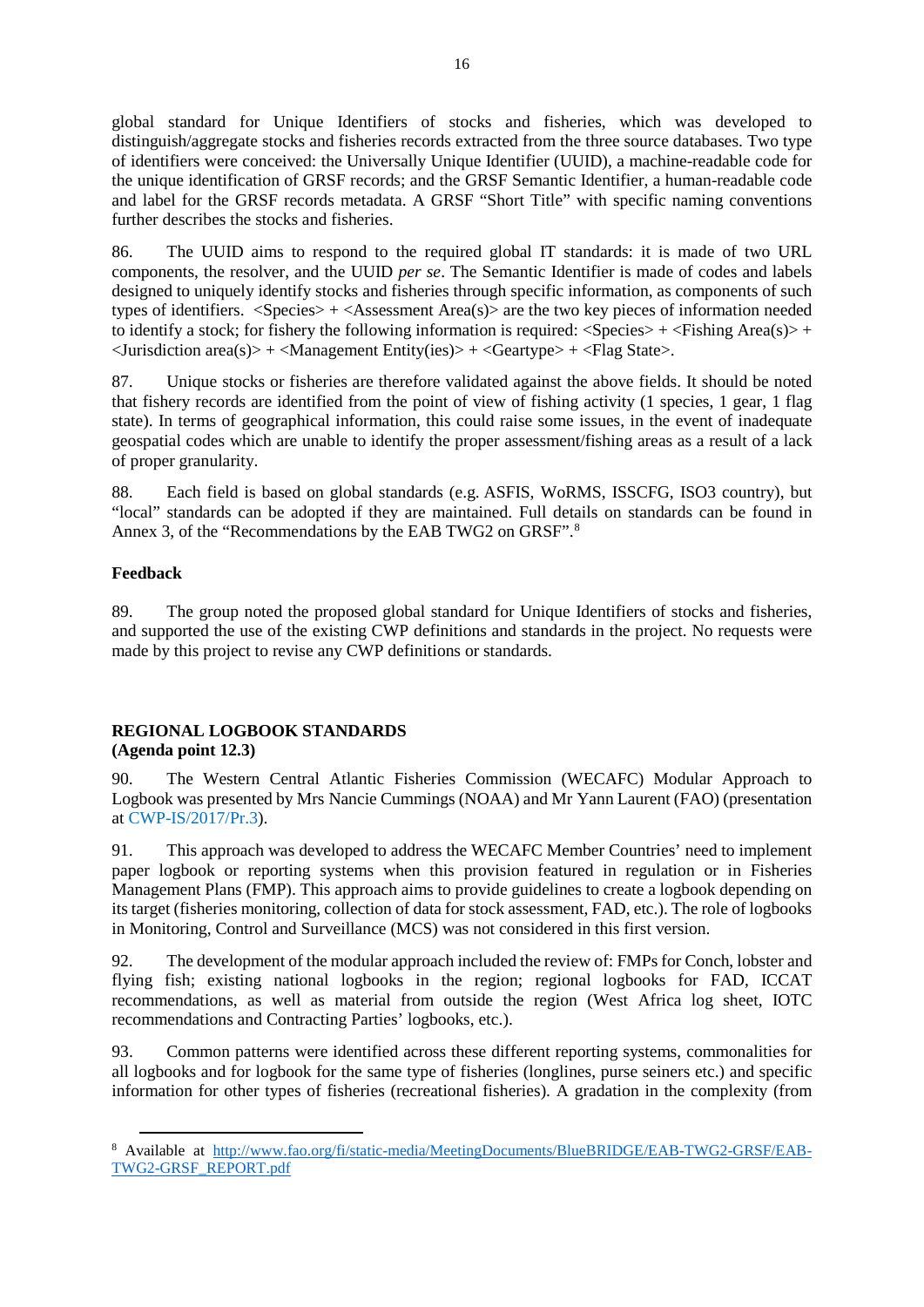summary to detailed and very detailed information) was identified and reflected in the proposed guidelines.

94. The result was a three-tier modular approach starting with a core module containing the mandatory elements common to all logbooks: administrative information, vessel information, trip description (trip general information, gear description with summary of effort, summary of catches). 'No activity' information is also collected at that level in order to refine effort.

95. A second module captures daily information on catch and effort. It enables the collection of detailed information depending on the type of fisheries and the target of the logbook: catch and effort modules are suggested either to collect daily summary information (typically for artisanal fleet) or detailed daily information (catch/discard and effort per set, the module on effort varying from one type of gear to another). Specific modules are defined to collect information on FAD use or recreational fisheries.

96. A third tier proposes modules to collect biological data: length distribution and bycatch. Discussions are underway on whether or not length distribution should be part of a logbook module (typically this information is collected by observers).

97. Additional modules could be developed to collect socio-economic data. Some examples of proposed implementation per type of fisheries in the region were then presented and discussed. This activity is an ongoing process and detailed guidelines will be built for each module with contributions from experts in the region.

### **Feedback**

98. SEAFO and CCAMLR referred to their joint effort to develop logbook standards for deep sea fisheries, with a quality assurance part of data workflow, and offered to review the ongoing WECAFC work. This was welcomed by WECAFC. These organizations reiterated their expectation that CWP will work towards a global standard for logbooks.

99. With respect to whether the logbook was considering fishers without vessels, WECAFC responded that the present work had not considered this.

100. It was concluded that this work can serve as a useful reference for the Reference harmonization group.

101. Group agreements and actions required:

• Progress on regional logbook standards will be reported to the next CWP-IS meeting and CWP26 could consider developing a global-standard-based modular approach to building logbooks.

### <span id="page-24-0"></span>**LIAISON WITH GLOBAL RECORD AND HOW THEIR WORK ON DEVELOPING POLICIES AND STANDARDS DEVELOPS AND MATURES. STATUS OF UN-CEFACT STANDARD ADOPTION. UPDATE REGARDING DEVELOPMENT OF STANDARDS ON THE GLOBAL RECORD OF FISHING VESSELS (Agenda point 11.4)**

102. Ms Alicia Mosteiro delivered a presentation on the Global Record of Fishing Vessels, Refrigerated Transport Vessels and Supply Vessels (Global Record) (Presentation at [CWP-](http://www.fao.org/fi/static-media/MeetingDocuments/cwp/cwp_IS_2017/Pr1e.pdf)[IS/2017/Pr.1\)](http://www.fao.org/fi/static-media/MeetingDocuments/cwp/cwp_IS_2017/Pr1e.pdf). The Global Record of Fishing Vessels, Refrigerated Transport Vessels and Supply Vessels (Global Record) is a tool specifically built to fight illegal, unreported and unregulated (IUU) fishing through increased transparency and traceability of vessels and vessel-related information. The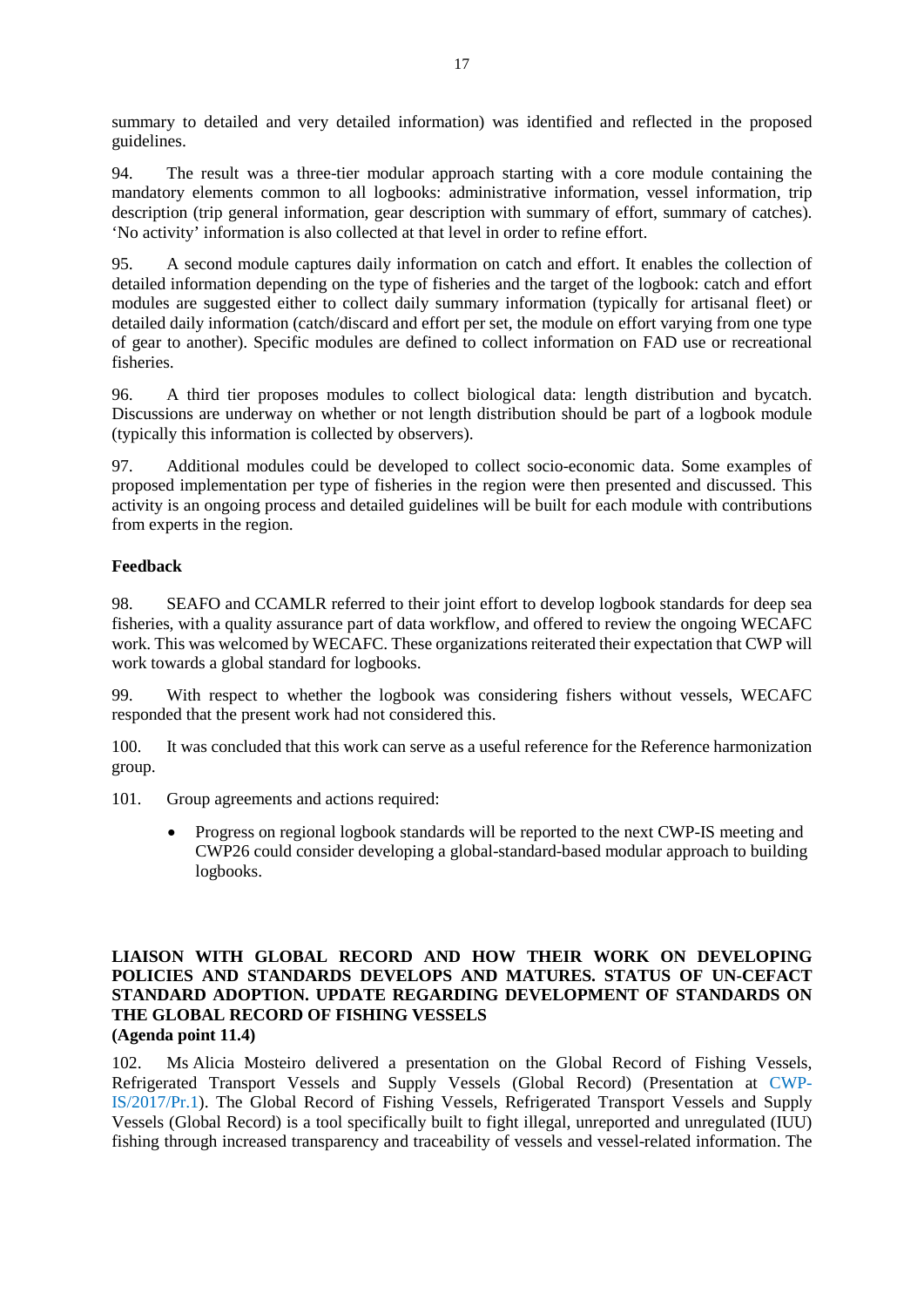Global Record development was requested by the FAO Committee on Fisheries,<sup>[9](#page-25-1)</sup> which has voiced strong support for its continued development, recognizing that it could play an important role as a tool in combatting IUU fishing and supporting the implementation of the Port State Measures Agreement (PSMA), as well as other related international instruments.

18

103. The Global Record is therefore not a statistical tool but an operational tool; as such, it has adopted the data requirements and standards in use for other international instruments to fight IUU fishing – such as the ISO-3166 3-alpha Country Code for countries/territories, the ASFIS 3-alpha code for species, the ISSCFV code (1984 version) for vessel types and the ISSCFG code for gear types – that are required under ANNEX D of the PSMA, the list of serious violations from the UN Fish Stocks Agreements, and others.

104. The Global Record Informal Open-Ended Technical and Advisory Working Group (Global Record Working Group) is guided by FAO Members and Observers, and experts in each relevant field to pursue the development and implementation of the Global Record. The next meeting is scheduled for 26–28 June 2017.

105. The Global Record has recently launched its first working version, accessible for the uploading of data only to FAO Members. As a result, it is currently not in a position to provide feedback with regards to user needs with reference to vessel types. However, it is important to highlight that although the ISSCFV code list is the reference for vessel types, the Global Record deals with three major (supra) categories of vessels: fishing vessels, refrigerated transport vessels and supply vessels. The 1984 classification did not offer clear and defined options for the transport and supply categories, and a revision considering these could be beneficial.

## **Feedback**

106. The CWP acting Secretary reported to the group that, as per decisions taken at CWP25, he had presented the collaboration opportunities with CWP to the March 2016 GR OpenEnded working group, whereby Metadata standards endorsed by thematic groups such as GR could, following review by CWP, be referred to on the CWP website as, "Metadata standards relevant to global fisheries and aquaculture". This was welcomed by the GR participants considering that with the adoption by the GR-WG of UN-CEFACT for Vessels as a metadata standard for data exchange, this data domain has now reached a mature level of metadata standardization at the global level.

107. Another potentially relevant issue for the CWP that emerged from the Global Record presentation and discussion, is the lack of an international classification for the Fishing Vessel Hull Material. The EU classification is currently being used to fill the gap of an international standard classification. This classification could be brought to CWP.

#### <span id="page-25-0"></span>**THE FAO RDA (RESEARCH DATA ALLIANCE) WORKING GROUP AS PART OF THE BLUEBRIDGE PROJECT ACTIVITIES (Agenda point 11.5)**

108. Mr Anton Ellenbroek introduced the progress made on the Research Data Alliance (RDA) since CWP25 (presentation at [CWP-IS/2017/Pr.2\)](http://www.fao.org/fi/static-media/MeetingDocuments/cwp/cwp_IS_2017/Pr2e.pdf). RDA builds social and technical bridges that enable the open sharing of data. It promotes data sharing across barriers through focused [Working Groups and](https://www.rd-alliance.org/groups)  [Interest](https://www.rd-alliance.org/groups) [Groups.](https://www.rd-alliance.org/groups) Participation in the RDA is open to anyone; it has over 5 700 [members](https://www.rd-alliance.org/about-rda/who-rda.html) from 128 countries (June 2017). It was launched in 2013 by the European Commission, the United States National Science Foundation and National Institute of Standards and Technology, and the Australian Government's Department of Innovation. FAO and IRD lead the Fisheries Data Interoperability WG (RDA-FDI WG), which will submit recommendations and proposals to further improve interoperability

<span id="page-25-1"></span> <sup>9</sup> Available at [www.fao.org/3/a-mr484e.pdf](http://www.fao.org/3/a-mr484e.pdf)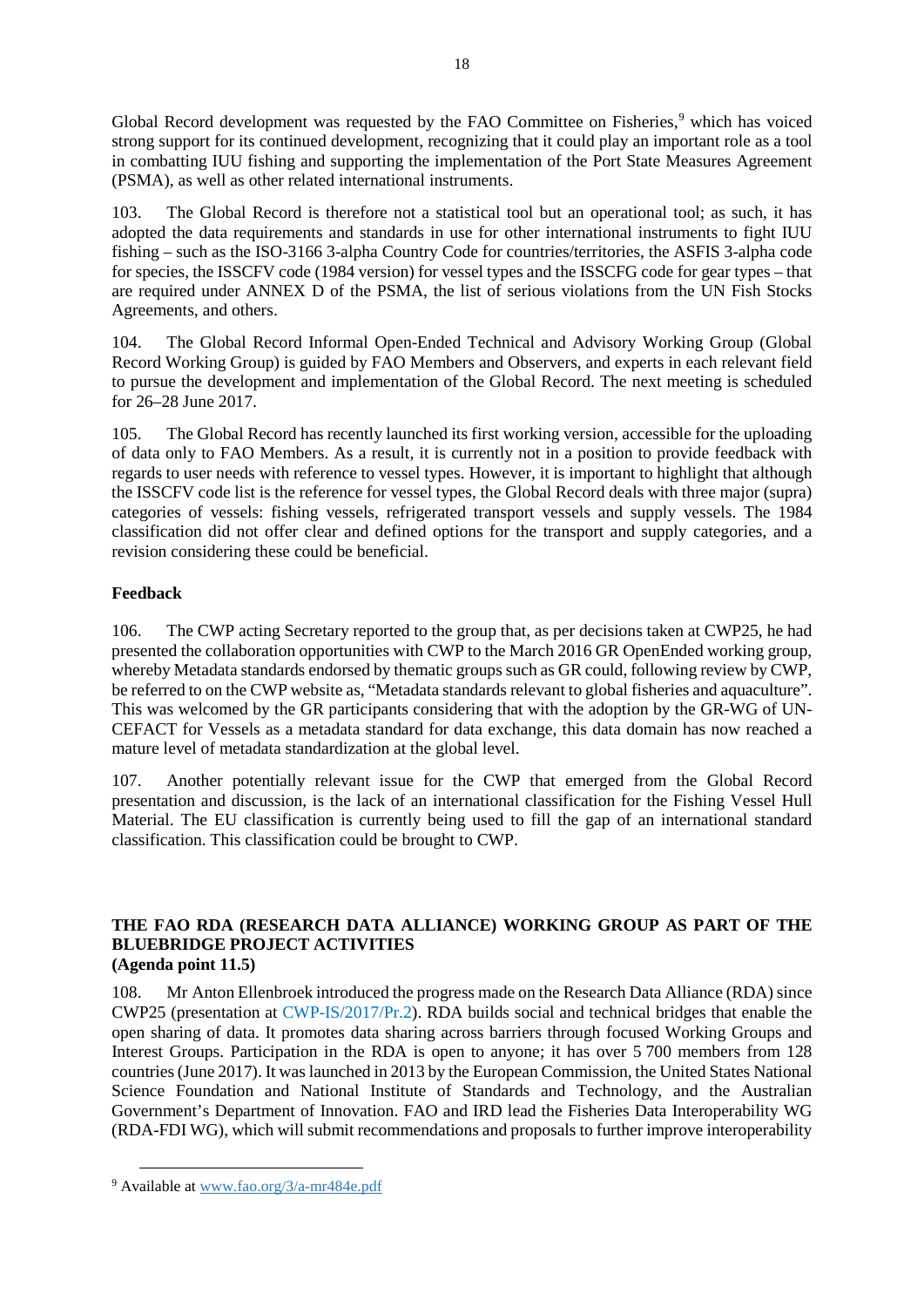by March 2018, in line with CWP and FIRMS activities. The alliance has two objectives: the first is to foster better interoperability of statistical data; the second to better represent fisheries data in geospatial data formats. This will improve the discovery, access and analysis of fisheries data based on open data services.

### **Feedback**

109. The CWP acting Secretary highlighted the difference between CWP and the RDA: while CWP focuses on conceptual aspects of fishery and aquaculture statistical standards, the RDA focusses on the operationalization of metadata standards – specifically, it addresses how to make these interoperable, with potential feedback on the setup of the metadata standards concerned.

110. IATTC suggested that CWP could use the opportunity of this exercise to evaluate the reporting requirements from CWP members and affiliated projects, with the aim of harmonizing standard reporting requirements.

111. Group agreements and needed actions:

- the RDA-FDI WG should continue to raise the visibility of CWP.
- CWP members are invited to participate in this RDA-FDI working group with the aim of harmonizing reporting requirements and interoperability among agencies and data domains.

### <span id="page-26-0"></span>**ANY OTHER BUSINESS (Agenda point 13)**

112. Acknowledging the many items covered and the insufficient time to handle the core objectives of this CWP intersession in the required detail, the CWP Secretariat asked for feedback on the format of this CWP-IS meeting.

113. ICES expressed the opinion that the number of topics and presentations for the fisheries group at the intersessional meetings could be reduced so as to concentrate more effectively on the work of the task groups instituted. Eurostat expressed satisfaction at the way fewer topics were handled in the aquaculture group. SEAFO noted the positive fact of improved attendance, in terms of the number of participants, active contributions and the many topics bringing an improved set of global perspectives to the group. IATTC supported this point, while cautioning that the diversity of topics may actually be what is driving the increased engagement. Eurostat further supported the sentiments around wide and active participation.

114. GFCM put forward a positive statement for ongoing engagement with the group and for the opportunity this provides to act as a bridge and raise issues around standards with their member countries.

115. The group agreed that more active engagement in the task groups during inter-sessional periods may help relieve the pressure of limited time during the IS face-to-face meetings. The group was reminded of the opportunity to improve work efficiency by conducting e-meetings as required.

116. The group was reminded that comments and feedback can be directed to the specific aquaculture or fisheries chairs, or to specific authors, copying the CWP Secretariat in to correspondence.

- 117. Group agreements and actions required:
	- Use a doodle poll to identify suitable dates and a venue for the next session of CWP, noting that CWP25 requested that subject groups be held back-to-back in order to facilitate the discussion of issues of common interest to both groups.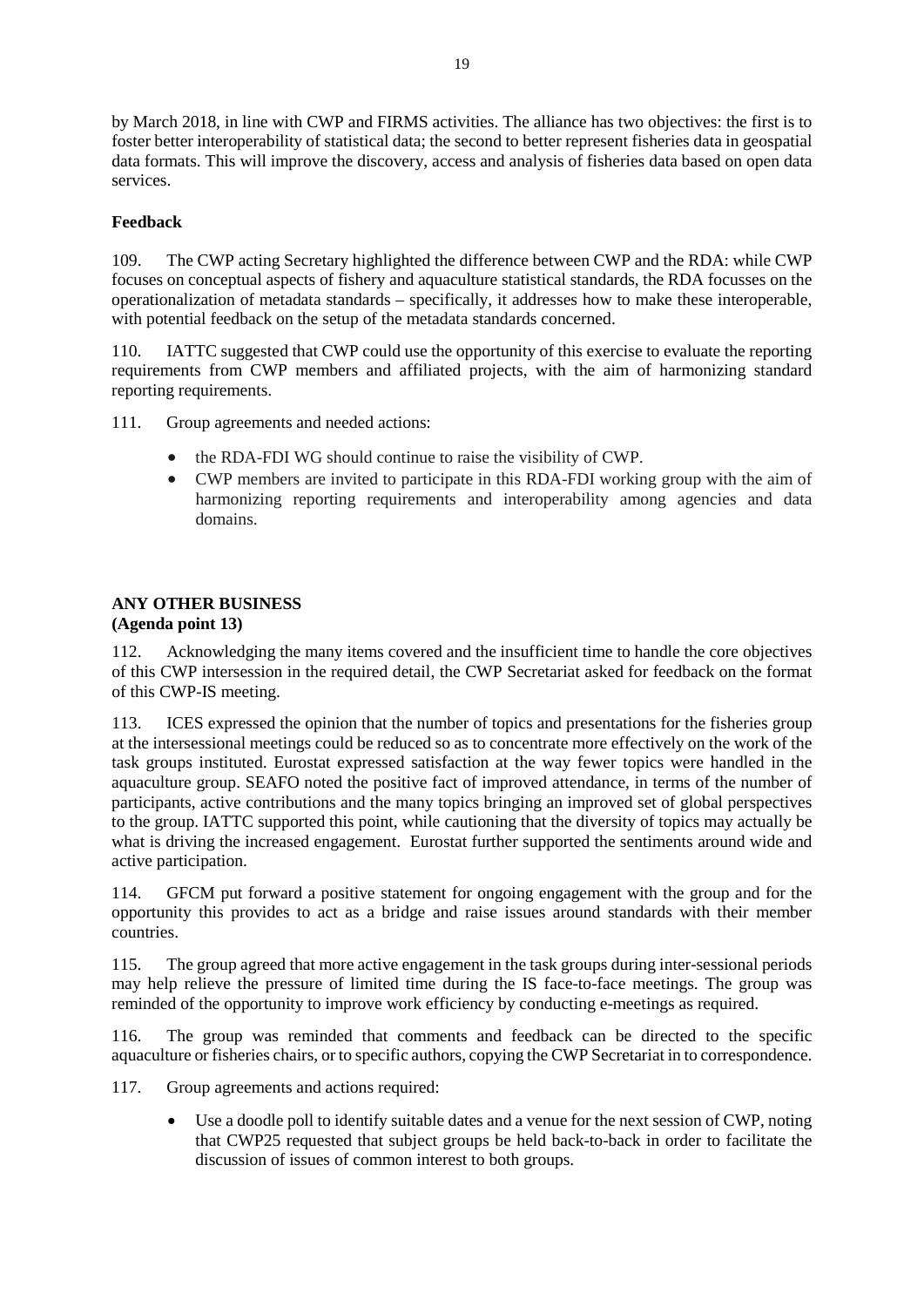• Eurostat and NACA might be able to host the next meeting at their premises, subject to approval from headquarters, i.e. either in Europe/Luxembourg or in Asia/China. These two possibilities will be included in the poll to be circulated so as to identify preferred dates and potential venues.

# <span id="page-27-0"></span>**DRAFT AND REPORT ADOPTION**

### **(Agenda point 14)**

118. A draft report was circulated to participants early on Thursday morning prior to the report being adopted.

119. The group had sufficient time during the joint session on Thursday morning to discuss and adopt the draft report up to agenda point 10 (inclusive). The group agreed to adopt the remainder of the document by email, with feedback expected up to two weeks after the closure of the meeting. The possibility of holding videoconference calls to discuss particular issues related to report finalization has been agreed with the Secretariat. If needed, these calls should happen during the first quarter of July, so as to allow for the report to be finalised before the end of July.

### <span id="page-27-1"></span>**CLOSURE OF THE MEETING (Agenda point 15)**

120. The meeting concluded on Thursday 22 June 2017 at 11.00 hours.

121. The report was finalized after written feedback received from members during the period from 25 June to 6 August, and finally endorsed by email on 21 August 2017.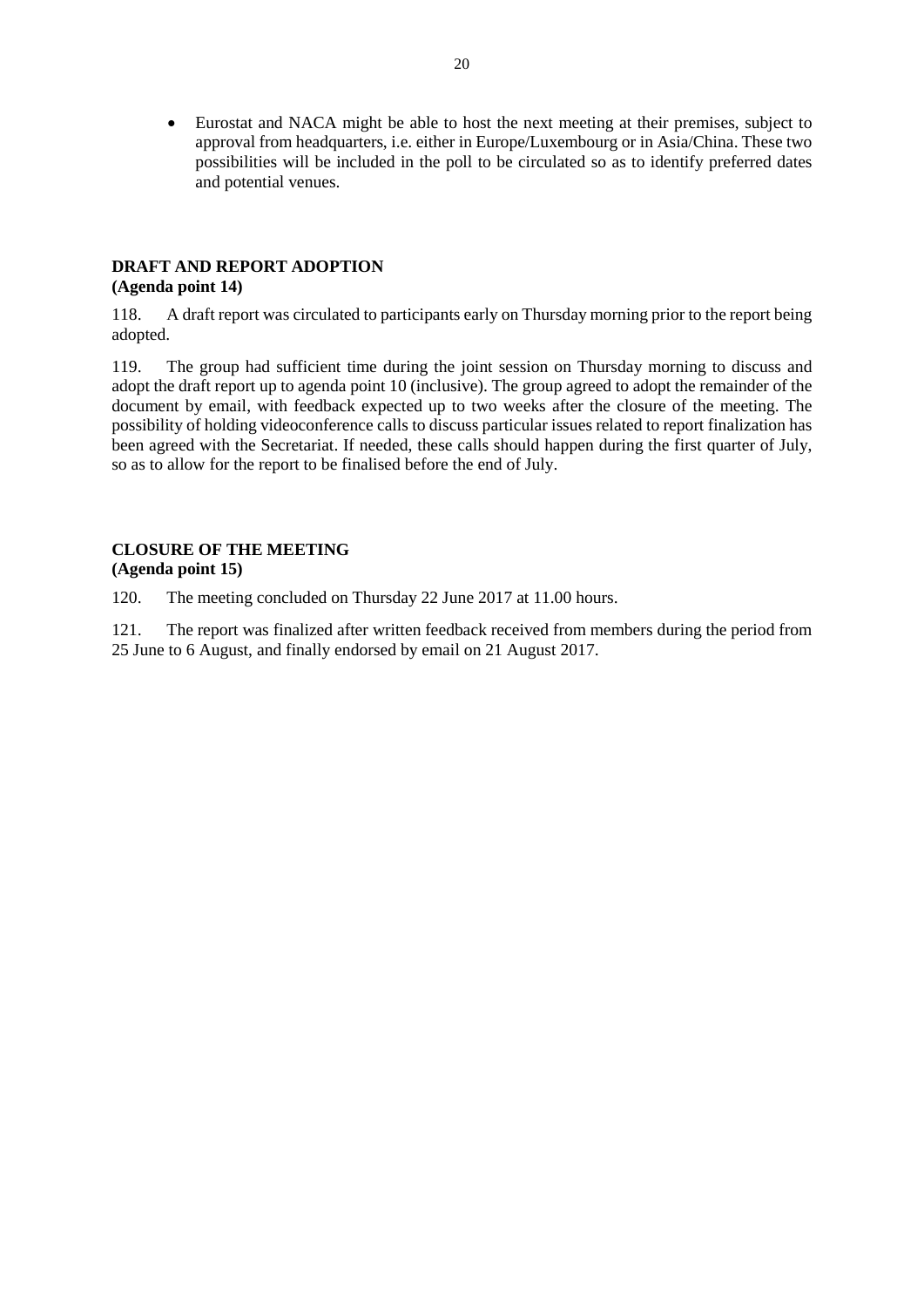### **APPENDIX 1**

#### **Agenda**

#### **Joint CWP-FS and CWP-AQ Session (19 June 09:00 – 19 June 15:45)**

- 1. Opening of the meeting
- 2. Adoption of the Agenda (**CWP-IS/2017/A)**
- 3. Review of progress on the intersessional work plan agreed at the CWP-25
	- 3.1. Dissemination of the revised handbook on the CWP web page. (CWP-IS/2017/Inf.1)
	- 3.2. Further enhancement of the socio-economic section of the handbook **(CWP-IS/2017/1)**
	- 3.3. CWP ad hoc task group on "Reference harmonization for capture fisheries and aquaculture statistics"
- 4. Progress report on further streamlining of national statistics reporting and review of activities by participating organizations since CWP 25th Session
- 5. The Reference harmonization group: guidance for forthcoming intersessional work. **(CWP-IS/2017/2 and CWP-IS/2017/Pr.6).**

#### **Aquaculture Group Meeting (19 June 15:45 – 21 June 10:45)**

- 6. Review of progress of CWP-AS activities since CWP-25, namely:
	- 6.1. Progress from the task force establishing the standard aquaculture questionnaires **(CWP-IS/2017/3**)
	- 6.2. Review progress from the task group for reviewing and developing a proposed revision of the ISSCAAP groupings. **(CWP-IS/2017/4)**
- 7. The aquaculture section in the revised handbook: content agreement and further directions for the work, including consideration of the socio-economic section (if needed). **(CWP-IS/2017/5 and CWP-IS/2017/Pr.5)**

### **Fishery Group Meeting (19 June 15:45 – 21 June 10:45)**

- 8. Review of progress of CWP-FS activities CWP-25, namely:
	- 8.1. Further elaboration of GIS data and geospatial presentation section of the handbook. **(CWP-IS/2017/6 and CWP-IS/2017/Pr.7)**
- 9. The status of the revision of the International Standard Statistical Classification of Fishing Vessels (ISSCFV). **(CWP-IS/2017/7)**
- 10. Food for thought: Global and regional fisheries' nominal catch statistics and their use in support of SDG14. **(CWP-IS/2017/8)**
- 11. For information:
	- 11.1. Revision of the International Standard Statistical Classification of Fishing Gears (ISSCFG).
	- 11.2. Proposed standards for unique identifiers of stocks and fisheries (Global Record of Stocks and Fisheries, BlueBRIDGE project). **(CWP-IS/2017/Pr.4)**
	- 11.3. Regional logbook standards. **(CWP-IS/2017/Pr.3)**
	- 11.4. Liaison with Global Record and how their work on developing policies and standards develops and matures. Status of UN-CEFACT standard adoption. Update regarding development of standards on the Global Record of fishing vessels. (**CWP-IS/2017/Pr.1**)
	- 11.5. The FAO RDA (Research Data Alliance) working group as part of the BlueBRIDGE project activities. **(CWP-IS/2017/Pr.2)**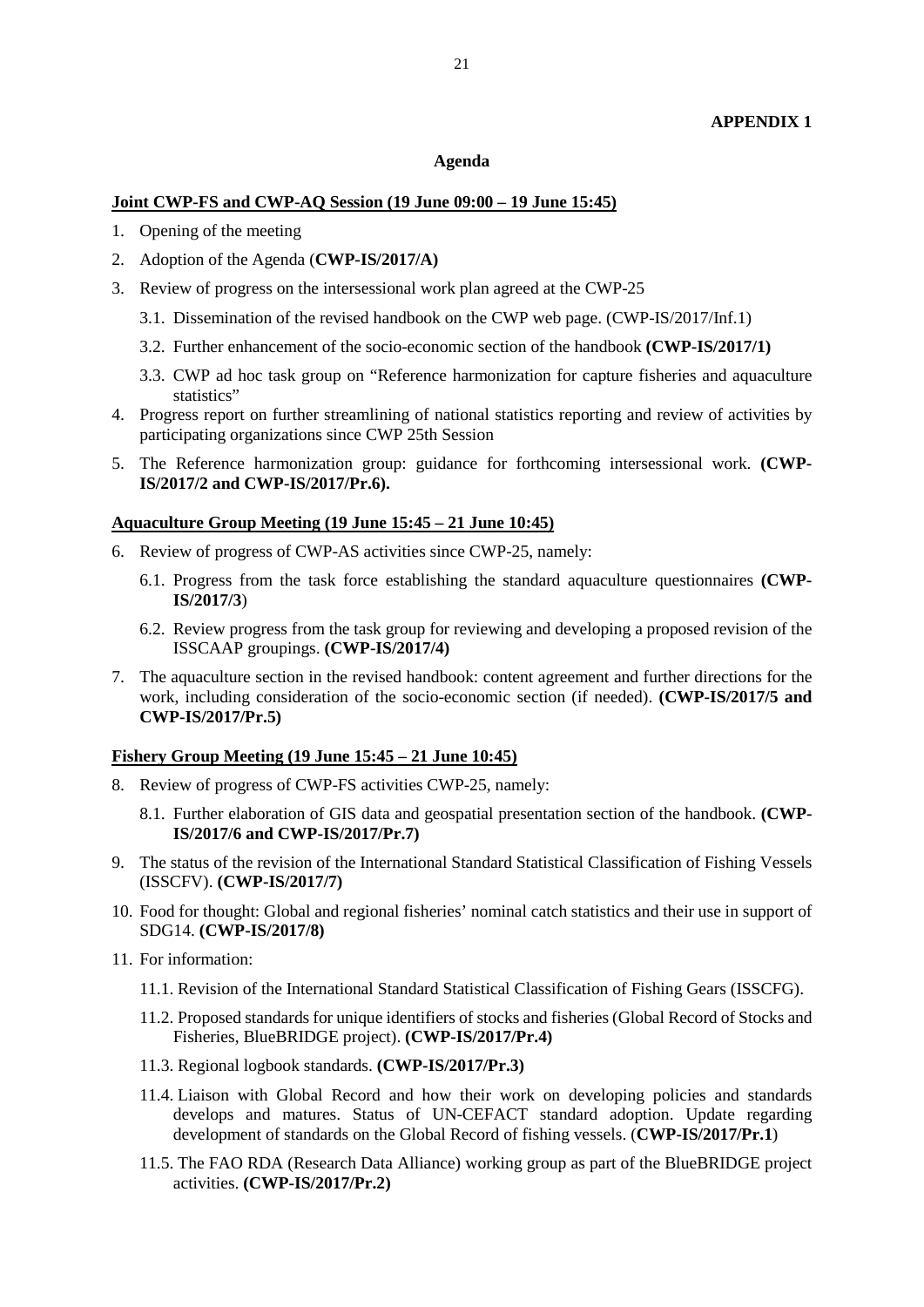# **Joint CWP-FS and CWP-AQ Session (21 June 11:15–13:00)**

- 12. Consolidation of the Subject Group Discussions
- 13. Any other business

# **Joint CWP-FS and CWP-AQ Session (22 June 9:00–10:45)**

- 14. Draft and Report adoption
- 15. Close of the meeting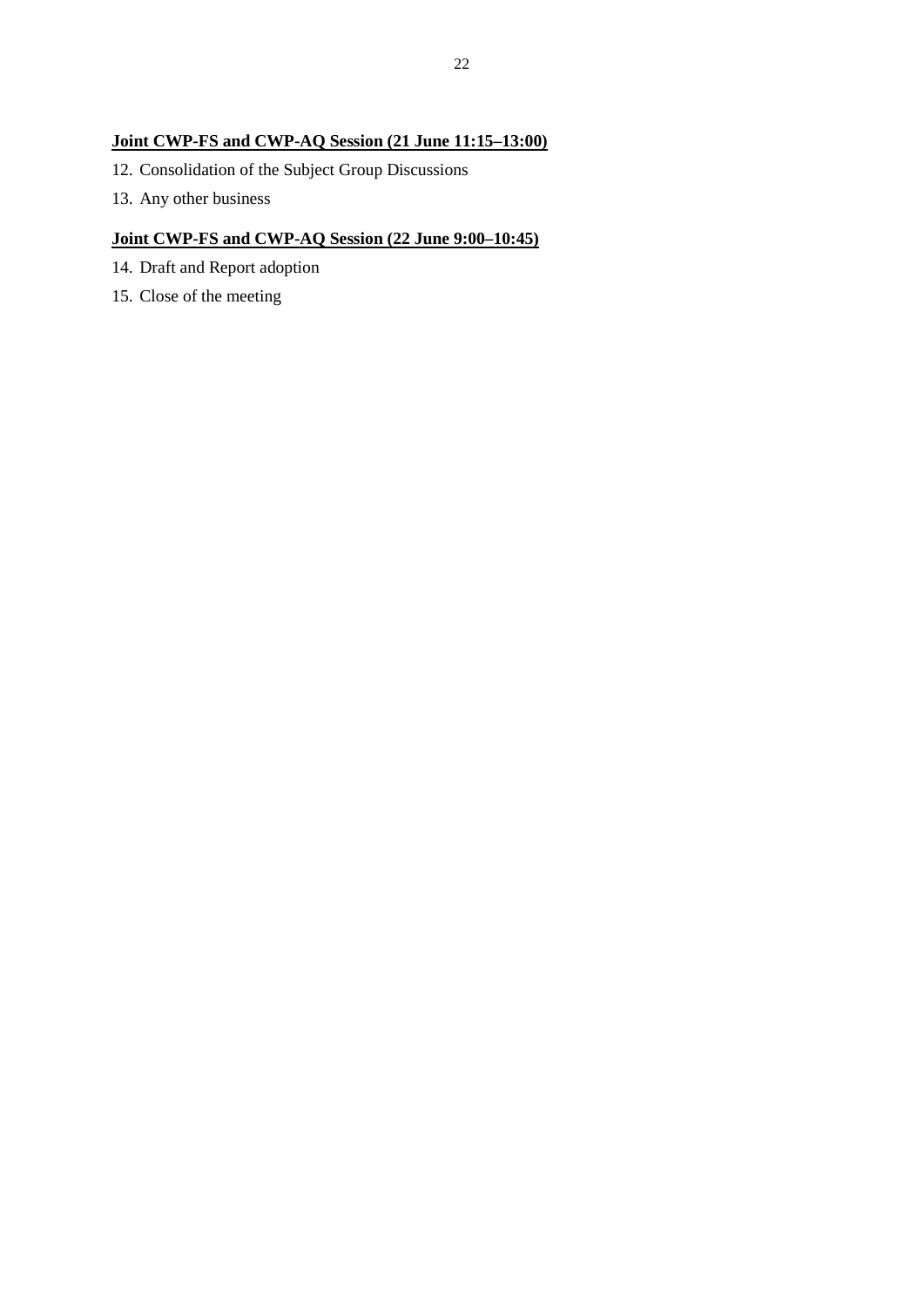#### **APPENDIX 2**

#### **List of participants**

### **Commission for the Conservation of Antarctic Marine Living Resources (CCAMLR)**

RAMM, David Data Manager PO Box 213 North Hobart 7002, Australia Tel.: +61 3 62310556 Fax: +61 3 62349965 E-mail: david.ramm@ccamlr.org (CCAMLR Nominee)

#### **Eurostat**

OEHLER, Friderike Statistical Officer Fisheries Statistics, European Commission-Eurostat E1 BECH-C2/608, 5, A. Wiecker, L-2721, Luxembourg, Grand Duchy Tel.: +352 4301 35088 Fax: +352 4301 37318 E-mail: Friderike.oehler@ec.europa.eu (Eurostat Nominee; Chair of Aquaculture Subject Group)

#### **Food and Agriculture Organization of the United Nations (FAO)**

Via delle Terme di Caracalla, 00153 Rome, Italy

GEE, Jennifer Fishery Officer (FIAS) Tel.: +390657056756 Fax: +3906 57052476 E-mail: jennifer.gee@fao.org (FAO Nominee, co-Chair of Fisheries Subject Group)

ZHOU, Xiaowei Fishery Statistician (FIAS) Tel.: +390657022544 Fax: +3906 57052476 E-mail: xiaowei.zhou@fao.org (FAO Nominee, co-Chair of Aquaculture Subject Group)

### **General Fisheries Commission for the Mediterranean (GFCM)**

DEROSSI, Federico Fishery Officer Palazzo Blumenstihl, Via Vittoria Colonna 1, 00193 Rome, Italy Tel.: +390657053481 Fax+390657056500 E-mail: Federico.DeRossi@fao.org (GFCM Nominee)

### **Inter-American-Tropical-Tuna-Commission (IATTC)**

HINTON, Michael G. Data Collection and Database Program 8901 La Jolla Shores Drive La Jolla CA 92037 - 1509 USA Tel.: +1 858-546-7100 Fax: 858-546-7133 E-mail: mhinton@iattc.org (IATTC Nominee)

### **International Council for the Exploration of the Sea (ICES)**

OSYPCHUCK, Anna Data Officer H. C. Andersens Boulevard 44-46 Copenhagen V DK-1553 Denmark Tel.: +45 3338 Fax: +45 33934215 E-mail: Anna.Osypchuk@ices.dk (ICES Nominee, Chair of Fisheries Subject Group)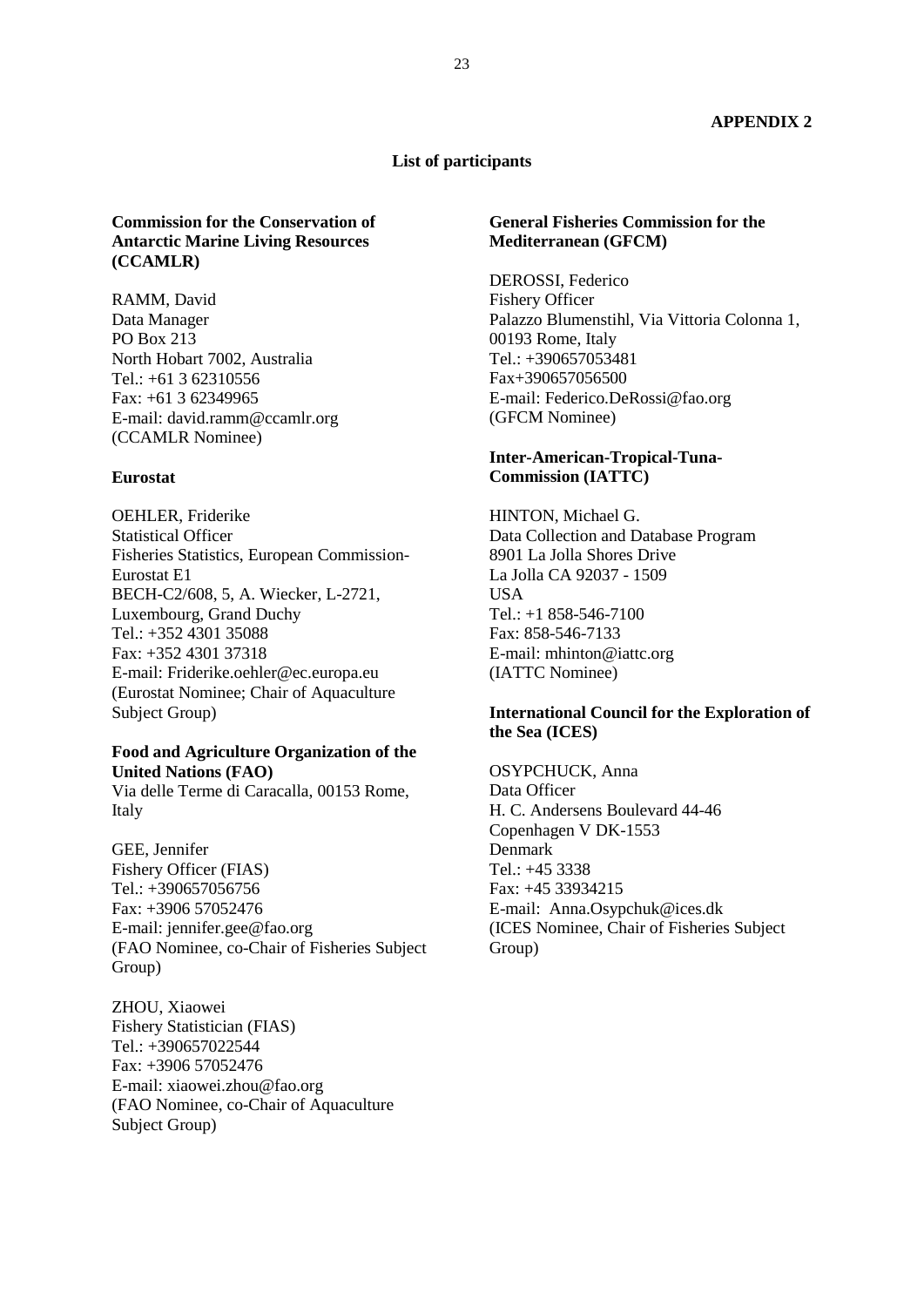#### **Northwest Atlantic Fisheries Organization (NAFO)**

FEDERIZON, Ricardo Fisheries Commission Coordinator 2 Morris Drive, PO Box 638, Dartmouth, Nova Scotia Canada B2Y 3Y9 Tel.: +1 902 468 3978 Fax: +1 902 468 5538 E-mail: rfederizon@nafo.it (NAFO Nominee)

### **Network of Aquaculture Centres in Asia-Pacific (NACA)**

WILKINSON, Simon Coordinator Communications Programme PO Box 1040, Kasetsart Post Office Bangkok 10903, Thailand Tel.: +66-2-561-1728 Fax.: +66-2-561-1727 E-mail: simon@enaca.org (NACA Nominee)

### **Organization for Economic Co-operation and Development (OECD)**

CERASA, Fabiana **Statistician** Trade and Agriculture Directorate, Natural Resources Policy Division, Fisheries 2, rue André Pascal 75775 Paris Cedex 16 France Tel.:  $+33$  1 45 24 95 60 Fax: +33 1 44 30 61 21 E-mail: Fabiana.Cerasa@oecd.org (OECD Nominee)

### **South Eastern Atlantic Fisheries Organization (SEAFO)**

CAMPANIS, George Fisheries Compliance / Data Manager Walvis Bay, Namibia Tel.: +264 64 406 885 Fax: 264 64 406 884 E-mail: gcampanis@seafo.org (SEAFO Nominee)

### **Southeast Asian Fisheries Development Center (SEAFDEC)**

KLINSUKHON Saivason Senior Information Officer SEAFDEC Secretariat 50 Ladyao, Chatuchak Bangkok 10900, Thailand Tel.: +662 9406326 Fax: +662 9406336 E-mail: saivason@seafdec.org (SEAFDEC Nominee)

### **Southwest Indian Ocean Fisheries Commission (SWIOFC)**

THOYA, Pascal Z. Fisheries Research Scientist Kenya Marine and Fisheries Research Institute 81651- 80100 Mombasa, Kenya Tel.: +254 725 801264 E-mail: pascalthoya@gmail.com pthoya@kmfri.co.ke (Observer)

### **Western Central Atlantic Fishery Commission (WECAFC)**

CUMMINGS, Nancy National Oceanic and Atmospheric Administration (NOAA) Department of Commerce National Marine, Fisheries Service, Southeast Fisheries - Science Center Florida, United States of America Tel.: (+1) 305 3614234 E-mail: nancie.cummings@noaa.gov (Observer)

### **CWP Secretariat – FAO Fisheries and Aquaculture Department (FAO-FI)** Via delle Terme di Caracalla, 00153 Rome,

Italy

CASTRO RIBEIRO, Cristina Consultant Senior Fishery Statistician Statistics and Information Branch (FIAS) Tel.: +390657055318 Fax: +3906 57052476 E-mail: cristina.ribeiro@fao.org (FAO Nominee)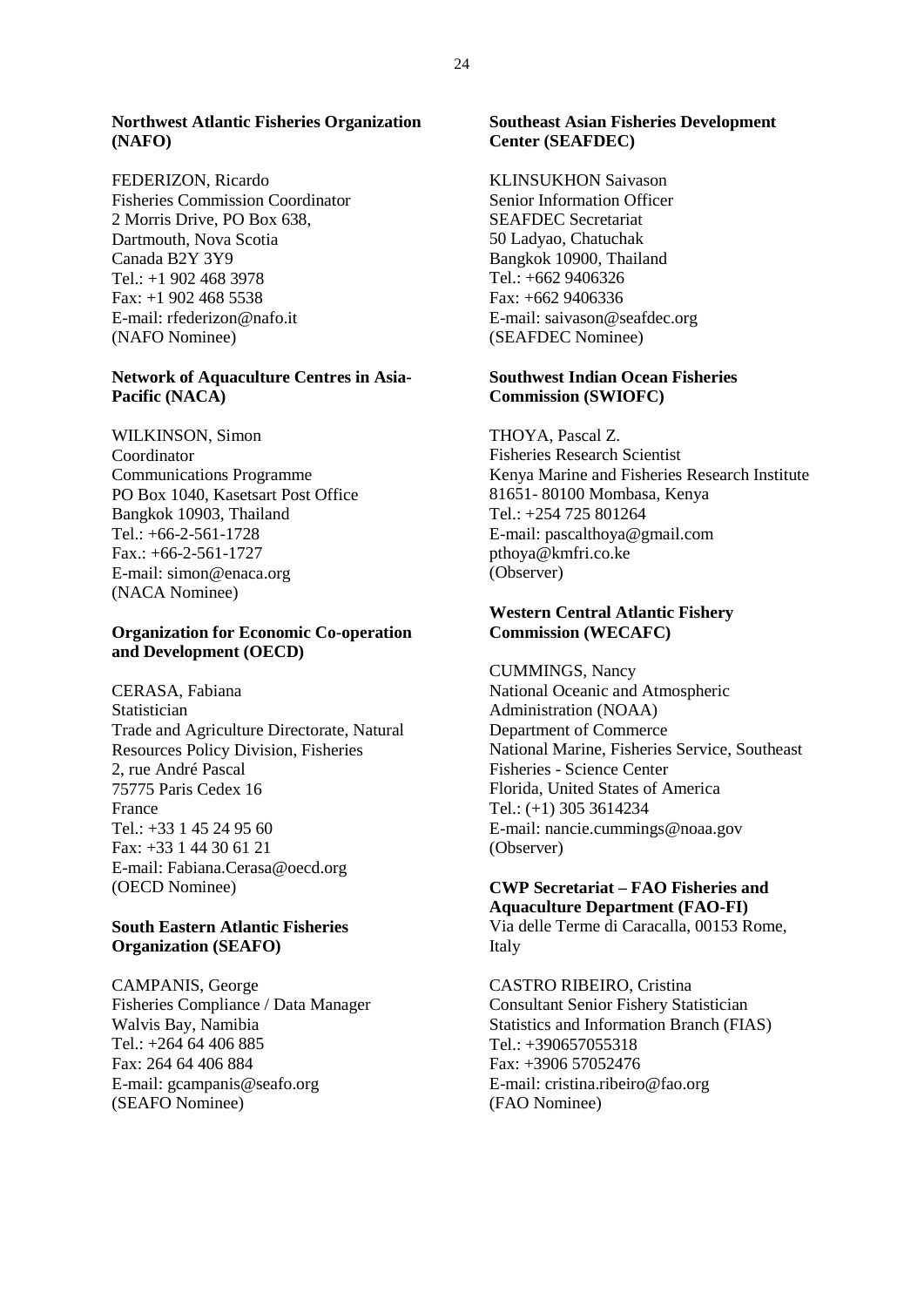CHAREF, Aymen MDM Manager Statistics and Information Branch (FIAS) Tel.: +390657054095 Fax: +3906 57052476 E-mail: aymen.charef @fao.org (FAO Nominee)

GENTILE, Aureliano Information Manager Statistics and Information Branch (FIAS) Tel.: +390657053754 Fax: +3906 57052476 E-mail: aureliano.gentile@fao.org (FAO Nominee)

TACONET, Marc Acting CWP Secretary Head Statistics and Information Branch (FIAS) Tel.: +390657053799 Fax: +3906 57052476 E-mail: marc.taconet@fao.org (CWP Acting Secretary)

#### **Remote attendance**

**CWP Secretariat – FAO Fisheries and Aquaculture Department (FAO-FI)** Via delle Terme di Caracalla, 00153 Rome, Italy

BLONDEL, Emmanuel GIS consultant Statistics and Information Branch (FIAS) Tel.: +390657053799 Fax: +3906 57052476 E-mail: marc.taconet@fao.org (Partial attendance by videoconference)

### **FAO Fisheries and Aquaculture Department (FAO-FI)** ELLENBROEK, Anton Fisheries Officer (iMarine), Statistics and Information Branch (FIAS) Tel.: +390657054029 Fax: +3906 57052476 E-mail: anton.ellenbroek@fao.org

MOSTEIRO, Alicia Fisheries Officer Fishing Operations and Technology Branch (FIAO) Tel.: +390657056711 Fax: +3906 57052476 E-mail: alicia.mosteiro@fao.org

### **Indian Ocean Tuna Commission (IOTC)**

FIORELLATO, Fabio Fisheries Officer (Data Coordinator) Le Chantier Mall (2nd floor) PO Box 1011 Victoria Mahé – Seychelles Tel.: +248 4225494 Fax: +248 4224364 E-mail: Fabio.Fiorellato@IOTC.org (Partial attendance by videoconference)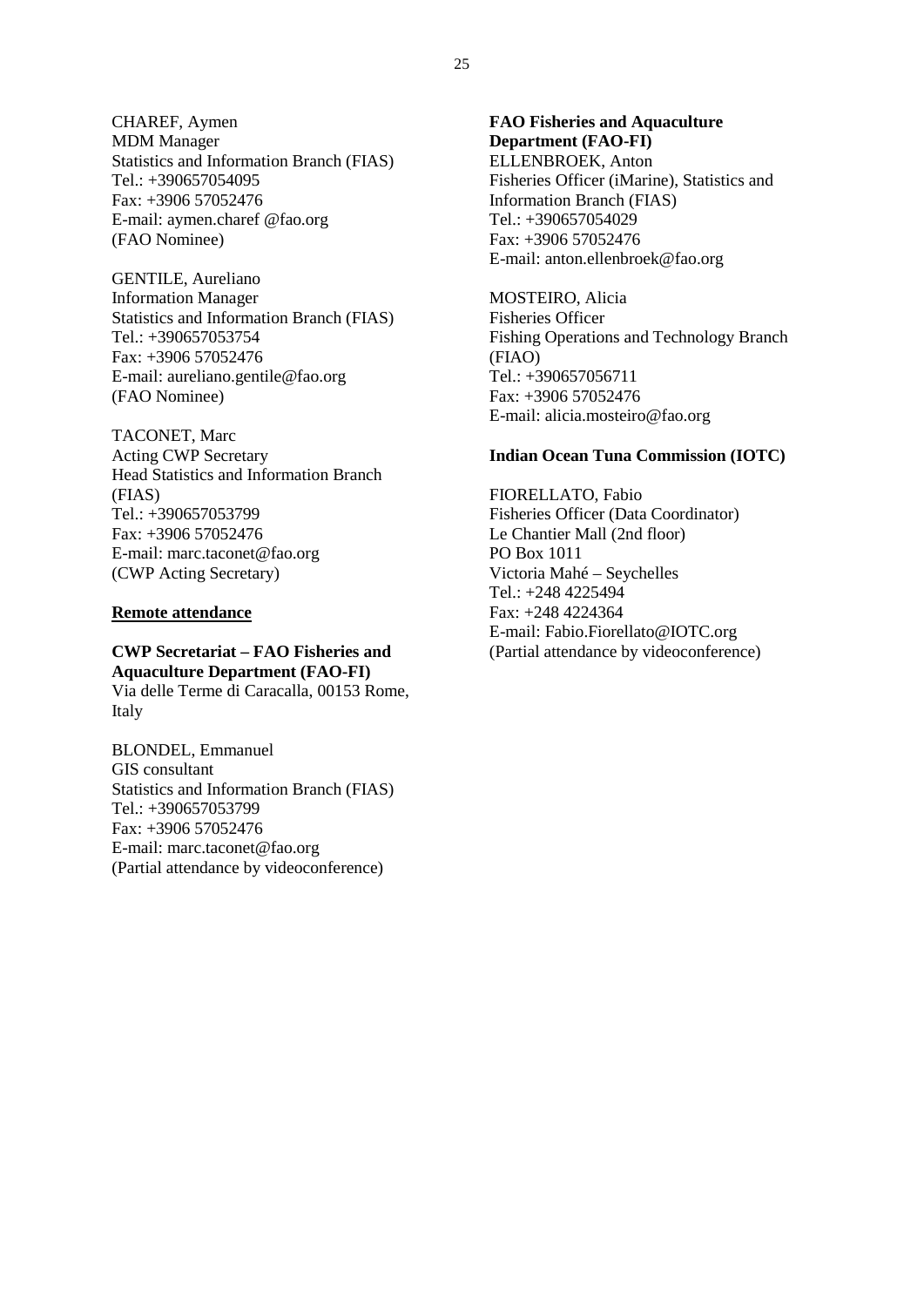### **CCAMLR revision of the boundary between Subareas 58.6 and 58.7 (Indian Ocean)**

CCAMLR has revised the boundary between Subareas 58.6 and 58.7 (Indian Ocean) so that the boundary between the French and South African EEZs is in the high seas at 44°E longitude (CCAMLR-XXXV, paragraph 12.4; see also Figure1). The revised subarea boundaries are as follows:

- 58.6: the waters bounded by a line commencing at  $45^{\circ}S$  44 $^{\circ}E$ ; thence due east to  $60^{\circ}E$ longitude; thence due south to 50°S latitude; thence due west to 44°E longitude; thence due north to the starting point;
- 58.7: the waters bounded by a line commencing at 45°S 30°E; thence due east to 44°E longitude; thence due south to 50°S latitude; thence due west to 30°E longitude; thence due north to the starting point.

The revised boundaries were agreed in October 2016 and have been applied retrospectively to the entire time series of STATLANT data and trade statistics published in the CCAMLR Statistical Bulletin. The shapefile and metadata is available from the CCAMLR GIS<https://gis.ccamlr.org/home>

**Figure 1: Revised boundary between Subareas 58.6 and 58.7 (solid blue line at 44°E).** (The old boundary (dashed blue line) is included for reference)<br>  $\sum_{n=1}^{\infty}$  CCAMIR GIS version 2.0



*Source*: CCAMLR GIS https://gis.ccamlr.org/home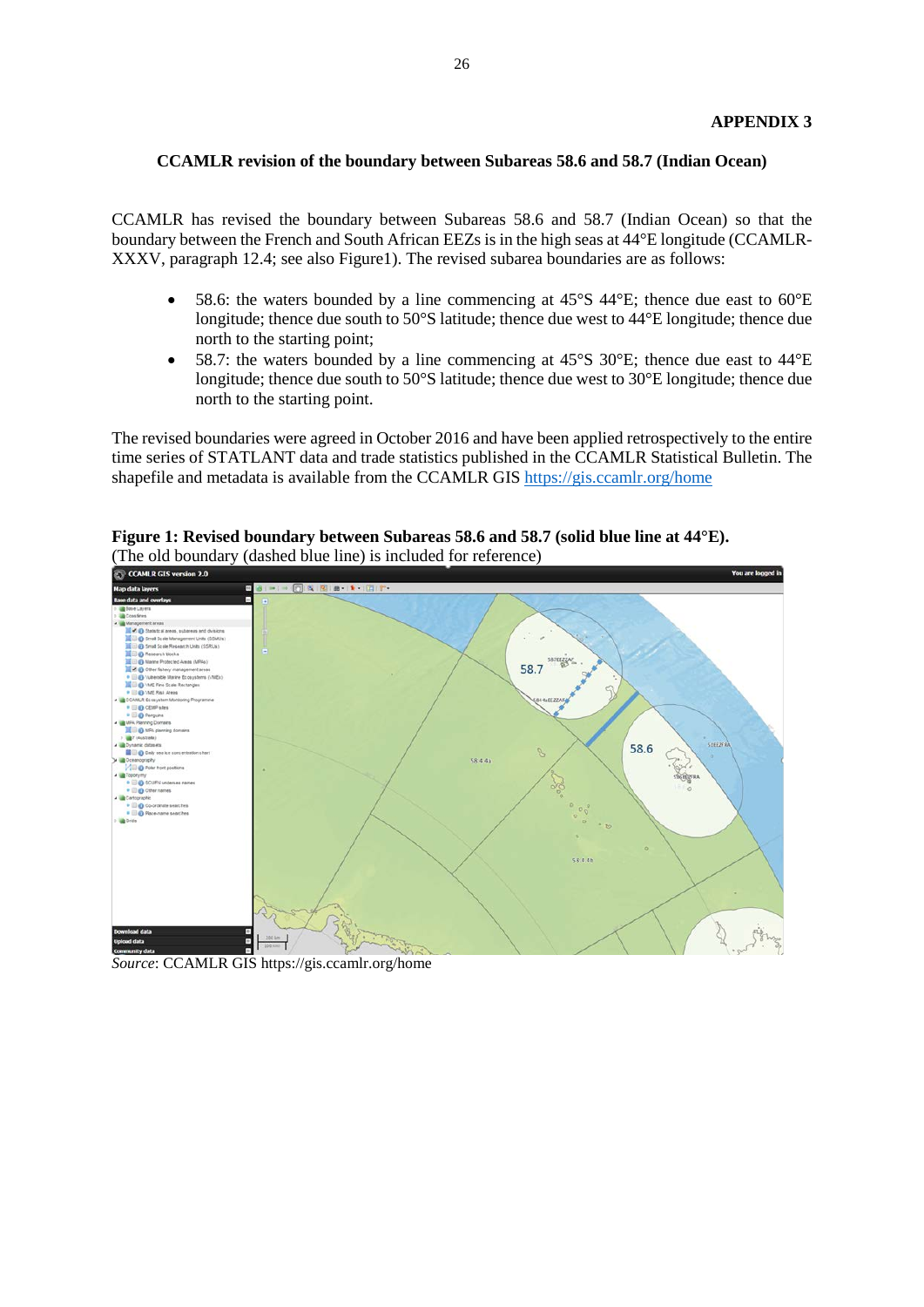### **APPENDIX 4**

### **The standard aquaculture questionnaire – discussion result [Author: CWP Aquaculture Subject Group (CWP-AS)]**

#### **Background**

In 2013 a Task Force was established to create a Zero Standard Aquaculture Questionnaire under the CWP Aquaculture Subject Group. The primary objective of this questionnaire was the harmonized collection of aquaculture production data between different regions and organisations.

- to enable global comparability of aquaculture statistics,
- to collect meaningful data without duplication and unnecessary burden of work,
- to support new aquaculture data collections in their endeavour to produce useful, high quality statistics.

Over the following three years, the Task Force compared aquaculture questionnaires from FAO, GFCM and Eurostat, and developed a draft zero standard aquaculture questionnaire with minimum data reporting requirements based on current practices and the experience of the participating institutions. The Zero Standard Aquaculture Questionnaire was then presented to the CWP at CWP-25 in February 2016 in Rome. However, some concepts and definitions needed further discussion and refinement, which was provided by the CWP Aquaculture Group during the intersessional meeting in Copenhagen, Denmark on 20 June 2017. Consequently, the concepts and definitions provided below are suggestions for inclusion in the revised CWP Handbook on Aquaculture Statistics.

Guidelines to the Zero Standard Aquaculture Questionnaire:

### **(1) The Zero Standard Aquaculture Questionnaire provides for the collection of four core datasets:**

- A1 Off-farm aquaculture production (quantity and unit price)
- A2 Input of seeds (quantity and unit price)
- A3 Artificial seed production (quantity and unit price)
- A4 Size of aquaculture facilities (surface area and optionally water volume).

An additional dataset was deemed useful:

•  $A5$  – Employment (number)

#### **(2) Definitions/ classification provided by the CWP Aquaculture Group on 20 June 2017**

(a) The questionnaires refer to the production of all aquatic organisms farmed and harvested regardless of their final use, including: fin fish, crustaceans, molluscs, amphibians, aquatic reptiles, other aquatic vertebrates and invertebrates, macroalgae (seaweeds), microalgae and cyanobacteria, aquatic macrophytes (incl. aquatic ferns for ornamental use, and seagrasses). Materials produced by, and used within, the aquaculture production sector such as life larval food, are excluded.

Currently, statistics on aquaculture production – whether based on the final output of the cultivation system or on production from hatcheries and nurseries – should be measured by the production volumes at first sale at farm gate, as a proxy of real production volumes. This means that data on unsold production, e.g. damage and losses, production for own consumption (subsistence farming) or the production of artificial seed for further ongrowing by the same facility, are not accounted for. Adult fish being traded between several ongrowing companies are only counted when first sold for final use.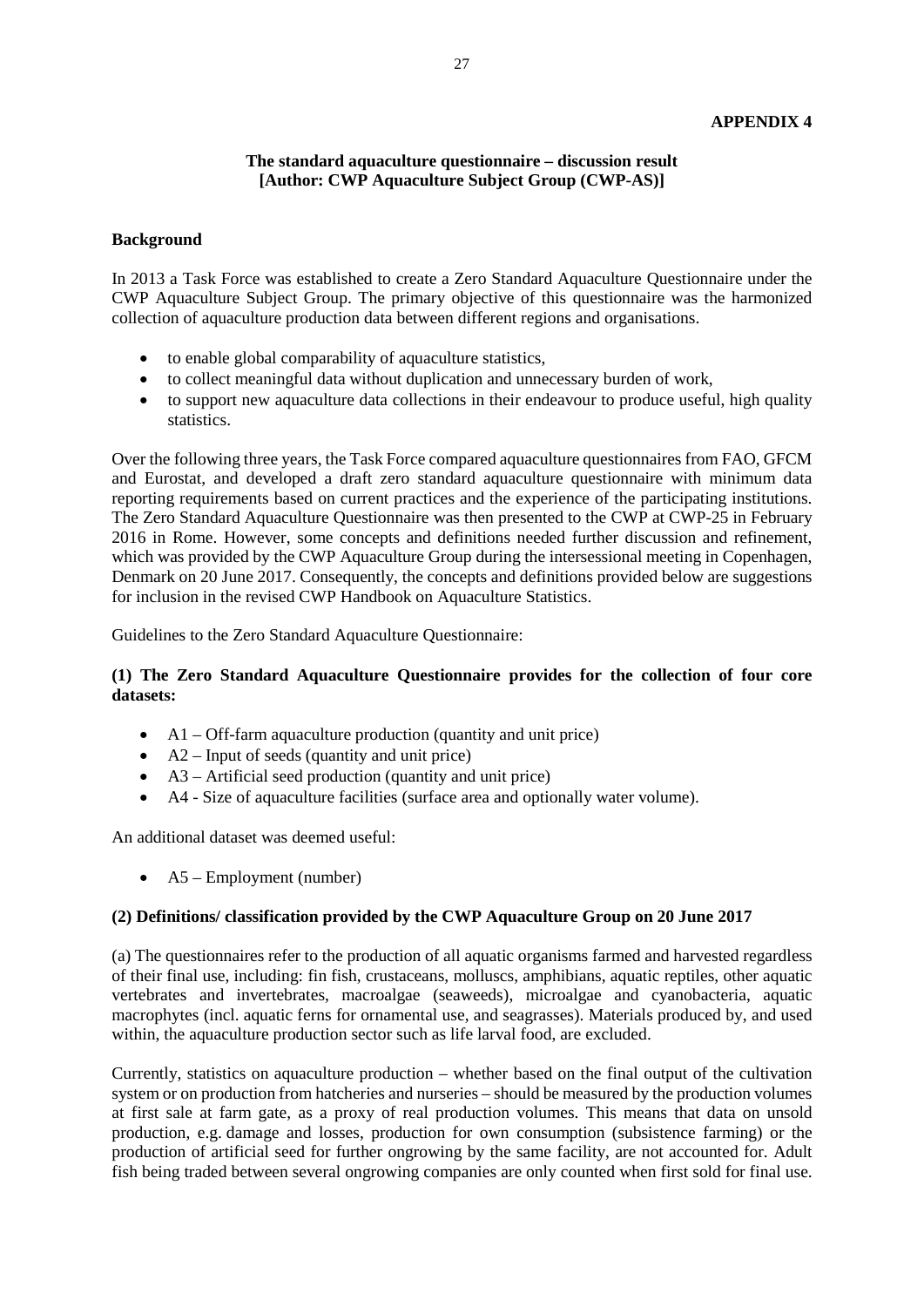If the first sale entails a product processed by the farm processor or catered by a farm caterer, the original off-farm weight and price should be estimated. However, if it becomes feasible to collect real production data without unduly increasing the cost and burden of the data collection, this definition may be revised.

(b) Final use (optional information):

- Food use (human consumption)
- Non-food uses:
	- − live ornamental aquatic animals and aquatic plants
	- − commodities (e.g. skins, pearls, sponges)
	- − live species with functional uses within aquaculture (e.g. parasite control, control of overpopulation or self-reproduction of cultured species)
	- − release into the wild (restocking, ranching, stock enhancement)
	- − raw materials for industrial uses, animal feed, and others
	- bait, live or dead, for fishing
	- − pharmaceutical/ medical uses (e.g. leech)
	- − other.
- Unknown

(c) Life stages for seed production (hatchery production):

- − fertilised eggs
- − hatchlings or post-larvae
- − fingerlings (for fin fish)
- − yearlings (including +0, +1, +2, +3 year-olds)
- − brooders/spawners for natural or artificial propagation for a hatchery operation
- − seedlings (for aquatic plants).

(d) Source of seed for aquaculture production:

- Artificially-produced seed
	- − Complete domestic source (hatchery and nursery located within the country);
	- − Partial domestic source (using brooders, fertilized eggs, hatchlings or juveniles imported from the foreign hatchery/nursery for larval rearing or for nursing within the country for use as seeds for aquaculture).
- Wild seed
	- − wild seed through capture fishery within the country's waters;
	- − wild seed imported from foreign countries of capture fishery origin.

(e) Farming systems/culture methods: as defined in the CWP Handbook on Aquaculture Statistics.

**(3) The final use of the production** should refer to either human food consumption or non-food use. Further breakdown of non-food uses, such as live ornamental, functional (e.g. cleaners, police fish, leech), industrial, feed, and others is optional supplementary data. When one species has multiple final uses, the quantity for human food consumption and the quantity for non-food use should be recorded separately. When the production includes commodities with relatively minor live-weight equivalents but high commercial value, e.g. fish roes or caviar and pearls, it is recommended that the production of such commodities be recorded separately.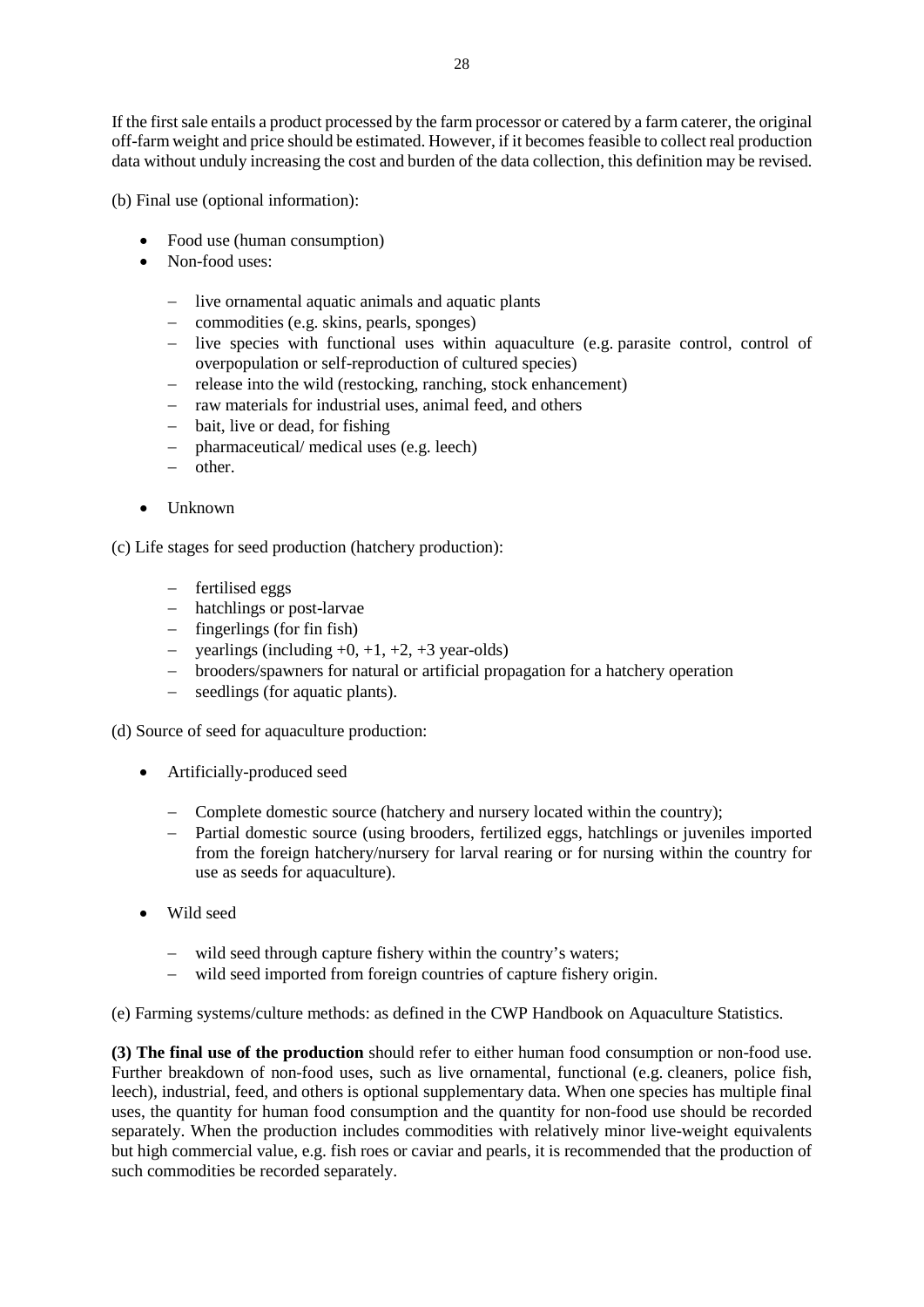**(4) Size of active aquaculture facilities during a reference period**: a production unit is considered "active" if stocked with a target species anytime during the reference year.

**(5) Reference period: all measures** should be referred to events occurred during a given calendar year.

**(6) Measurement unit**: aquaculture production volume is expressed in tonnes live weight [TLW]. This weight includes all shells and bones. When utilizing the number of individuals as the original unit of measurement, the average weight shall be estimated. It is imperative to indicate the unit of measurement. Data for the economic value of the production are reported as unit price (in national currency) per tonne [NAC\_T]. The production of artificial seed is reported in numbers of seeds, as is the input of seeds. The size of facilities refers to a surface area covered by aquaculture production units and is measured in hectares; the water volume in cubic metres may also be indicated. Employment data are to be given in numbers.

The organisations participating in the CWP Aquaculture Group at the Intersessional meeting in Copenhagen on 20 June 2017 were: Eurostat, FAO, OECD, NACA, SEAFDEC.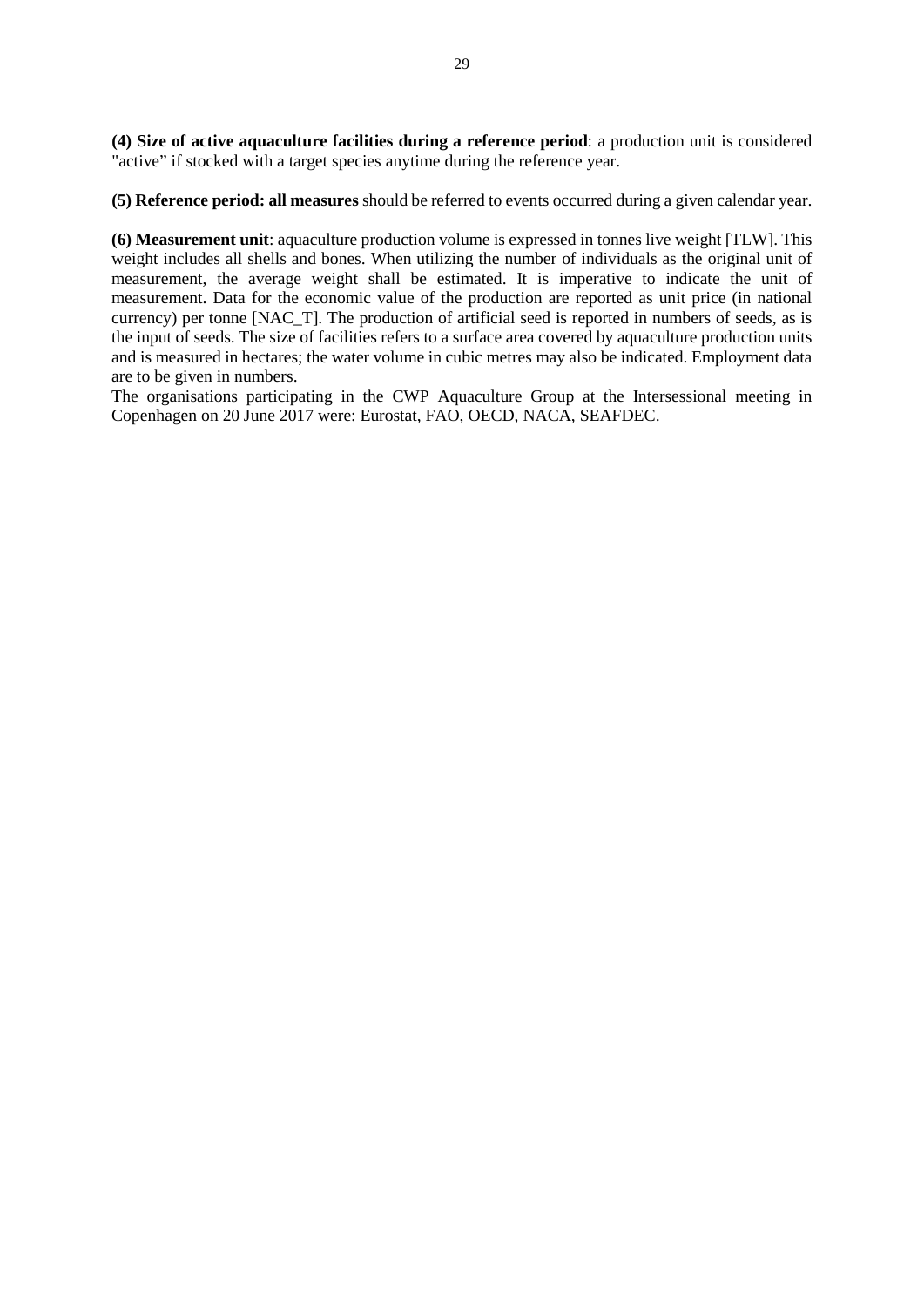### **Reference harmonization for capture fisheries and aquaculture statistics: Direction provided by the CWP-IS to the ad hoc task group**

This appendix provides details of the feedback and discussion of the ad hoc task group on reference harmonization for capture fisheries and aquaculture statistics. The comments and recommendations presented would facilitate the keeping track of the evolution and further elaboration of the draft proposal of the global Standard for Data Structure Definition and the related aspects of its implementation.

### **Concepts and terminology**

- There was general support from participants for the ongoing work on reference harmonization. It was suggested that the proposed high-level 'data domain' structure of the global DSD was not appropriate, and that the reporting schemes/requirements commonly encountered in fisheries and aquaculture should be used as structuring components of the Global DSD instead; the question remained: What is the common structure of datasets for each of these main reporting formats? What is the core?
- Catch as a 'generic' reference data will refer to the catch concept defined in the CWP handbook, including the list of sub-concepts such as landings, nominal catch, discard, retained catch; these details will be dealt with at the end-user level.
- A large amount of the terminology used in the proposal is compliant with SDMX, but it was noted that the document is not fully aligned with what SDMX does, and that SDMX definitions (an ISO standard) should be used as much as possible and where applicable.

### **Data structure**

- Flexibility should be addressed and the Global SDSD should accommodate all possible forms of reporting schemes – such as Global fishery statistics, logbook, Port Inspection, VMS, onboard Scientific Observers, reporting on stocks state and trends. It should accommodate both reporting and dissemination. It should avoid being too prescriptive, cater for flexibility and be accompanied by guidelines for extension. End users should be able to derive their specific DSDs from the core, minimum data requirements structure.
- The observed or measured variables such as Catch or Effort should be considered building blocks among the other reference data. At the higher level, the global SDSD will be structured with minimal requirements for temporal geo-reference, observation/measure, and other dimensions. Sub-concepts hosting more specific classifications can then be derived from these, e.g. Country, Flag State, Fishing area, Production area can be derived from geo-reference.
- The global SDSD will have to cater for concepts such as Fleet or Metier which mix two or three base concepts.
- Ports should be added as dimension to the list of reference data.
- A large amount of terminology used in the proposal is compliant with SDMX, but it was noted that the document is not fully aligned with what SDMX does, and that definitions of SDMX (an ISO standard) should be used as much as possible and where applicable.
- The concept of frequency is missing. There should be one time reference to the triplet Measure/Obs\_Status/Unit.
- The group advised that there should be no overlap with the existing global SDMX registry.
- The confidentiality flag should be added, and there may be a need for two flag values. A SDMX code list for the flags exists.

### **CWP registry**

• FAO was mandated to move forward on the registry and repository.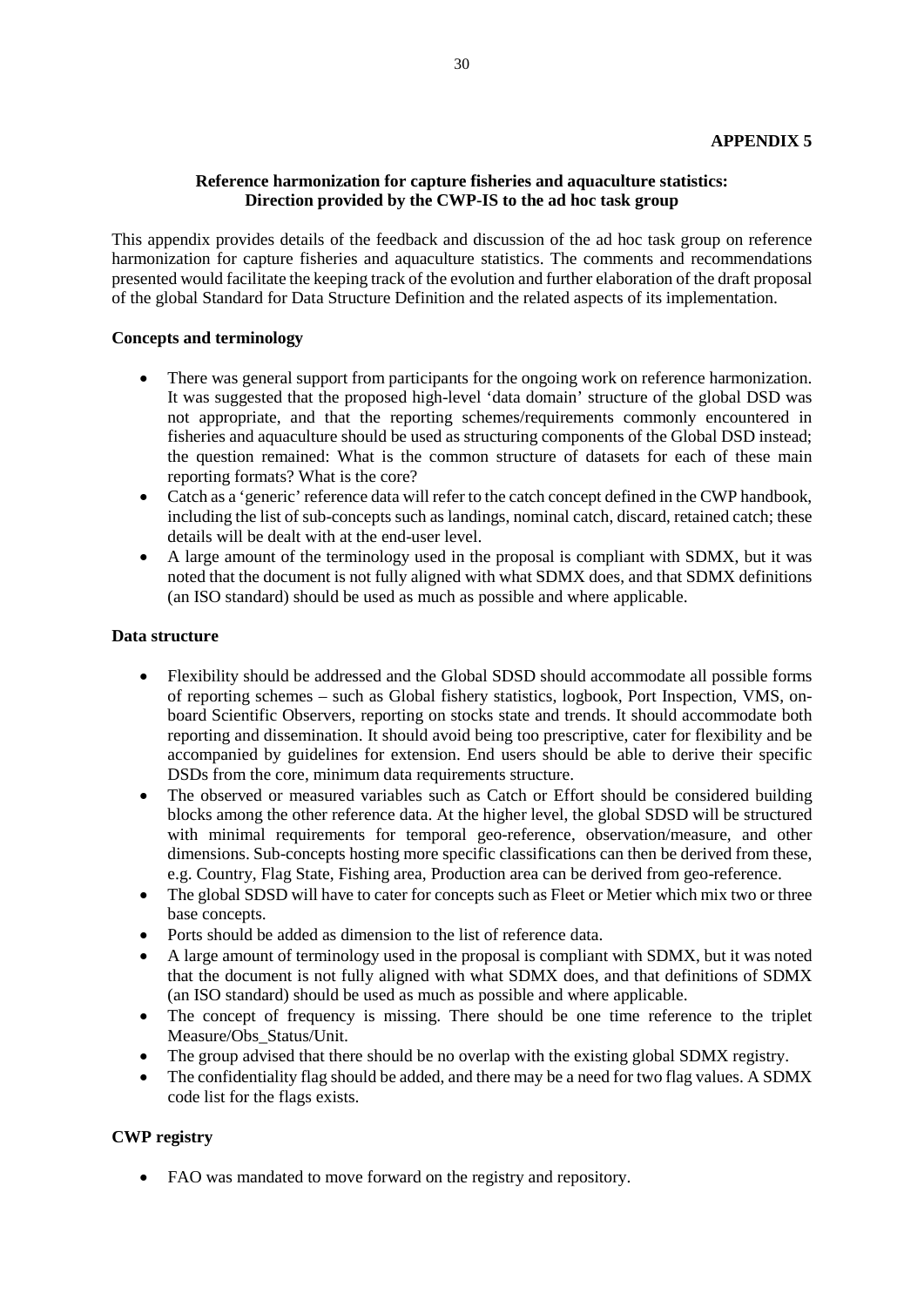- The CWP registry should be a 'conceptual' registry situated one layer above implementation formats for data exchange, and should therefore be kept distinct from implementation formats such as the SDMX registry, where the physical implementation of specific DSDs will be registered.
- This conceptual registry will primarily refer to the concepts described in the CWP handbook, and materialize them as Reference Data or 'Building blocks'. The CWP registry will focus on enumerating these 'building blocks' and identifying, for each reporting scheme, which ones among them constitute the minimum requirements. The registry will link to codelists and mappings in the repository, and to DSD implementations (if any) in the SDMX registry.
- Participants expressed openness with respect to the two options of either a centralized or decentralized repository. It was generally understood that a centralized repository would meet the objectives of serving code list and code list mappings services more easily, and would obviously grant institutions with no capacity such services; should a decentralized option coexist with the preceding, it could work on the condition that interoperable web-services can be easily implemented with the central one. As an example of decentralized implementation, a number of external code lists already available in the SDMX registry will be accessible through web services.

### **Governance and maintenance**

- Each organization will be responsible for their own DSD and implementation.
- At the implementation level, the regional variations in code lists will be dealt with through mappings.
- The DSD registry should be a CWP registry, with CWP providing maintenance and acting as controller. There would also be the need for a forum to which contributors could bring new code lists. In all cases, the data owners will maintain and update capacity online.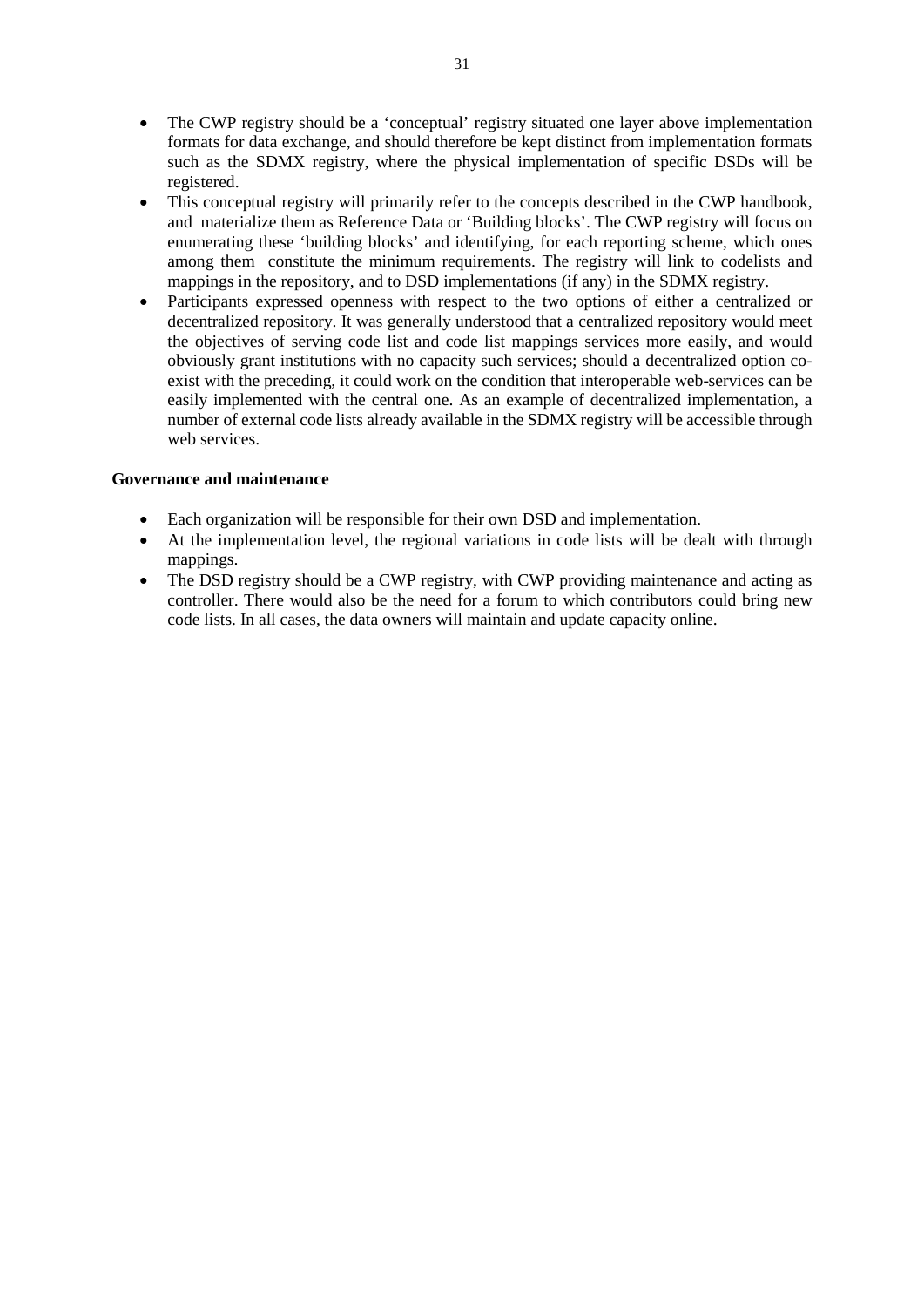# **APPENDIX 6**

# **CWP-IS Group Photograph**